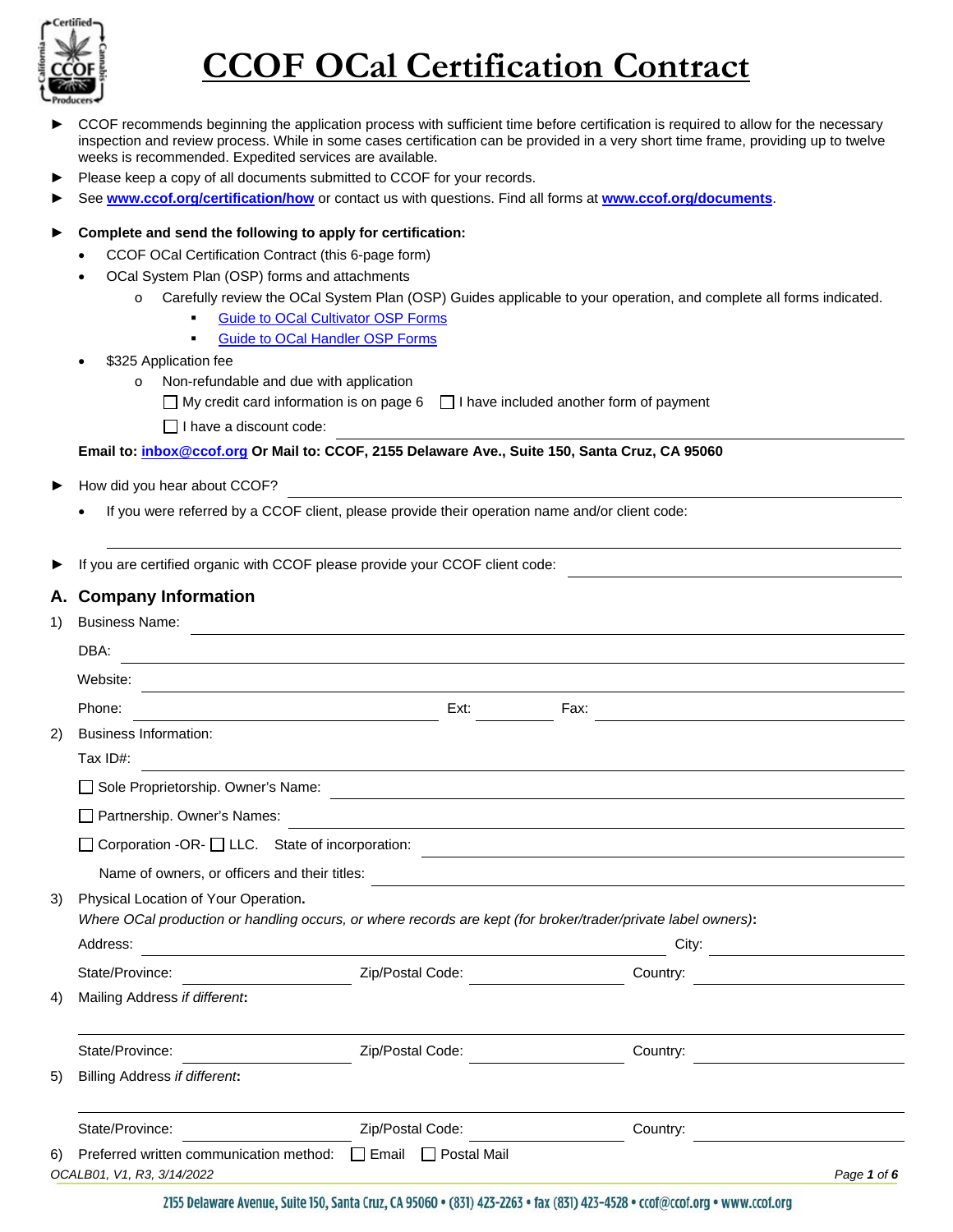

#### **B. Operation Summary**

1) Help us understand your OCal operation. Describe or attach a summary description of your OCal business or plans. *Your full details will be on the complete OCal System Plan you submit*.

Description attached

#### **C. Contact Information**

#### 1) **Primary Contact**

Please designate one person in your operation to be CCOF's Primary Contact. This person will be listed in CCOF's online directory unless you choose to opt out of the directory on page 6 of this form. This person should be knowledgeable of your operation, your OCal System Plan, your operation's activities, applicable OCal standards and have the authority to act on behalf of the company. **All communication will be sent to this contact.**

| Name. | Title: |  |
|-------|--------|--|
| hone. |        |  |

#### 2) **Additional Contacts**

Please list all people at your operation authorized to conduct inspections, meet with inspectors, modify the OSP, or otherwise act on behalf of the company. Check the CC box for contacts that should receive all communication along with the Primary contact listed above. Attach an additional list if necessary.

|    |                                                                                                                                                   |              |                                                      | ∽⊶ ∟                    |
|----|---------------------------------------------------------------------------------------------------------------------------------------------------|--------------|------------------------------------------------------|-------------------------|
|    | Name/Title                                                                                                                                        | Phone number | Email                                                |                         |
|    |                                                                                                                                                   |              |                                                      | $CC:$ $\Box$            |
|    | Name/Title                                                                                                                                        | Phone number | Email                                                |                         |
|    |                                                                                                                                                   |              |                                                      | CC:                     |
|    | Name/Title                                                                                                                                        | Phone number | Email                                                |                         |
| D. | <b>Certification Program Information</b>                                                                                                          |              |                                                      |                         |
| 1) | Does this operation produce, manufacture or distribute:                                                                                           |              |                                                      |                         |
|    | $\Box$ Both OCal and non-OCal cannabis and/or cannabis product(s)                                                                                 |              | $\Box$ Only OCal cannabis and/or cannabis product(s) |                         |
| 2) | By what date do you anticipate the need for certification?                                                                                        |              |                                                      |                         |
|    | The certification process could take 12 weeks or longer. If you need a shorter timeline you can enroll in the Expedited Certification<br>Service. |              |                                                      |                         |
| 3) | Is your operation currently certified by a third-party cannabis certification company (i.e. Sun and Earth, Certified Kind, Envirocann,<br>etc.)?  |              |                                                      |                         |
|    | $\Box$ Yes, provide name of certifier and attach a copy of your certificate:<br>l No                                                              |              |                                                      |                         |
| 4) | Is your operation currently certified organic?                                                                                                    |              |                                                      |                         |
|    | □ Yes, provide name of certifier and attach a copy of your certificate:<br>l INo                                                                  |              |                                                      |                         |
| 5) | Is your operation currently certified OCal?                                                                                                       |              |                                                      |                         |
|    | $\Box$ Yes, provide name of certifier and attach a copy of your certificate:<br>l No                                                              |              |                                                      |                         |
| 6) | Has this operation ever applied for, or been granted, OCal certification?                                                                         |              |                                                      |                         |
|    | No. Skip to section $E.$ $\Box$ Yes. Complete this section and provide name of certifier:                                                         |              |                                                      |                         |
|    | Was your certification or the certification of fields or products ever suspended or revoked?<br>a)                                                |              |                                                      | ∃ No<br>$\Box$ Yes      |
|    | Did you surrender your certification with outstanding non-compliances or conditions?<br>b)                                                        |              |                                                      | $\Box$ No<br>∣ Yes      |
|    | Was your application for OCal certification ever issued a denial?<br>C)                                                                           |              |                                                      | $\Box$ No<br>$\Box$ Yes |
|    | Did you withdraw your application for certification with outstanding non-compliances?<br>d)                                                       |              |                                                      | $\Box$ Yes<br>□ No      |
|    |                                                                                                                                                   |              |                                                      |                         |

*OCALB01, V1, R3, 3/14/2022 Page 2 of 6*

 $CC: \Box$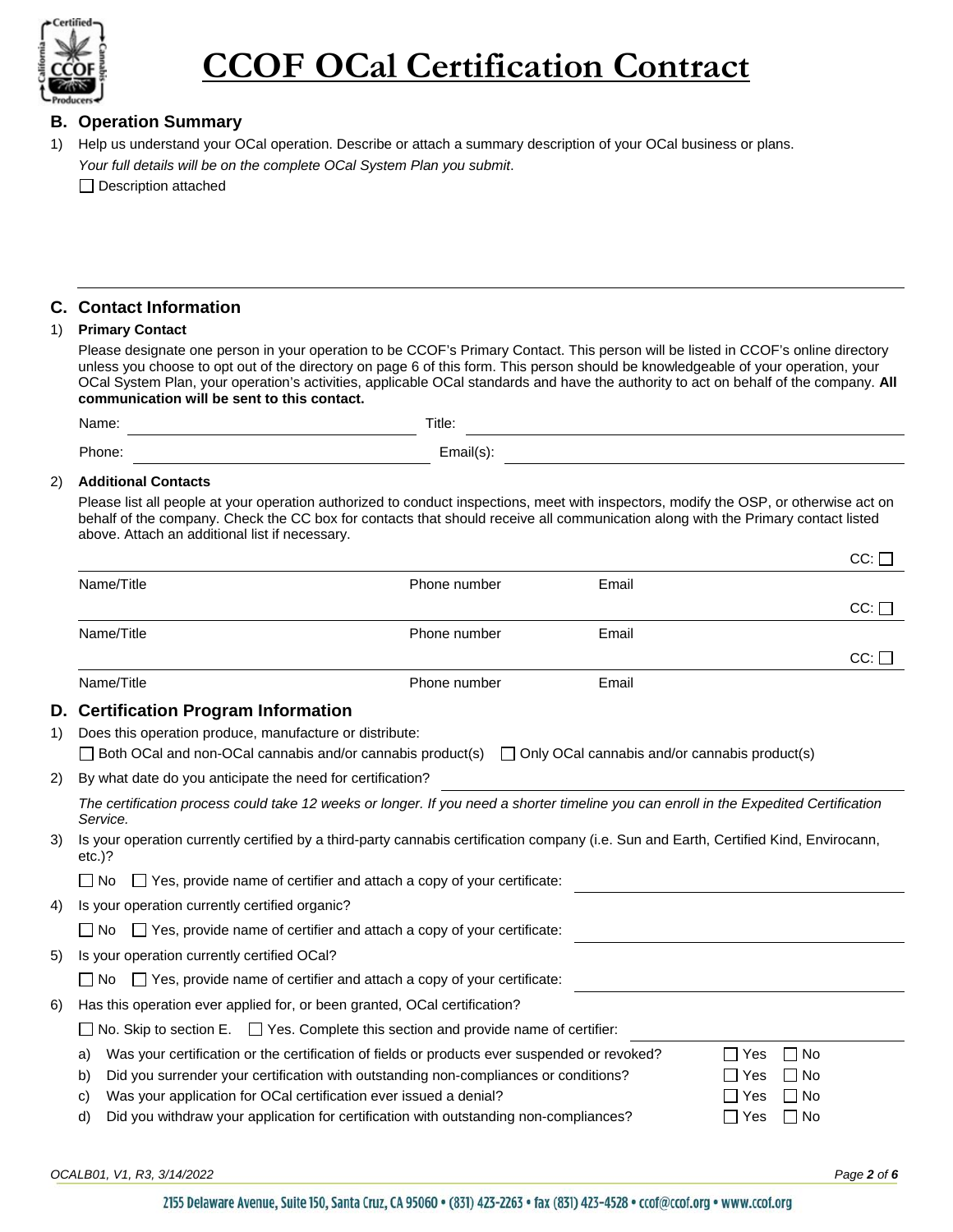

7) If you answered yes to a, b, c, or d above, please list the years and agencies, attach a copy of all relevant letter(s) and a description of all corrective actions:

Corrective actions taken:

#### **E. California Cannabis Licensing and CDPH Registration**

OCal applicants must hold an active and valid commercial cannabis license with the California Department of Cannabis Control (DCC). For more information, visit the DCC website at [https://cannabis.ca.gov/.](https://cannabis.ca.gov/) Please provide the details of your commercial cannabis license in this section.

#### 1) **Licensee Contact**

|    | Name:                                                                              | Title:                                                                                                                          |          |  |
|----|------------------------------------------------------------------------------------|---------------------------------------------------------------------------------------------------------------------------------|----------|--|
|    | Phone:                                                                             | Email(s):                                                                                                                       |          |  |
|    | Address:                                                                           |                                                                                                                                 | City:    |  |
|    | State/Province:                                                                    | Zip/Postal Code:                                                                                                                | Country: |  |
| 2) | Licensee Business Contact if different                                             |                                                                                                                                 |          |  |
|    | Name:                                                                              | Title:<br><u> 1989 - Johann Barn, mars ann an t-Amhainn an t-Amhainn an t-Amhainn an t-Amhainn an t-Amhainn an t-Amhainn an</u> |          |  |
|    | Phone:                                                                             | Email(s):                                                                                                                       |          |  |
|    | Address:                                                                           |                                                                                                                                 | City:    |  |
|    | State/Province:                                                                    | Zip/Postal Code:                                                                                                                | Country: |  |
|    | <b>Cultivation</b><br>a)<br>□ Specialty Indoor:<br>□ Specialty Mixed-Light Tier 1: | Check the box for each cannabis license you hold and list each license number.                                                  |          |  |
|    | □ Specialty Mixed-Light Tier 2:                                                    |                                                                                                                                 |          |  |
|    | Specialty Outdoor:                                                                 |                                                                                                                                 |          |  |
|    | $\Box$ Small Indoor:                                                               |                                                                                                                                 |          |  |
|    | □ Small Mixed-Light Tier 1:                                                        |                                                                                                                                 |          |  |
|    | Small Mixed-Light Tier 2:                                                          |                                                                                                                                 |          |  |
|    | Small Outdoor:<br>$\mathsf{L}$                                                     | <u> 1980 - Jan Samuel Barbara, margaret e populari e populari e populari e populari e populari e populari e popu</u>            |          |  |
|    | Medium Indoor:                                                                     |                                                                                                                                 |          |  |
|    | Medium Mixed-Light Tier 1:                                                         | <u> 1989 - Johann Stoff, deutscher Stoffen und der Stoffen und der Stoffen und der Stoffen und der Stoffen und der</u>          |          |  |
|    | Medium Mixed-Light Tier 2:                                                         |                                                                                                                                 |          |  |
|    | Medium Outdoor:                                                                    |                                                                                                                                 |          |  |
|    | $\Box$ Large Indoor:                                                               |                                                                                                                                 |          |  |
|    | □ Large Mixed-Light Tier 1:                                                        |                                                                                                                                 |          |  |
|    | □ Large Mixed-Light Tier 2:                                                        |                                                                                                                                 |          |  |
|    | □ Large Outdoor:                                                                   |                                                                                                                                 |          |  |
|    | □ Nursery:                                                                         |                                                                                                                                 |          |  |
|    | Processor:                                                                         |                                                                                                                                 |          |  |
|    |                                                                                    |                                                                                                                                 |          |  |

*OCALB01, V1, R3, 3/14/2022 Page 3 of 6*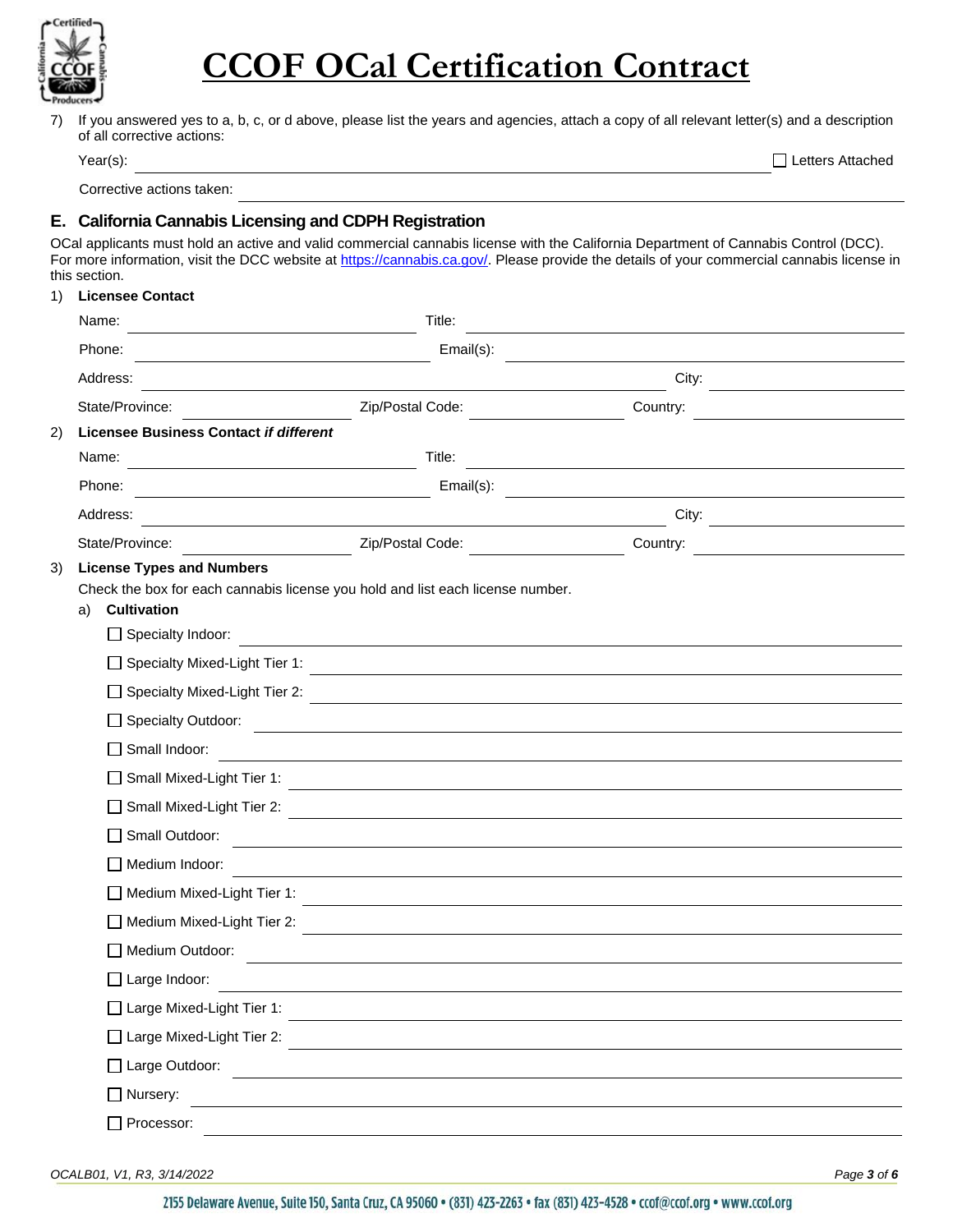

| b) | <b>Manufacturer</b><br>Manufacturers are required to register with CDPH after achieving OCal certification with CCOF; your inspector will verify that you<br>have begun the CDPH application.<br>$\Box$ Type 6: (Non-volatile solvent manufacturing or mechanical extraction): |
|----|--------------------------------------------------------------------------------------------------------------------------------------------------------------------------------------------------------------------------------------------------------------------------------|
|    | $\Box$ Type 7: (Volatile solvent manufacturing):                                                                                                                                                                                                                               |
|    | $\Box$ Type N: (Infusion of products):                                                                                                                                                                                                                                         |
|    | $\Box$ Type P: (Packaging and labeling):                                                                                                                                                                                                                                       |
|    | $\Box$ Type S: (Manufacturers who work in a shared-use facility):                                                                                                                                                                                                              |
| C) | <b>Commercial</b>                                                                                                                                                                                                                                                              |
|    | Distributor:                                                                                                                                                                                                                                                                   |
|    | Distributor Transport Only:                                                                                                                                                                                                                                                    |
|    | Microbusiness (Note that retail activities are not eligible for certification)                                                                                                                                                                                                 |
|    | Activities your microbusiness conducts:<br>٠                                                                                                                                                                                                                                   |
|    | Microbusiness license number:                                                                                                                                                                                                                                                  |
|    | Non-storefront Retailer (Delivery Only) (Not eligible for certification):                                                                                                                                                                                                      |

Storefront Retailer *(Not eligible for certification)*:

#### **F. Annual Certification Fee**

- CCOF will estimate and invoice your certification fee based on the information provided below and collected at your initial and subsequent inspections. **Certification fees must be paid prior to issuance of certification.** Enter your credit card information on page 6 or attach another form of payment. Please refer to the CCOF Certification Services Program Manual for detailed fee information.
- ► CCOF determines your initial annual certification fee according to your expected annual OCal Production Value (OPV). OPV is calculated using your expected certified OCal production/sales (over the next 12-month period) minus the cost of certified OCal products or services, such as certified seed and/or planting stock, certified ingredients, or certified processing services, purchased in the same 12-month period.
- 1) **All operations:** Expected OCal production value (next 12 months). List total value of certified OCal production/sales, or services such as contract processing/handling for non-cultivator businesses.

a) **Cultivators:** Expected cost of certified OCal seed and/or planting stock purchased (next 12 months).

- b) **Manufacturers and Distributors:** Expected cost of certified organic and/or OCal ingredients/products purchased (next 12 months).
- c) **Manufacturers and Distributors:** Expected cost of service fees charged by certified OCal co-processors (next 12 months).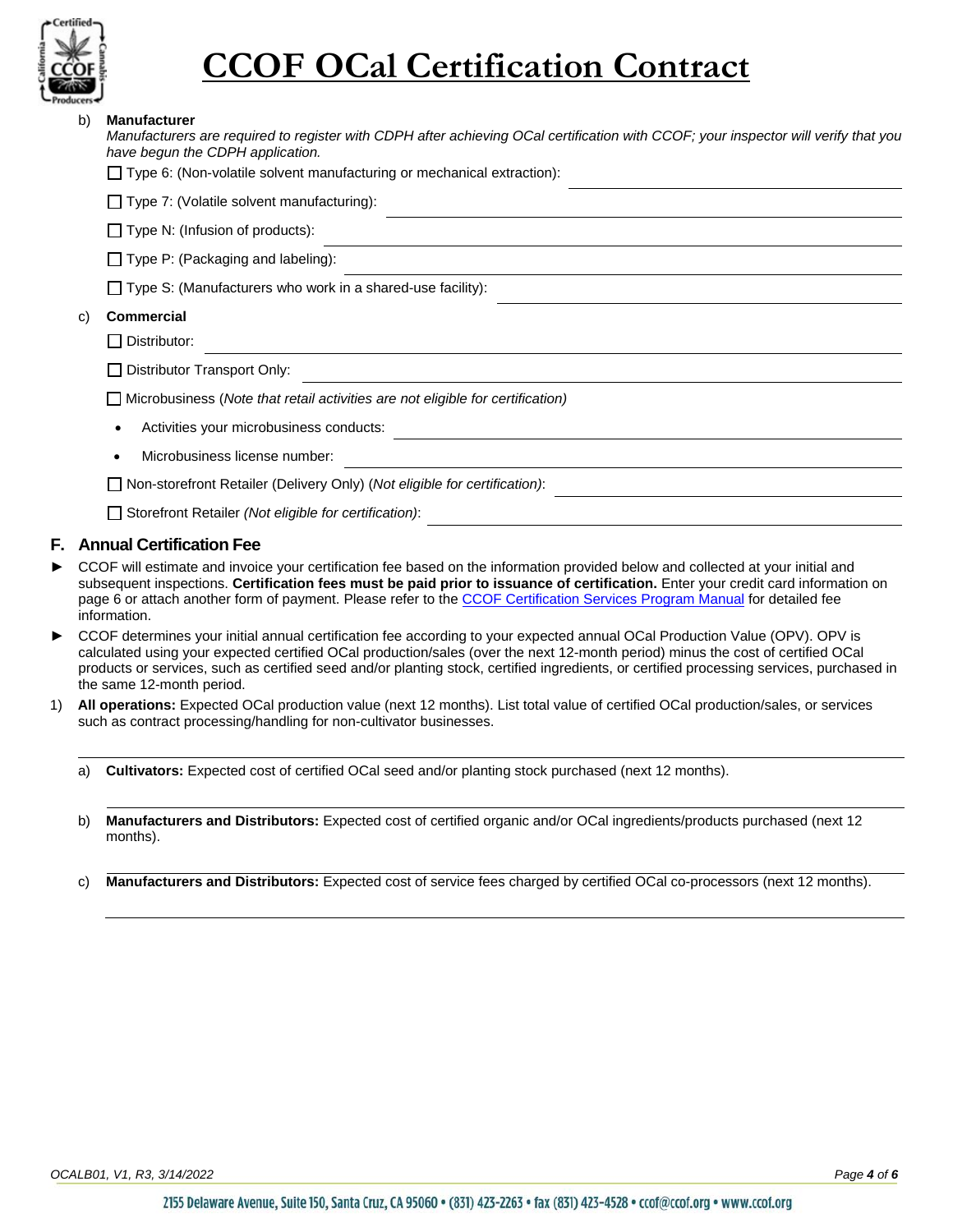

#### **Operation Name: Date:**

#### **G. Certification Contract and Agreement**

► **The following must be signed by a legally authorized representative of any operation by all applicants for certification by CCOF OCal CS (CCOF).**

**By signing this document, the applicant acknowledges that it has received, has read, fully understands, and agrees to be bound by the terms of the CCOF Certification Program Manual and further agrees to:**

- 1) Comply with all State and applicable OCal production and handling regulations as described in rules issued by the California Department of Agriculture and California Department of Public Health (including those regulations in Title 3 California Code of Regulations (3 CCR) and the OCal Guidance as published on the CDFA website).
- 2) Comply with and strictly adhere to all CCOF standards, procedures and policies set forth in the CCOF Manual including but not limited to the following:
	- a) Establishing, implementing, and updating annually an OCal System Plan that will be submitted to CCOF.
	- b) Permitting on-site inspections with complete access to the production or handling aspects of the operation, including non-certified production areas, structures, or offices by CCOF. These inspections may be announced or unannounced at the discretion of CCOF or as required by an accreditation authority, government entity with jurisdiction, or other governing body.
	- c) Maintaining all records applicable to the OCal operation for not less than five (5) years beyond their creation.
	- d) Allowing authorized representatives of CCOF, an accreditation authority, government entity with jurisdiction, or other governing body access to these records under normal business hours for review and copying to determine compliance with the applicable standards, regulations or governing law.
	- e) Understanding CCOF may use subcontractors for inspecting, testing and other technical services, as necessary.
	- f) Submitting to CCOF any applicable fees as described on the most current fee schedule.
	- g) Immediately notifying CCOF concerning any application, including drift, of a prohibited substance to any field, production unit, site, facility, livestock, or product that is part of an operation.
	- h) Immediately notifying CCOF of any change in your certified operation or portion of it that may affect its compliance with the applicable standards, regulations or governing law.
	- i) Using the CCOF name and OCal seal(s) only in accordance with CCOF standards and ceasing all use of CCOF's name and OCal seal upon notice by CCOF. Any use of CCOF's names or marks, without the express consent of CCOF, is strictly prohibited and constitutes an infringement of CCOF's rights. CCOF shall be entitled to its reasonable attorney's fees and costs incurred in bringing any civil action, arbitration, or mediation to enforce its rights to its names or marks.
	- j) Destroying or returning to CCOF all packaging and certificate(s) upon notice from CCOF.
	- k) Understanding that the use of the CCOF name and seal must be in accordance with the CCOF standards.
	- l) Authorizing CCOF to list certified parcel crops, products, services, and acreage on my certificate and in the CCOF Directory.
	- m) Immediately ceasing all claims of CCOF certification associated with this operation, and destroying or returning all certificates, labeling, and marketing material containing reference to CCOF in the event that this operation withdraws, or its certification is suspended or revoked.
	- n) Agreeing to be legally bound by the terms of the paragraphs entitled "Consent to Electronic Transmission", "Governing Law", "Consent to Jurisdiction", "Indemnification" and "Limit of Liability" as described in the CCOF Certification Services Program Manual.

**I, the owner or legally authorized corporate representative,** acknowledge the above General Requirements for CCOF certification and understand that any willful misrepresentation may be cause for denial of an application and sanctioning of certification. I authorize the person(s) listed above to act on behalf of my company in establishing or maintaining OCal certification. I attest that all information in this application is true and accurate to the best of my knowledge:

**Name/Title Signature Date**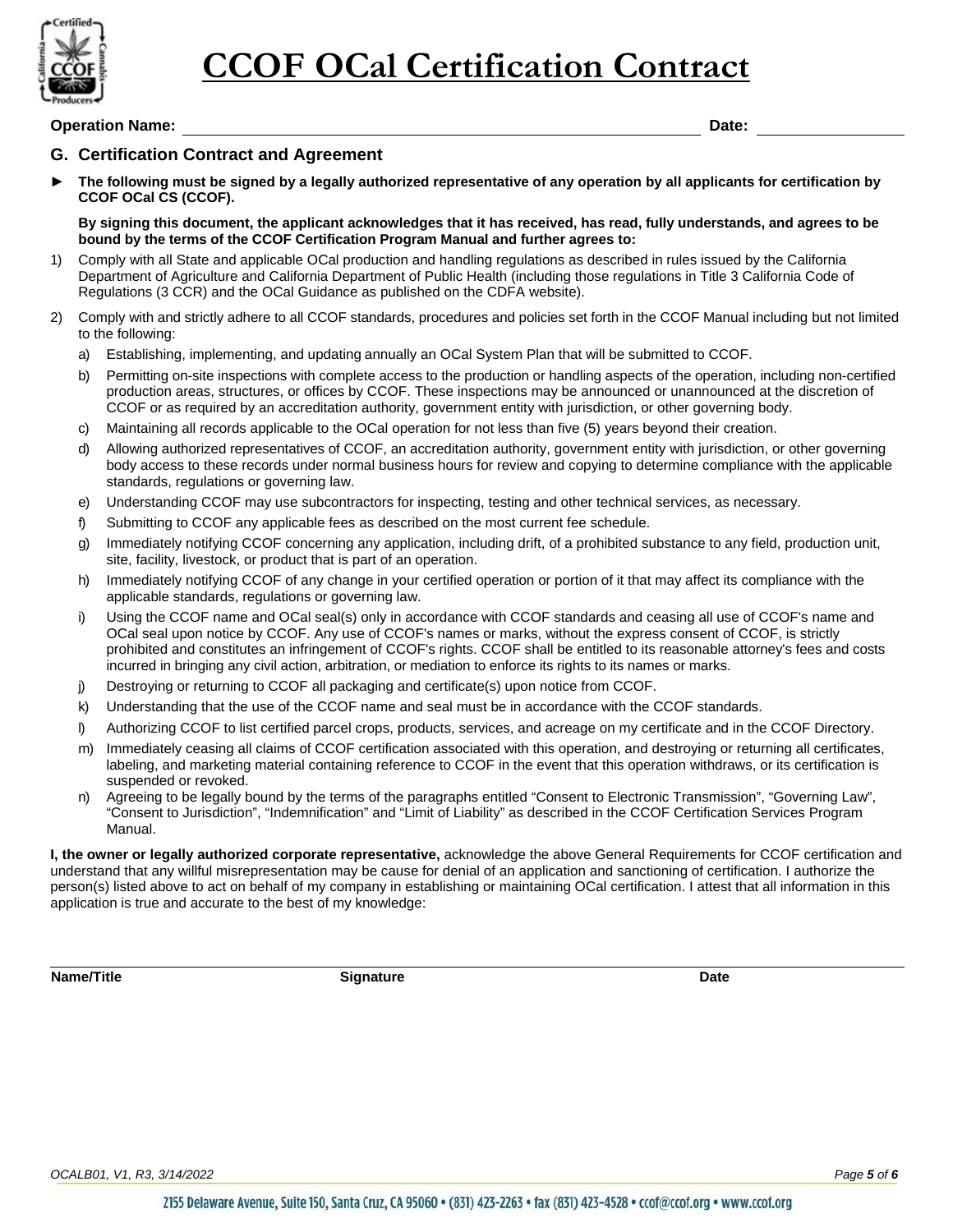

|            | <b>Operation Name:</b>                                                                                                                                                                                                                                                                                                          |        |                                                                                                                                                                                             | Date:                                                           |
|------------|---------------------------------------------------------------------------------------------------------------------------------------------------------------------------------------------------------------------------------------------------------------------------------------------------------------------------------|--------|---------------------------------------------------------------------------------------------------------------------------------------------------------------------------------------------|-----------------------------------------------------------------|
|            | H. Credit Card Payment Information                                                                                                                                                                                                                                                                                              |        |                                                                                                                                                                                             |                                                                 |
|            | Type of Credit Card: □ Visa □ Master Card □ Amex                                                                                                                                                                                                                                                                                |        |                                                                                                                                                                                             | Amount: \$                                                      |
|            | Credit Card Billing Address:                                                                                                                                                                                                                                                                                                    |        |                                                                                                                                                                                             |                                                                 |
| City:      |                                                                                                                                                                                                                                                                                                                                 | State: |                                                                                                                                                                                             | Zip code:                                                       |
|            | Name on Card:                                                                                                                                                                                                                                                                                                                   | Email: |                                                                                                                                                                                             | Phone Number:                                                   |
|            | Credit Card Number:                                                                                                                                                                                                                                                                                                             |        |                                                                                                                                                                                             |                                                                 |
|            | Expiration Date (mm/yy):<br>$\prime$                                                                                                                                                                                                                                                                                            |        | For Amex, this is the four digits on the front):                                                                                                                                            | Security Number (The three-digit code on the back of your card. |
| Signature: |                                                                                                                                                                                                                                                                                                                                 |        |                                                                                                                                                                                             |                                                                 |
| ı.<br>1)   | <b>Public Profile Information (optional)</b><br>Use these options to describe your operation. This information will be used to populate your online directory profile and to help CCOF<br>promote your unique operation.<br>$\Box$ Do not include my operation in the online directory.<br>Online Presence:<br>$\Box$ Facebook: |        |                                                                                                                                                                                             |                                                                 |
|            | $\Box$ Linkedin:                                                                                                                                                                                                                                                                                                                |        |                                                                                                                                                                                             |                                                                 |
| 2)         | Sales Methods:<br>□ Copacking Services (CS):                                                                                                                                                                                                                                                                                    |        |                                                                                                                                                                                             |                                                                 |
|            | $\Box$ Ingredients (Ing):                                                                                                                                                                                                                                                                                                       |        | <u> 1989 - Andrea Station Barbara, amerikan personal di sebagai personal di sebagai personal di sebagai personal </u><br><u> 1989 - Andrea Station Barbara, amerikan personal (h. 1989)</u> |                                                                 |
|            | □ Internet (WWW):<br><u> 1989 - Jan Sterling von Berling von Berling von Berling von Berling von Berling von Berling von Berling von B</u>                                                                                                                                                                                      |        |                                                                                                                                                                                             |                                                                 |
|            | $\Box$ Retail (R):                                                                                                                                                                                                                                                                                                              |        |                                                                                                                                                                                             |                                                                 |
|            | $\Box$ Wholesale (WS):                                                                                                                                                                                                                                                                                                          |        |                                                                                                                                                                                             |                                                                 |
| 3)         | Apprenticeship Options:<br>Apprenticeship Offered:                                                                                                                                                                                                                                                                              |        |                                                                                                                                                                                             |                                                                 |
|            | Terms: $\Box$ Board $\Box$ Internships $\Box$ Wage $\Box$ Other:                                                                                                                                                                                                                                                                |        |                                                                                                                                                                                             |                                                                 |
| 4)         | Company Statement (Promotional/sales/informational or public statement about your company):                                                                                                                                                                                                                                     |        |                                                                                                                                                                                             |                                                                 |
| J.         | <b>Additional Service Opportunities (optional)</b><br>Check any additional services you may be interested in and a CCOF representative or partner organization will contact you.                                                                                                                                                |        |                                                                                                                                                                                             |                                                                 |

### USDA National Organic Program (NOP) compliance for non-cannabis production

| $\Box$ OUDA Malional Organic Frogram (NOF) compilance for non-califiably production |                                                                                                                |  |  |  |
|-------------------------------------------------------------------------------------|----------------------------------------------------------------------------------------------------------------|--|--|--|
|                                                                                     | □ Food Safety Services for non-cannabis farms □ Food Safety Services for non-cannabis facilities or processing |  |  |  |
| $\Box$ Food Safety training $\Box$ Other:                                           |                                                                                                                |  |  |  |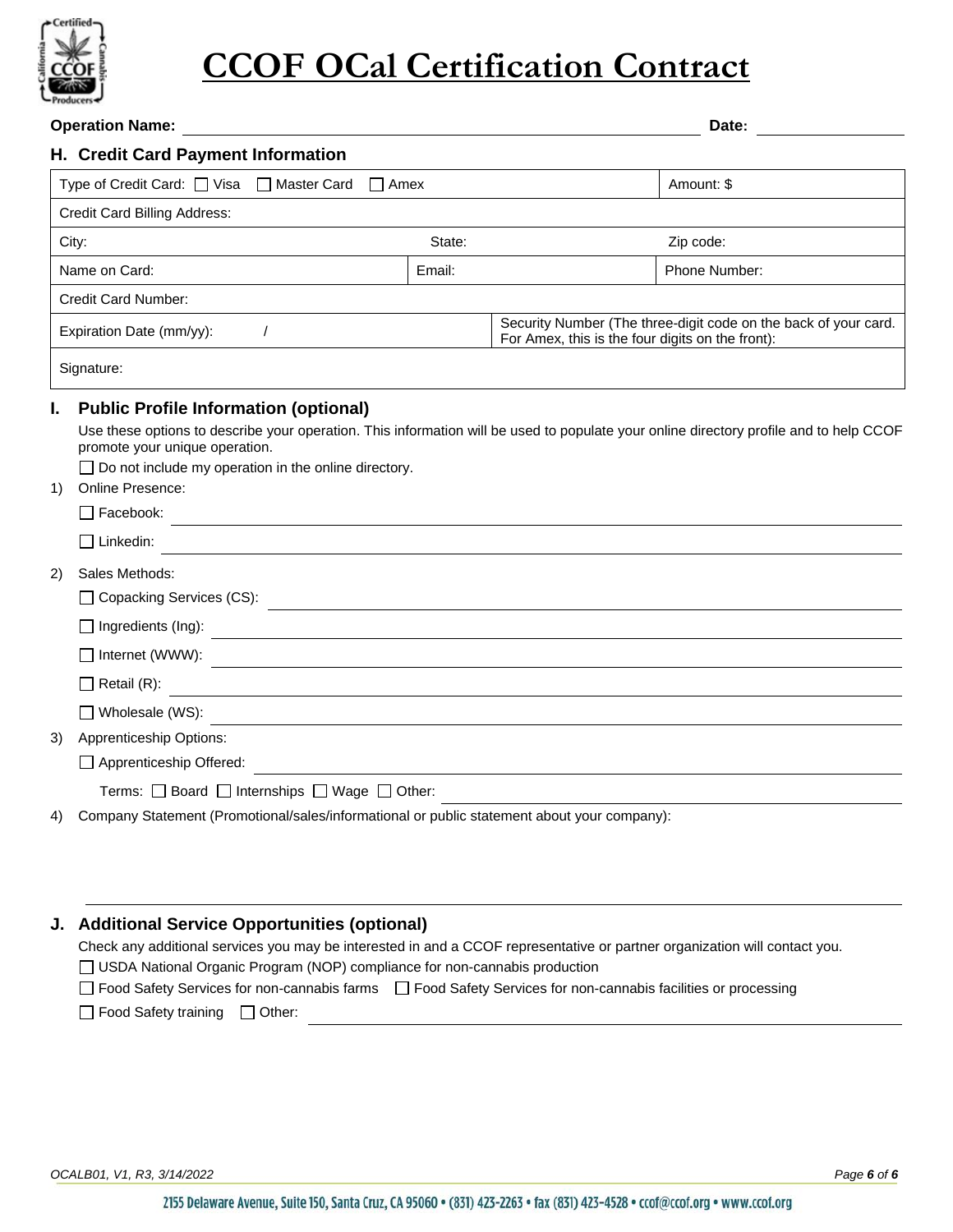

- ► **Complete all OSP section(s) listed for each activity that matches your current OCal activities or plans.** Do not complete sections that are not applicable to your operation.
- ► If your activities change in the future, you may need to either complete additional OSP forms or retire OSP forms.

|                      | If you do this (more than one may apply):                                                                                                | Fill out these forms:                                                                                                                 |
|----------------------|------------------------------------------------------------------------------------------------------------------------------------------|---------------------------------------------------------------------------------------------------------------------------------------|
| 1)                   | Apply for CCOF OCal certification.                                                                                                       | <b>CCOF OCal Certification Contract</b><br>$\bullet$                                                                                  |
|                      |                                                                                                                                          | <b>OCal H5.0 Record Keeping for Handlers</b>                                                                                          |
| 2)                   | Contract other independently certified facilities to produce or                                                                          | <b>OCal H2.0 OCal Products</b><br>$\bullet$                                                                                           |
|                      | label a product; I am a private label brand owner/marketer.                                                                              | <b>OCal Product Application</b>                                                                                                       |
| 3)                   | I am a licensed distributor and I distribute already packaged                                                                            | <b>OCal H2.5 Brokered Products</b><br>$\bullet$                                                                                       |
|                      | OCal products. I do not process, roll, repack, or relabel<br>products.                                                                   | <b>OCal H2.6 Broker Suppliers</b>                                                                                                     |
| 4)                   | Process, handle, roll, extract, infuse, or physically label OCal                                                                         | <b>OCal Handler Materials Application (OSP Materials List)</b><br>$\bullet$                                                           |
|                      | products (for my own brand or for private label brands) at a<br>facility I own or lease.                                                 | <b>OCal Product Application</b>                                                                                                       |
|                      |                                                                                                                                          | <b>OCal H2.0 OCal Products</b><br>$\bullet$                                                                                           |
|                      |                                                                                                                                          | <b>OCal H2.3 OCal Facility (for each location)</b>                                                                                    |
|                      |                                                                                                                                          | <b>OCal H4.0 OCal Practices</b> (for each location)                                                                                   |
| 5)                   | Use nonagricultural processing aids, packaging aids, sanitizers,                                                                         | <b>OCal Handler Materials Application (OSP Materials List)</b><br>$\bullet$                                                           |
| 6)<br>7)<br>8)<br>9) | or other additives in or on organic ingredients, OCal cannabis,<br>and/or or OCal cannabis products, including rolling materials.        | <b>OCal Product Nonorganic Material Affidavit (if applicable)</b><br>$\bullet$                                                        |
|                      |                                                                                                                                          | <b>OCal Natural Flavor Affidavit (if applicable)</b><br>$\bullet$                                                                     |
|                      | Source ingredients for OCal products.                                                                                                    | <b>OCal H2.0A Ingredient Suppliers</b> (not applicable for<br>$\bullet$<br>distributors who do not process, repack, roll, or relabel) |
|                      | Source ingredients from an uncertified broker, trader,<br>wholesaler, distributor, or importer.                                          | <b>OCal Uncertified Handler Affidavit (for each uncertified</b><br>$\bullet$<br>handler)                                              |
|                      | Use an uncertified storage facility to store unsealed product or<br>product in permeable packaging.                                      | <b>OCal Uncertified Handler Affidavit (for each uncertified</b><br>$\bullet$<br>facility)                                             |
|                      | Process multi-ingredient products, including pre-rolls that<br>contain more than one cannabis ingredient or non-cannabis<br>ingredients. | <b>OCal H2.0B Product Formulation</b> (for each multi-ingredient<br>product)                                                          |
|                      | 10) Provide processing, handling, toll processing, or fee-for-<br>services for OCal products that I do not own or take title to.         | <b>OCal H2.4 OCal Services</b>                                                                                                        |
|                      | 11) Package products under a brand or private label owned by<br>someone else.                                                            | <b>OCal Co-Packer Application</b> (for each brand not CCOF<br>$\bullet$<br>certified)                                                 |
|                      | 12) Provide services to a CCOF certified operation and I want that<br>operation to participate in management of my certification.        | <b>Contracted Partner Program Application (Optional)</b>                                                                              |
|                      | 13) Cultivate or harvest OCal cannabis.                                                                                                  | <b>Guide to OCal Cultivator OSP Forms</b>                                                                                             |
|                      |                                                                                                                                          | Complete applicable forms as directed                                                                                                 |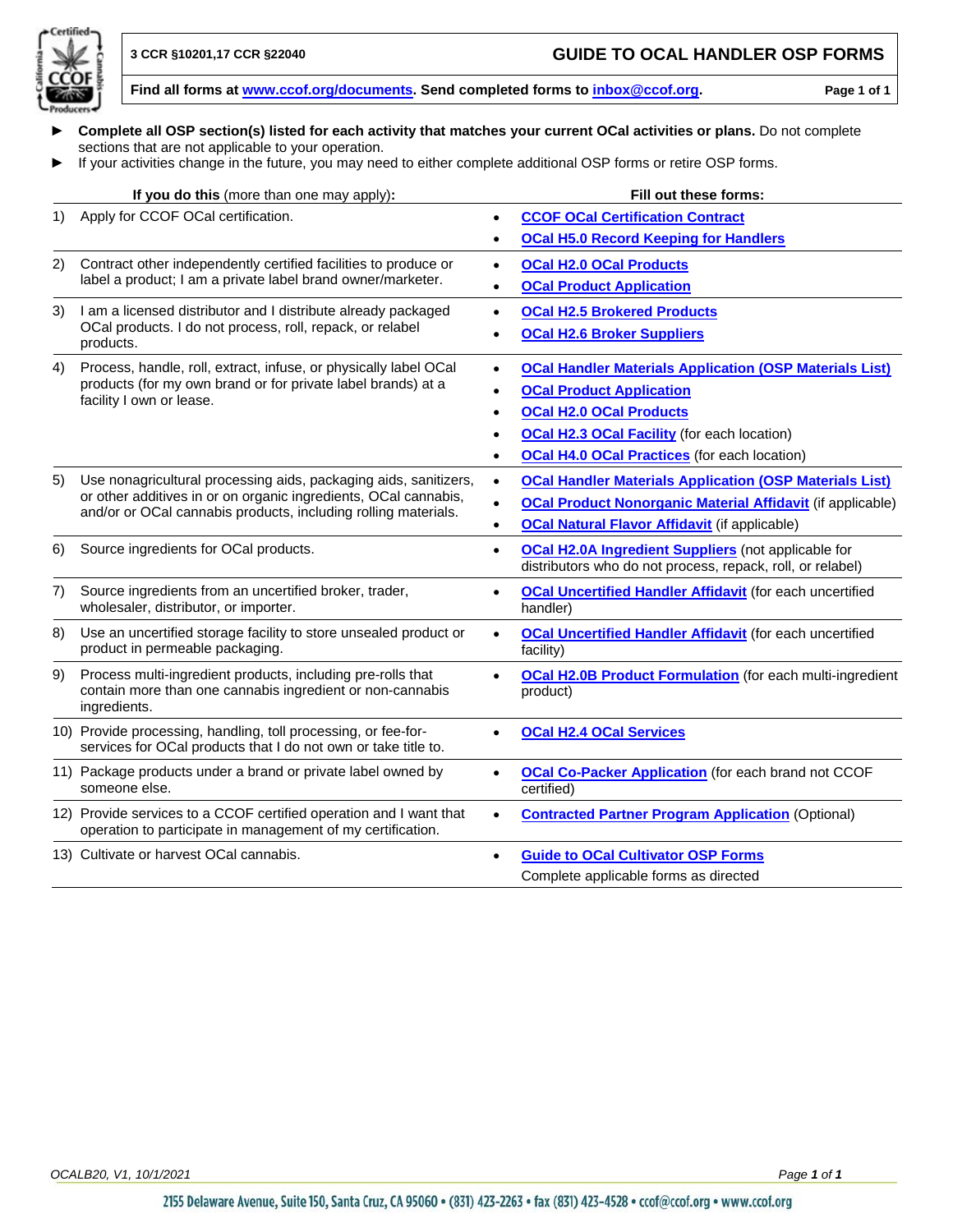

#### **Operation Name: Date:**

- ► List finished OCal products below, including private label brand products*.* An **[Excel version](http://www.ccof.org/resource/ocal-product-application)** of this document is available online or by contacting CCOF. *Product category, detail and brand name will appear on your certificate; product category will appear in public directory of CCOF certified operations, unless your operation opted out of the directory on the OCal Contract. CCOF reserves the right to modify product listings to reflect directory naming conventions.*
- ► Once you are certified, refer to your CCOF client profile for a complete list of all products currently included in your certification.
- 1) Attach all labels for all OCal products, including retail, case labels, wholesale, and other labels that include any reference to OCal.  $\Box$  Attached
- 2) Do you package any products for private label brand/marketer customers? No Ass, complete the **[OCal Co-Packer](https://www.ccof.org/resource/ocal-co-packer-application) Application** for each brand not certified by CCOF.
- 3) Private label brand owners who do not process: For each multi-ingredient product, submit an ingredient statement from the manufacturer to compare to your label. *Not required if co-packer is CCOF certified.* Attached

| <b>Product Category</b> | <b>Product Detail</b><br>As listed on label | <b>Brand Name</b>   | Packaging<br>Form<br>Retail<br>Wholesale<br>Bulk /<br>Nonretail<br>Not packaged | <b>Product label</b><br>claim                        | Name of:<br>□ Certified location where<br>product is processed<br>(may be your own facility)<br><b>OR</b><br>$\Box$ Certified co-packer of private<br>label product |
|-------------------------|---------------------------------------------|---------------------|---------------------------------------------------------------------------------|------------------------------------------------------|---------------------------------------------------------------------------------------------------------------------------------------------------------------------|
| Ex: Cookies             | Ex: Vegan chocolate sea salt                | Ex: Momo's Munchies | Retail                                                                          | ■Made w/ OCal*<br>⊠OCal**<br>□100% OCal**            | Ex: Snack Shack                                                                                                                                                     |
|                         |                                             |                     |                                                                                 | Made w/OCal*<br>$\Box$ OCal**<br>□100% OCal**        |                                                                                                                                                                     |
|                         |                                             |                     |                                                                                 | Made w/OCal*<br>$\Box$ OCal**<br>□100% OCal**        |                                                                                                                                                                     |
|                         |                                             |                     |                                                                                 | Made w/OCal*<br>$\Box$ OCal**<br>□100% OCal**        |                                                                                                                                                                     |
|                         |                                             |                     |                                                                                 | Made w/ OCal*<br>$\Box$ OCal**<br>□100% OCal**       |                                                                                                                                                                     |
|                         |                                             |                     |                                                                                 | Made w/ OCal*<br>$\Box$ OCal**<br>□100% OCal**       |                                                                                                                                                                     |
|                         |                                             |                     |                                                                                 | Made w/OCal*<br>$\Box$ OCal**<br>□100% OCal**        |                                                                                                                                                                     |
|                         |                                             |                     |                                                                                 | <b>Nade w/ OCal*</b><br>$\Box$ OCal**<br>100% OCal** |                                                                                                                                                                     |
|                         |                                             |                     |                                                                                 | Made w/ OCal*<br>$\Box$ OCal**<br>□100% OCal**       |                                                                                                                                                                     |

**\*** Products labeled "Made with OCal" must contain only OCal-certified cannabis and at least 70% organic ingredients. The remaining ingredients must either be agricultural or approved nonorganic materials from the National List. "National List" means the list of allowed and prohibited substances included in National Organic Program regulations (7 CFR Sections 205.605 & 205.606).

\*\* Products labeled "OCal" or "100% OCal" must contain only OCal-certified cannabis and a minimum of 95% organic ingredients. Nonorganic ingredients are subject to restrictions.

*OCALB29, V1, R1, 9/24/21 Page 1 of 1*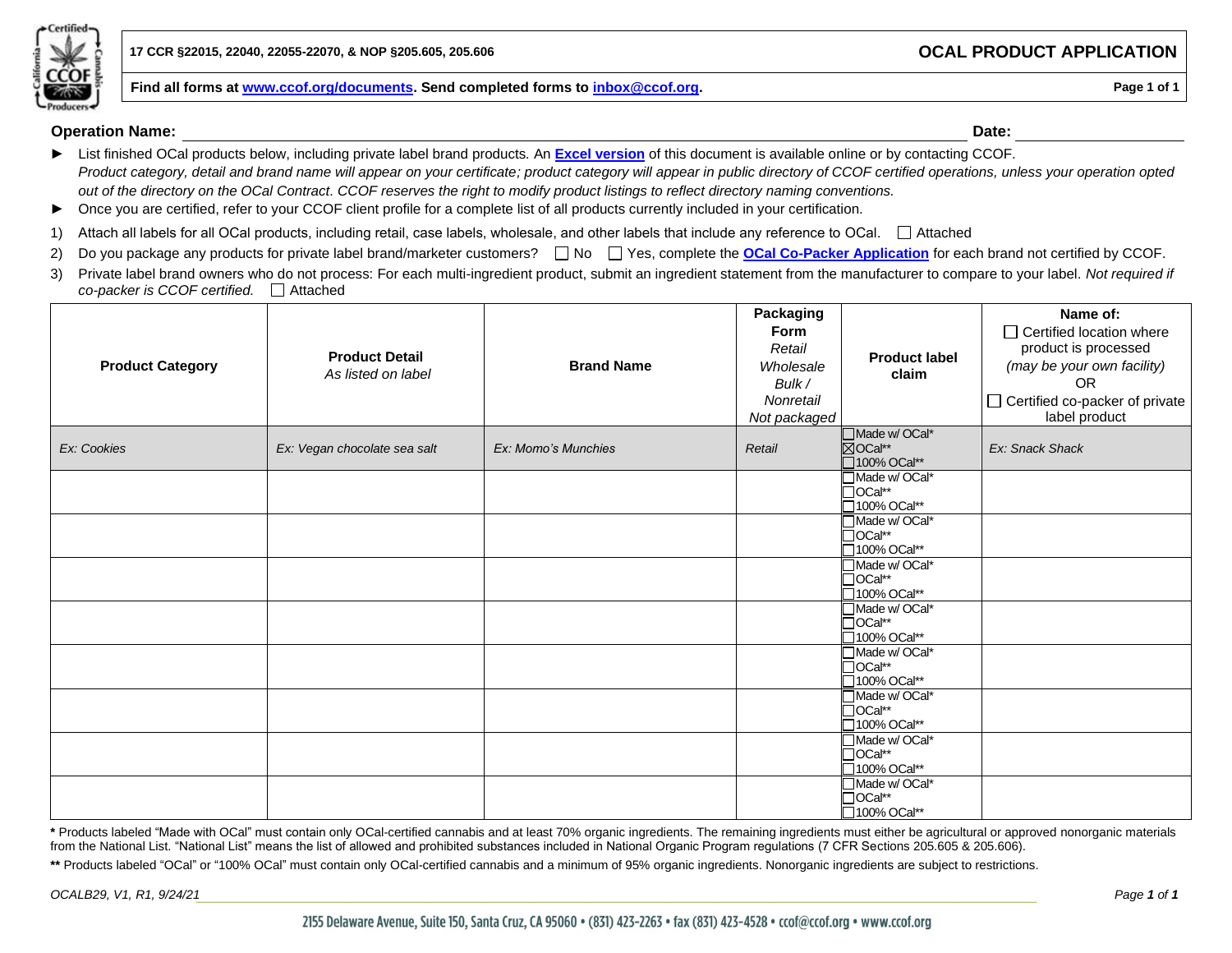

#### **Operation Name: Date:**

- ► **Submit this form with your initial application** to describe nonorganic products or materials you plan to use. *Private label owners who do not process products are not required to submit this form.*
- CCOF will review all materials listed and provide you with a copy of your OSP Materials List listing approved materials.
- ► To add or remove products after your initial application, update your OSP Materials List directly. CCOF may require additional information regarding products you include on this form.

*It is your responsibility to verify that all materials are allowed prior to use. Only materials included in your OSP Materials List may be used. This protects you and helps ensure you do not use noncompliant materials that will negatively affect your OCal certification.*

#### **A. Nonorganic Processing Aids**

- **► List all nonorganic materials that directly contact OCal products** (i.e. rolling papers, filters, gases, extraction materials, processing/packaging aids, fining agents, acids, filtration aids, wash water additives, sanitizers).
- Include specific product names, functions, and manufacturer information.
- ► For each nonorganic material not previously approved by CCOF, submit an **[OCal Product Nonorganic Material Affidavit](https://www.ccof.org/resource/ocal-product-nonorganic-material-affidavit)** or **[OCal](https://www.ccof.org/resource/ocal-natural-flavor-affidavit)  [Natural Flavor Affidavit](https://www.ccof.org/resource/ocal-natural-flavor-affidavit)**. Search for approved materials on [MyCCOF.org.](http://www.myccof.org/)

| <b>Brand Name</b>           | Manufacturer               | <b>General Material Name</b> | <b>Function</b><br>(Filtration, wash water,<br>processing aid<br>fermentation, etc.) | <b>CCOF</b><br><b>Use</b><br>Only |
|-----------------------------|----------------------------|------------------------------|--------------------------------------------------------------------------------------|-----------------------------------|
| Ex: Pure Sodium Bicarbonate | <b>Baker's Best Friend</b> | baking soda                  | processing aid                                                                       |                                   |
|                             |                            |                              |                                                                                      |                                   |
|                             |                            |                              |                                                                                      |                                   |
|                             |                            |                              |                                                                                      |                                   |
|                             |                            |                              |                                                                                      |                                   |
|                             |                            |                              |                                                                                      |                                   |
|                             |                            |                              |                                                                                      |                                   |
|                             |                            |                              |                                                                                      |                                   |
|                             |                            |                              |                                                                                      |                                   |
|                             |                            |                              |                                                                                      |                                   |
|                             |                            |                              |                                                                                      |                                   |
|                             |                            |                              |                                                                                      |                                   |
|                             |                            |                              |                                                                                      |                                   |
|                             |                            |                              |                                                                                      |                                   |
|                             |                            |                              |                                                                                      |                                   |

**Nonorganic Processing Aids –** Nonorganic materials used in or on OCal products must not be the product of GMOs or produced with the use of irradiation or sewage sludge. Nonorganic materials must comply with any additional OCal/organic annotations or requirements.

*OCALB28, V1, 10/1/2021 Page 1 of 3*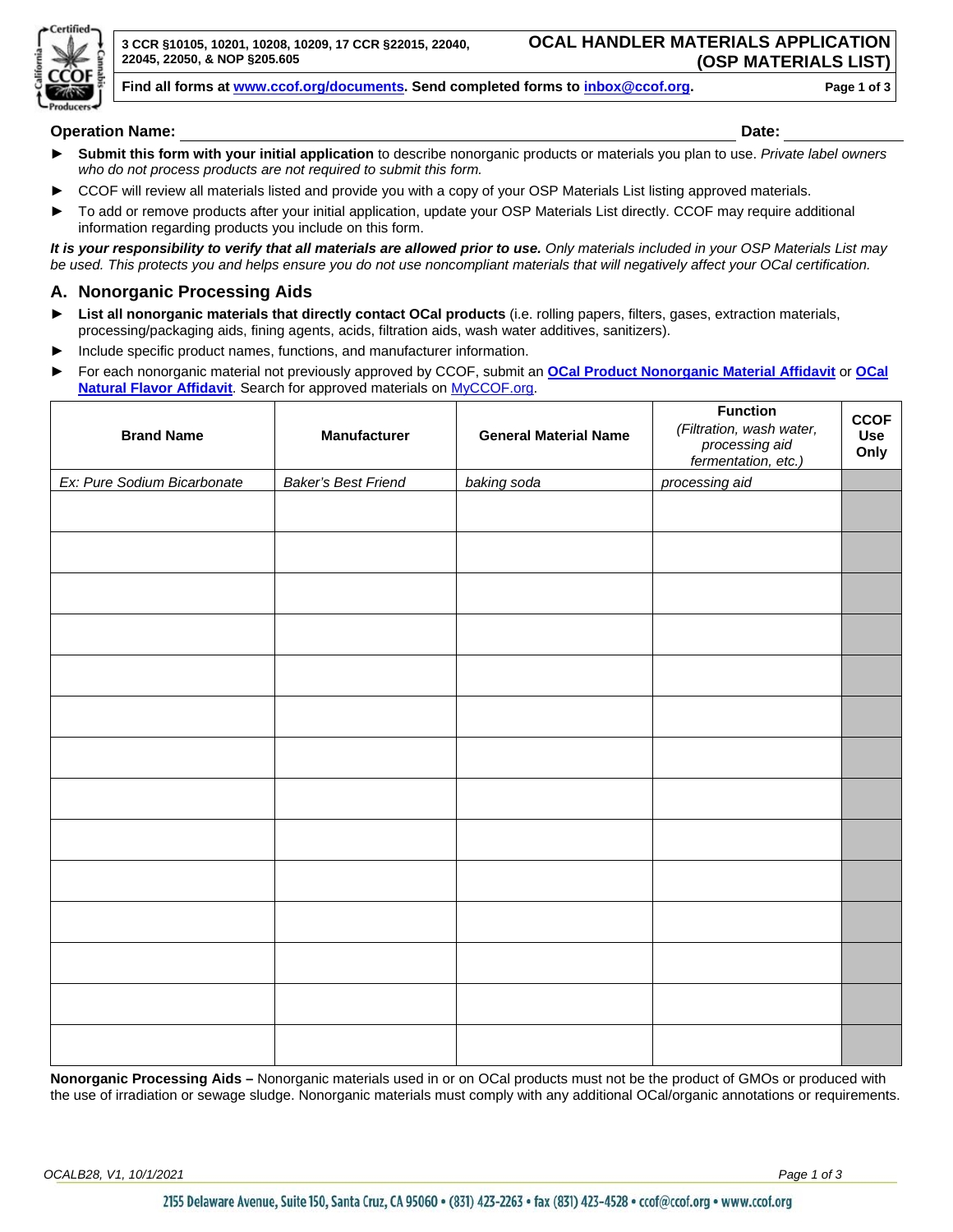

#### **B. Equipment Sanitizers & Detergents/Cleaners**

- ► List all sanitizers and no-rinse detergents/cleaners used on OCal product contact surfaces, including transport, storage, handling or processing. Note that quaternary ammonia sanitizers must be completely removed from equipment by rinsing; testing for zero residue will be required.
- ► Do not list detergents and cleaners that are rinsed off and have no risk of coming in to contact with OCal products.
- ► Do not list detergents, cleaners, and sanitizers that are used on non-OCal product contact surfaces, such as employee bathroom or drain cleaners.

| <b>Brand Name</b>     | Manufacturer           | <b>Location, Surface, Function</b> | Rinsed?<br>(Y/N) |
|-----------------------|------------------------|------------------------------------|------------------|
| Example: Chlorine 123 | The Cleaning Pros, LLC | Packing line sanitizer             | ${\cal N}$       |
|                       |                        |                                    |                  |
|                       |                        |                                    |                  |
|                       |                        |                                    |                  |
|                       |                        |                                    |                  |
|                       |                        |                                    |                  |
|                       |                        |                                    |                  |
|                       |                        |                                    |                  |
|                       |                        |                                    |                  |
|                       |                        |                                    |                  |
|                       |                        |                                    |                  |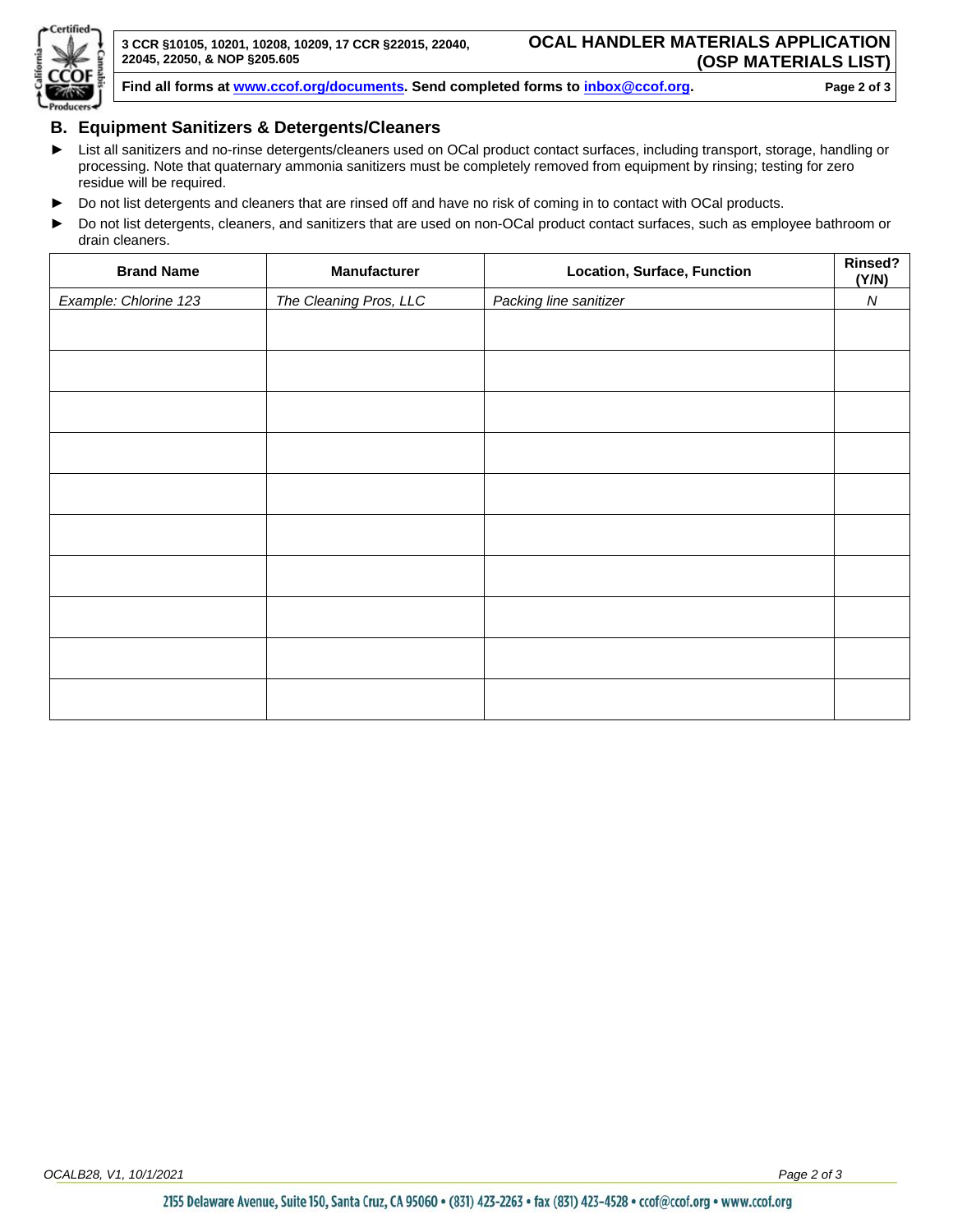

#### **C. Facility Pest Control Materials – National List**

- ► National List Pest Control Materials may be used only if preventative practices and mechanical/physical controls are not sufficient to prevent or control pests. "National List" means the list of allowed and prohibited substances included in National Organic Program regulations (7 CFR Sections 205.600 through 205.607).
- ► Only list materials that are used in OCal production and storage areas.

| <b>Material</b>                          | <b>Brand Name</b> | <b>Manufacturer</b> | <b>Location Used and Method of</b><br><b>Application</b> |
|------------------------------------------|-------------------|---------------------|----------------------------------------------------------|
|                                          |                   |                     | (e.g. storage, fogging, crack and crevice)               |
| Lures                                    |                   |                     |                                                          |
| Repellants                               |                   |                     |                                                          |
| Carbon dioxide                           |                   |                     |                                                          |
| Nitrogen gas<br>(must be oil free grade) |                   |                     |                                                          |
| Vitamin D <sub>3</sub> bait              |                   |                     |                                                          |
| Boric acid                               |                   |                     |                                                          |
| Diatomaceous earth                       |                   |                     |                                                          |
| Soap products                            |                   |                     |                                                          |
| Pheremones                               |                   |                     |                                                          |
| <b>Sticky Traps</b>                      |                   |                     |                                                          |

#### **D. Facility Pest Control Materials – Non-National List**

- ► Non-National List Pest Control Materials may be used only if preventative practices, mechanical/physical controls, and National List materials are not sufficient to prevent or control pests. Justification for the use of non-National List Materials must be provided.
- Only list materials that are used in OCal production and storage areas.

| <b>Brand Name</b> | <b>Manufacturer</b> | <b>Location Used and Method of Application</b><br>(e.g. storage, fogging, crack and crevice) |
|-------------------|---------------------|----------------------------------------------------------------------------------------------|
|                   |                     |                                                                                              |
|                   |                     |                                                                                              |
|                   |                     |                                                                                              |
|                   |                     |                                                                                              |
|                   |                     |                                                                                              |
|                   |                     |                                                                                              |
|                   |                     |                                                                                              |
|                   |                     |                                                                                              |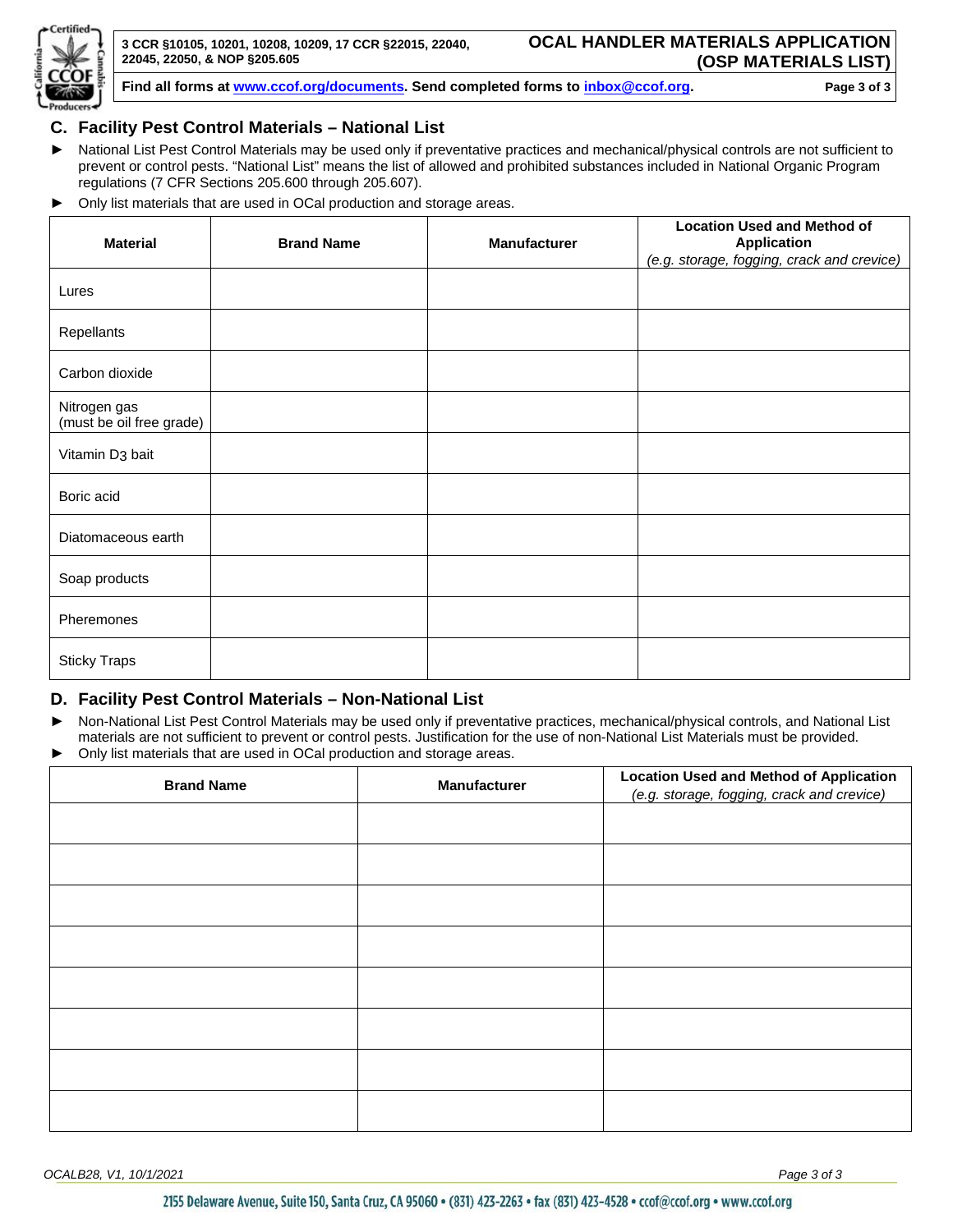

#### **§10201 OCAL CO-PACKER APPLICATION**

**Find all forms at [www.ccof.org/documents.](https://www.ccof.org/documents) Send completed forms to inbox@ccof.org. Page 1 of 1**

- Complete this form if you co-pack OCal products into another company's private label brand. You must send CCOF all OCal labels you pack into, even if CCOF is not listed as the certifier on the label.
- Complete one form for each private label owner. Attach all labels and describe the products below. If the brand owner is CCOF certified for the products you are co-packing, do not complete this form.
- ► Refer to your CCOF Client Profile for a complete list of all products currently included in your certification, available on **[MyCCOF](http://www.myccof.org/)**.

#### **A. Owner of Private Label Brand (Company Name):**

#### **B. Private Label Products** *Attach list if needed*

| Product | <b>Brand Name</b> |
|---------|-------------------|
|         |                   |
|         |                   |
|         |                   |
|         |                   |
|         |                   |
|         |                   |
|         |                   |
|         |                   |
|         |                   |
|         |                   |
|         |                   |
|         |                   |
|         |                   |
|         |                   |
|         |                   |
|         |                   |
|         |                   |
|         |                   |
|         |                   |
|         |                   |

1) Is this Private Label Owner certified OCal for this product?

 $\Box$  No. Skip to question B2.  $\Box$  Yes. Complete this section.

a) Name the certifier and attach a complete, current OCal certificate:

 $\Box$  Certificate attached. Stop, this form is complete.

2) Is CCOF's name or seal used on the label in association with the Private Label Owner?

 $\Box$  No. This form is complete.  $\Box$  Yes. Complete this section.

a) Private Label Owner Address:

Private Label Owner City, State, Zip:

Private Label Contact Name and Title:

Private Label Contact Email:

Private Label Contact Phone:

CCOF will send Notification to the Private Label Owner that the CCOF name and/or seal may only be used on the products listed on your OCal certificate.

<u> 1980 - Johann Barn, mars ann an t-Amhain Aonaich an t-Aonaich an t-Aonaich ann an t-Aonaich ann an t-Aonaich</u>

**Use of CCOF Name and Seal:** *The CCOF name and/or CCOF OCal seal may be used on labels of non-CCOF certified Private Label Owner/Marketer provided that the product was grown or processed by CCOF certified operations. CCOF approval of the private label brand products does not constitute certification of the Private Label Owner/Marketer. CCOF Certified Operations must notify CCOF in advance of packing any new private label brand product. CCOF Certified Operations will be billed for the use of CCOF's name and/or seal on a Private Label per the CCOF [Certification Services Program](https://www.ccof.org/resource/ccof-certification-services-program-manual) Manual.* 

*OCALB18, V1, R1, 09/09/2021 Page 1 of 1*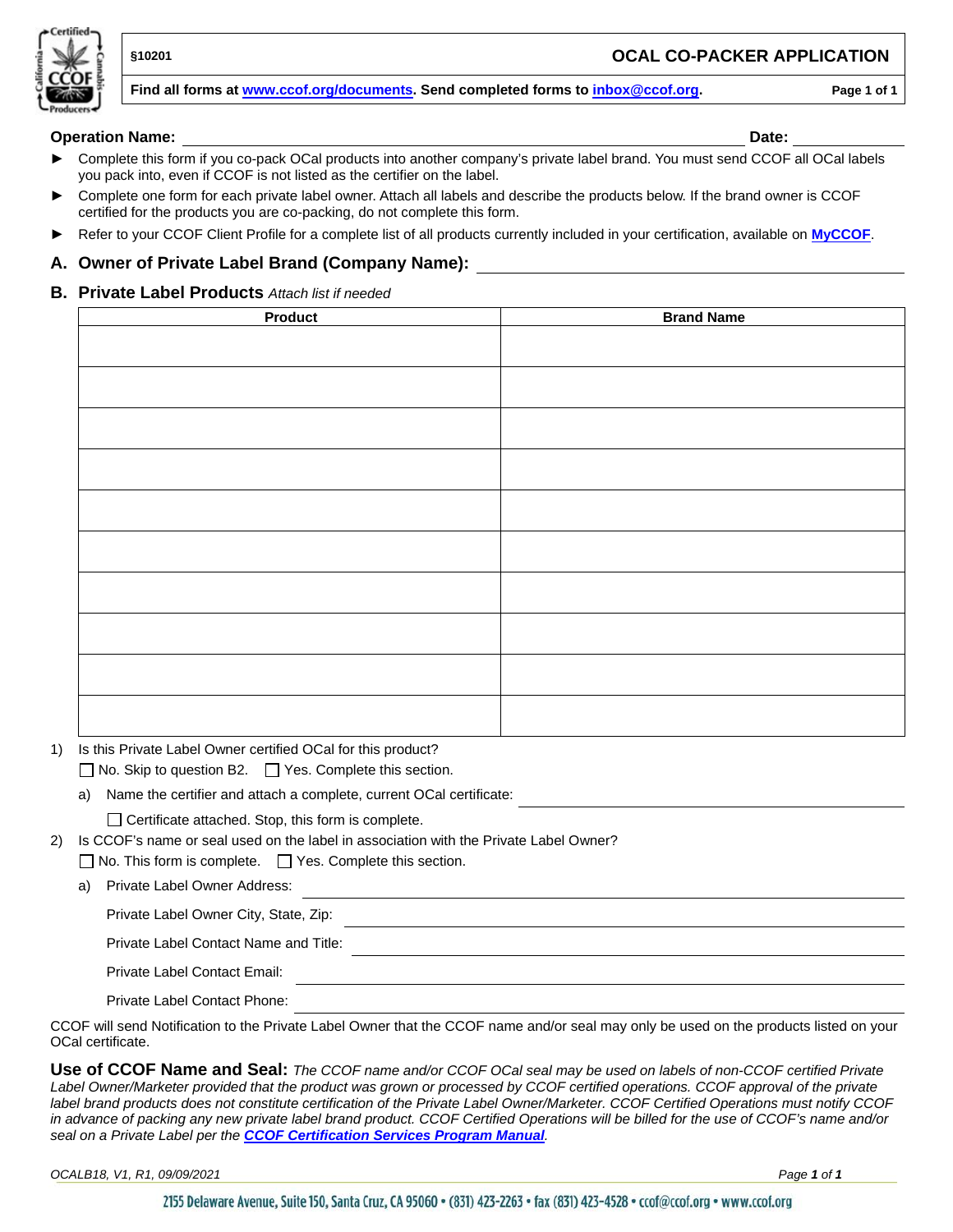

**Operation Name: Date:**

- Complete this form if you manufacture, process, label, or repack OCal products or contract another certified operation to process and/or package OCal products into your brand or label (private label brand owner/marketer).
	- You may only use labels, ingredients, processing aids, suppliers, and formulas approved by CCOF to produce OCal products. Submit updates for pre-approval before using.
	- Once certified, you are only approved to produce OCal products listed on your CCOF client profile, available on [MyCCOF.org.](https://www.ccof.org/log-myccof) Pre-approval is required for new products; submit a **[OCal Product Application](http://www.ccof.org/resource/ocal-product-application)**.
	- You must maintain current organic and/or OCal certificates for all suppliers, contracted co-packers, certified private label brand owners, and any other certified organic or certified OCal operation you work with.

#### **A. Labels and Ingredients**

1) Attach all labels for all OCal products, including retail, case labels, wholesale, and other labels that include any reference to OCal. *Submit all revisions to CCOF prior to printing.*

 $\Box$  Attached  $\Box$  Not applicable, no package.

- 2) For ingredients and processing aid materials listed on your **[OCal H2.0A Ingredient Suppliers](http://www.ccof.org/resource/ocal-h20a-ingredient-suppliers)** and **[OCal Handler Materials](https://www.ccof.org/resource/ocal-handler-materials-application-osp-materials-list)  [Application \(OSP Materials List\)](https://www.ccof.org/resource/ocal-handler-materials-application-osp-materials-list)**, do you source and procure the ingredients and materials?
	- $\Box$  Yes  $\Box$  No  $\Box$  Not applicable, we do not source ingredients or materials.
	- a) If no, indicate who sources ingredients or materials:
- 3) Do you make cannabis extracts?
	- $\Box$  No. Skip to question 4.  $\Box$  Yes
		- a) If producing extracts, mark all extraction methods that you use:
			- Water  $\Box$  Steam  $\Box$  Ice  $\Box$  Organic butter or organic food-grade oil (list on H2.0A)
			- $\Box$  Organic ethanol (list on H2.0A)
			- □ Carbon dioxide or dry ice (list on **[OCal Handler Materials Application \(OSP Materials List\)](https://www.ccof.org/resource/ocal-handler-materials-application-osp-materials-list)**)
			- $\Box$  Mechanical methods (describe):
		- *Only the methods listed above may be used to extract cannabis.*
- 4) Are you a **private label brand owner/marketer** who contracts an independently certified co-packer to produce your branded products?
	- Not applicable, not working with co-packers. Skip to section B.
	- □ Yes, attach OCal certificates for all **co-packers** who produce products for you at their facility. □ Attached
	- *Certificates for co-packed products must list branded products specifically. You must request updated certificates annually.*
- 5) As a **private label brand owner/marketer**, do you purchase, take title to, or take physical possession of ingredients?
	- □ No, co-packer sources and procures ingredients. Skip to section D.
	- Yes, I source ingredients
	- a) If sourcing ingredients, choose all that apply:
		- $\Box$  I select suppliers
		- $\Box$  I purchase ingredients
		- $\Box$  I take physical possession of ingredients for storage and ship them to my co-packer
	- b) If sourcing ingredients, select which of the following applies:
		- □ I provide all organic and/or OCal supplier information to my co-packer and each shipment to the co-packer directly connects back to the certified supplier. Skip to section D. *H2.0A form not required.*
		- I do not provide organic and/or OCal supplier information to my co-packer. *H2.0A form required for organic and/or OCal ingredients, CCOF will list your organic and/or OCal ingredients on your OCal certificate.*

#### **B. Monitoring Suppliers & Fraud Prevention**

- 1) Describe your organic and/or OCal supplier certificate management system. You must ensure that all certificates list the specific products you source, are current (issued within the last 12 months), and complete.
	- a) Who at your company is responsible for approving new organic and/ or OCal suppliers?

*Prior to purchasing, you must review the organic and/or OCal certificate to ensure it is current and complete. New suppliers must be added to your H2.0A form and be approved by CCOF.*

*OCALB21, V1, 10/1/2021 Page 1 of 3*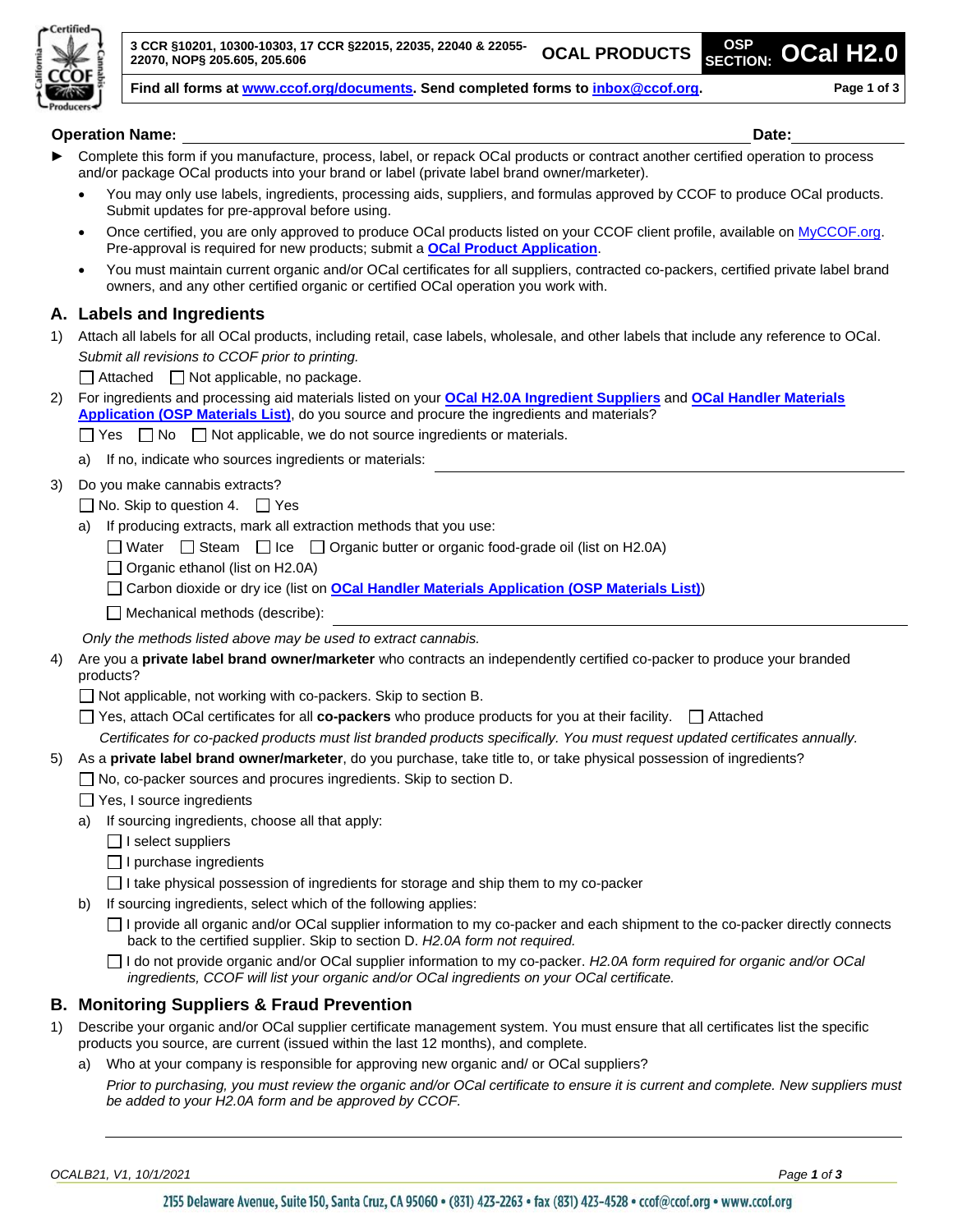

- b) How often do you switch suppliers, add new suppliers, make one-off purchases or do "spot purchasing" to prevent shortages? *Frequent changes may result in increased audit trail verification at inspection.*
- c) How frequently do you review certificates for existing suppliers to ensure they are complete and current? *Must review annually for active suppliers, at a minimum.*
- 2) Do you purchase or receive organic and/or OCal products from uncertified brokers, traders, wholesalers, distributors, or importers? *Sourcing through uncertified handlers requires additional audit trail verification at inspection and will incur additional fees.*  $\Box$  No

□ Yes. Attach an **[OCal Uncertified Handler Affidavit \(OCal UHA\)](https://www.ccof.org/resource/ocal-uncertified-handler-affidavit)** for each uncertified supplier of organic and/or OCal ingredients, as applicable.

*If you are a co-packer receiving ingredients from a private label owner, the OCal UHA is not required if shipping documents link to certified suppliers.*

a) If yes, how will you ensure that only certified suppliers are used by the uncertified handler? Check all that apply.

*Your OSP must list all certified suppliers, including products sourced through uncertified handlers. Audit trail records must link directly back to the last certified operation.*

I do not place an order until certified supplier is identified by uncertified handler, I have determined the organic and/or OCal certificate is legitimate and complete, and new suppliers are approved by CCOF.

For any delivery that cannot be traced back to the certified supplier, I refuse or hold shipment until the certified supplier is verified.

- $\Box$  Other (describe):
- 3) Do you purchase or receive any imported organic ingredients or products; grown or processed outside of the USA?  $\Box$  No, Skip to section C.  $\Box$  Yes. Complete this section.

*Imported ingredients are at higher risk of contamination and fraud. Additional audit trail documentation may be required to show that products were not treated upon entry to the USA. Refer to [OCal H5.0 Record Keeping for Handlers](http://www.ccof.org/resource/ocal-h50-record-keeping-handlers).*

- a) If yes, are you the importer of record?
	- Yes. Attach Import Permit for each product listing Conditions of Entry (if applicable) and Skip to section C.

□ No, I purchase ingredients from importers or suppliers. Continue to question 4.

4) Are importers/suppliers located in the USA?

 $\Box$  Yes, located in USA  $\Box$  No, located outside USA

*If you directly purchase or receive organic product from an importer or supplier located outside of the USA, you must maintain audit trail documentation described on the H5.0 form, even if the importer is certified organic.*

a) If importer is located in the USA, is the importer certified organic?

Yes No. *If the importer is not certified organic, you must maintain audit trail documentation described on the H5.0 form.*

#### **C. Formulas**

1) For formulas listed on **[OCal H2.0B Product Formulation](http://www.ccof.org/resource/ocal-h20b-product-formulation) Sheet(s)**, do you control recipes, i.e. own or manage recipes? *Changes to formulas must be pre-approved by CCOF. H2.0B form not required for private label owner/marketer working with a copacker; only co-packer is required to submit formula.*

□ Yes □ No □ Some □ Not applicable, single ingredient products only. □ Not applicable, private label owner/marketer.

2) For finished products labeled "OCal" containing **nonorganic** ingredients listed on 205.606 or 205.605 (if commercial availability is noted), attach an **[OCal H2.7 Commercial Availability](https://www.ccof.org/resource/ocal-h27-commercial-availability)** form for each nonorganic ingredient. Examples: flavors, colors, yeast. *You must continually search for organic versions on an annual basis.*

 $\Box$  Attached  $\Box$  Not applicable, no nonorganic ingredients.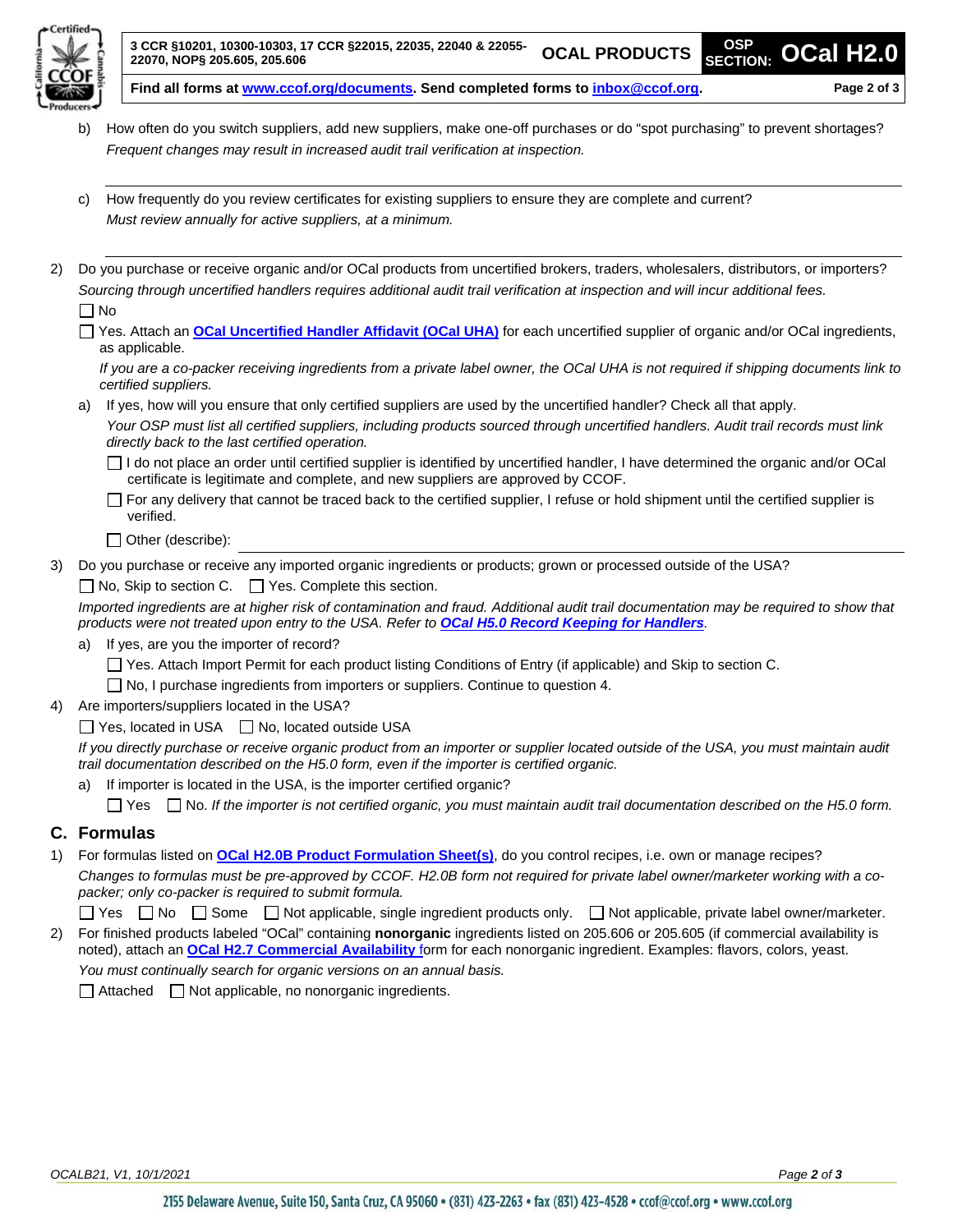

#### **D. Storage Facilities**

1) If off-site facilities are used to store organic and/or OCal ingredients or products while unsealed or in permeable packaging, complete this table, or provide an attachment with this information.

 $\Box$  Not applicable  $\Box$  Attached

| <b>Storage Facility Name &amp; Location</b> | <b>Ingredients/Products Stored</b> | <b>Documentation</b>         |
|---------------------------------------------|------------------------------------|------------------------------|
|                                             |                                    | $\Box$ OC* $\Box$ OCal Cert* |
|                                             |                                    | $\Box$ OCal UHA**            |
|                                             |                                    | $\Box$ OC* $\Box$ OCal Cert* |
|                                             |                                    | $\Box$ OCal UHA**            |
|                                             |                                    | $\Box$ OC* $\Box$ OCal Cert* |
|                                             |                                    | $\Box$ OCal UHA**            |

\*Attach the Organic Certificate (OC) and/or OCal Certificate for each certified storage facility listed above. *You must request updated certificates annually.*

\*\*For any non-certified facilities listed above, attach a CCOF **[OCal Uncertified Handler Affidavit \(OCal UHA\)](https://www.ccof.org/resource/ocal-uncertified-handler-affidavit)**. The OCal UHA must be completed by the uncertified storage facility manager.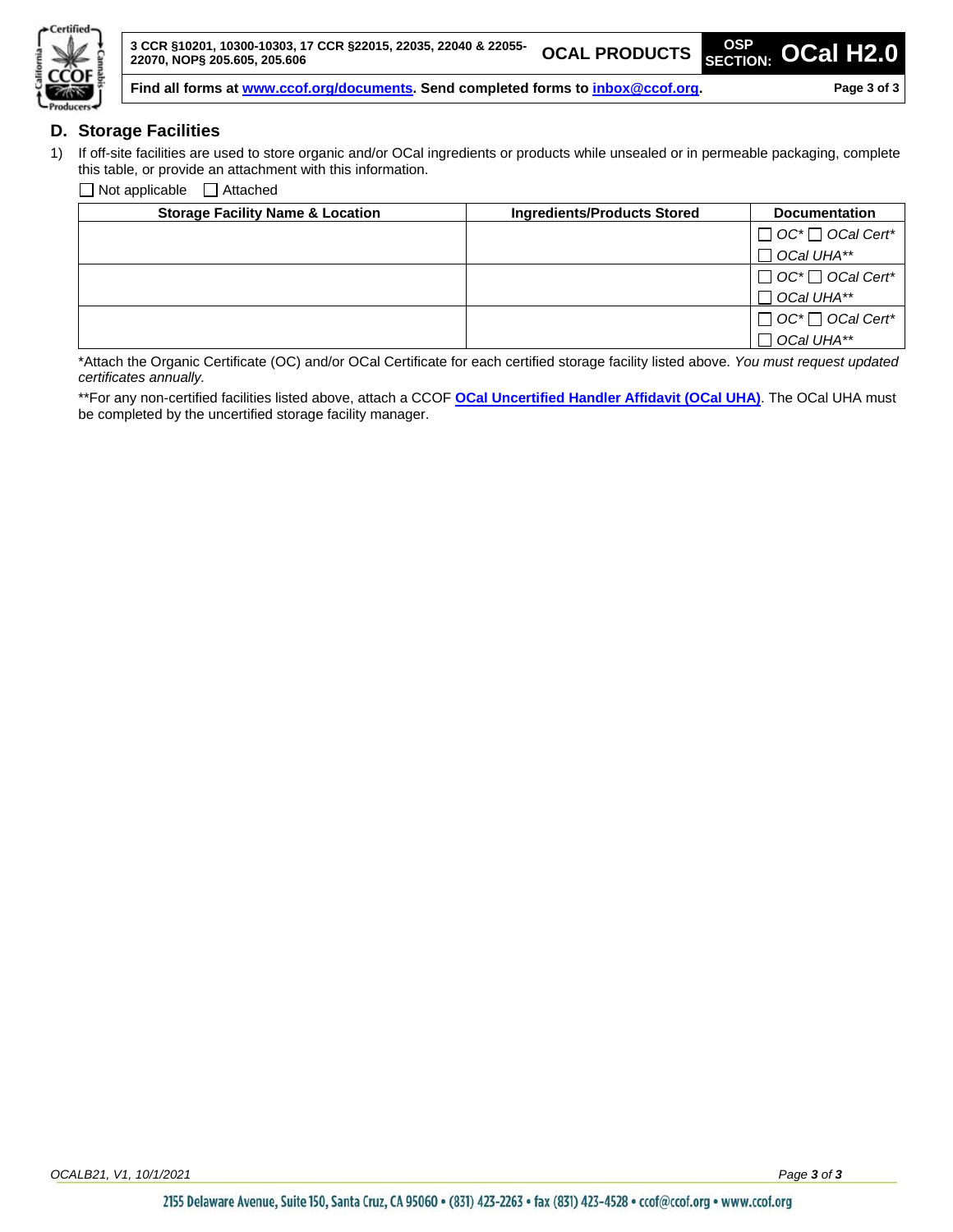

**Find all forms at [www.ccof.org/documents.](https://www.ccof.org/documents) Send completed forms to inbox@ccof.org. Page 1 Page 1 Page 1 of 1** 

#### **Operation Name: Date:**

- List all suppliers and ingredients used in OCal products, including "work in process" ingredients made in house.
- 1. Attach organic and/or OCal certificates for all certified vendors, manufacturers, and suppliers.  $\Box$  Attached *Certificates must be dated within the last 12 months and must list the specific product you use. You must request updated certificates annually.*
- 2. For any uncertified supplier of organic and/or OCal ingredients, list the certified supplier who provides the ingredient and attach an **[OCal Uncertified Handler Affidavit](https://www.ccof.org/resource/ocal-uncertified-handler-affidavit) (OCal UHA)**. □ Attached
- 3. For each multi-ingredient ingredient, submit an ingredient statement from the manufacturer to compare to your label.  $\Box$  Attached
- An **[Excel version](http://www.ccof.org/resource/ocal-h20a-ingredient-suppliers)** of this document is available online or by contacting CCOF.
- Update this master list as you add and remove suppliers. Highlight new suppliers or products in yellow and removed suppliers or products in blue to simplify updates.
- ► List all **nonorganic rolling materials, processing aids, sanitizers, and packaging aids** that contact OCal products on your **[OCal Handler Materials Application \(OSP](https://www.ccof.org/resource/ocal-handler-materials-application-osp-materials-list)  [Materials List\)](https://www.ccof.org/resource/ocal-handler-materials-application-osp-materials-list)**. For each nonorganic ingredient or processing aid not previously approved by CCOF, submit a **[OCal Product Nonorganic Material Affidavit](https://www.ccof.org/resource/ocal-product-nonorganic-material-affidavit)** or **[OCal Natural](https://www.ccof.org/resource/ocal-natural-flavor-affidavit)  [Flavor Affidavit](https://www.ccof.org/resource/ocal-natural-flavor-affidavit)**. *Private label owners who do not manufacture are not required to submit nonorganic ingredients or processing aids for review.*

| Vendor                          | <b>Manufacturer/Supplier</b><br>If vendor is not certified organic and/or<br>OCal | <b>Ingredient Name</b><br>List one ingredient per line,<br>match organic and/or OCal<br>certificate | Organic<br>and/or<br>OCal?<br>(Yes, No) | <b>Date Added</b><br>to OCal<br><b>H2.0A</b> | <b>Certifier</b><br>Certifier $\underset{use}{\text{Optional, for your}}$ $\underset{p=0}{\sum_{n=0}^{N}}$<br>use |  |
|---------------------------------|-----------------------------------------------------------------------------------|-----------------------------------------------------------------------------------------------------|-----------------------------------------|----------------------------------------------|-------------------------------------------------------------------------------------------------------------------|--|
| Ex: Uncertified ABC distributor | Ex: XYZ Dairy Supply                                                              | Ex: unsalted organic butter                                                                         | Yes                                     | 7/15/2020                                    | CCOF                                                                                                              |  |
|                                 |                                                                                   |                                                                                                     |                                         |                                              |                                                                                                                   |  |
|                                 |                                                                                   |                                                                                                     |                                         |                                              |                                                                                                                   |  |
|                                 |                                                                                   |                                                                                                     |                                         |                                              |                                                                                                                   |  |
|                                 |                                                                                   |                                                                                                     |                                         |                                              |                                                                                                                   |  |
|                                 |                                                                                   |                                                                                                     |                                         |                                              |                                                                                                                   |  |
|                                 |                                                                                   |                                                                                                     |                                         |                                              |                                                                                                                   |  |
|                                 |                                                                                   |                                                                                                     |                                         |                                              |                                                                                                                   |  |
|                                 |                                                                                   |                                                                                                     |                                         |                                              |                                                                                                                   |  |
|                                 |                                                                                   |                                                                                                     |                                         |                                              |                                                                                                                   |  |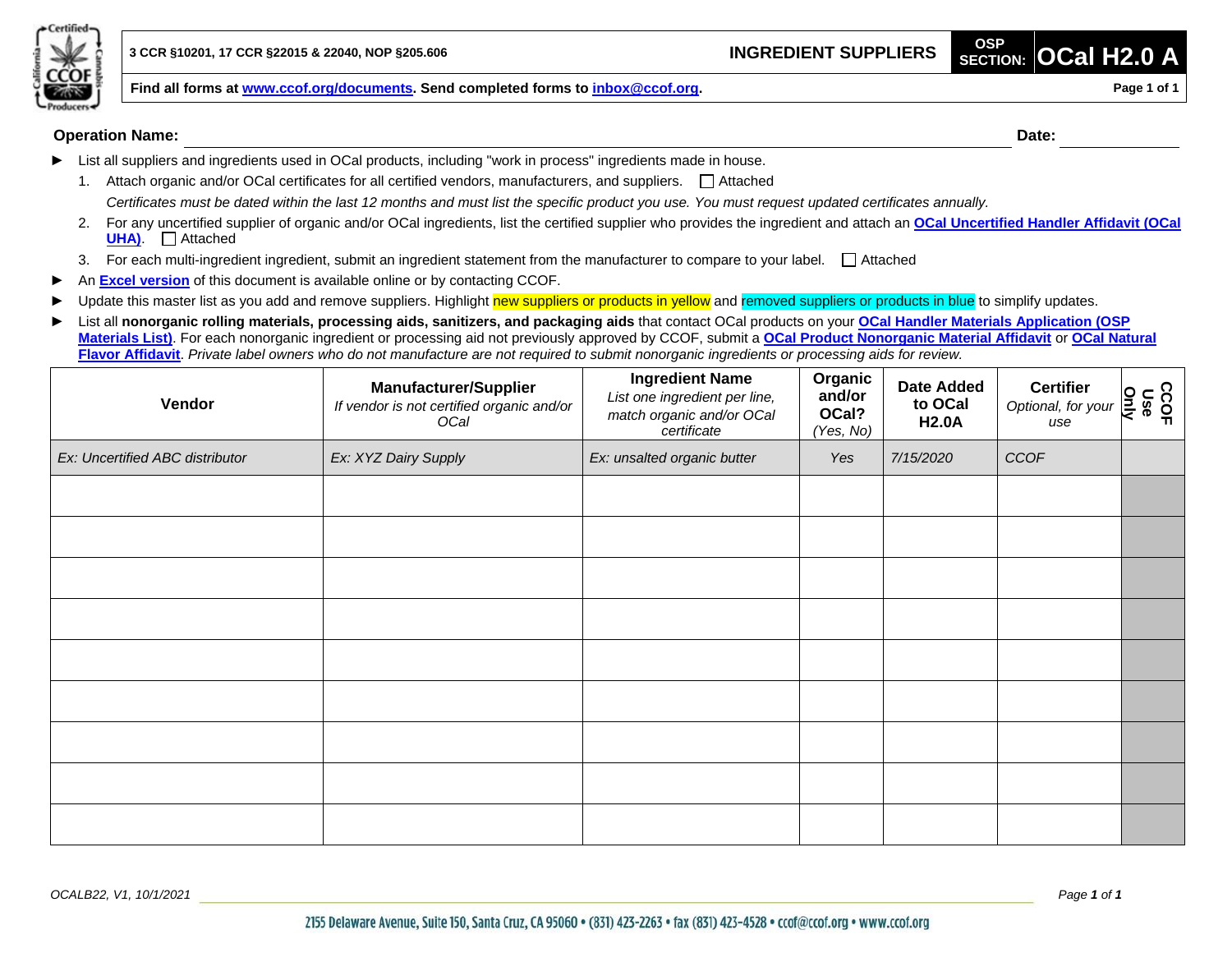

**17 CCR § 22015, 22040, 22055-22070; NOP § 205.605, 205.606 PRODUCT FORMULATION OSP**

**SECTION: OCal H2.0B**

**Find all forms at [www.ccof.org/documents.](https://www.ccof.org/documents) Send completed forms to inbox@ccof.org. Page 1 of 1**

**Operation Name: Date:**

- **►** Use this form for each multi-ingredient product you manufacture, including house-made ingredients, e.g. cannabis infused butter. Also use this form for pre-rolls that contain more than one cannabis ingredient or non-cannabis ingredients. *Private label/marketers who do not manufacture products are not required to complete this form; instead submit an ingredient statement from the manufacturer.*
- **►** An **[Excel version](https://www.ccof.org/documents/h20b-product-formulation-sheet)** of this document is available online or by contacting CCOF. Complete one OCal H2.0B form for each product.
- **►** See formulas below headers to guide calculations. Weight or fluid volume unit of measurement must be the same for each ingredient, e.g. grams.
- **►** If you are unclear on the % organic content of an ingredient (B), contact the supplier's organic certifier to request confirmation.
- **►** For each nonorganic ingredient or processing aid not previously approved by CCOF, submit a **[OCal Product Nonorganic Material](https://www.ccof.org/resource/ocal-product-nonorganic-material-affidavit)  [Affidavit](https://www.ccof.org/resource/ocal-product-nonorganic-material-affidavit)** or **[OCal Natural Flavor Affidavit](https://www.ccof.org/resource/ocal-natural-flavor-affidavit)**. Search for approved materials on [MyCCOF.org.](https://www.ccof.org/page/log-myccof)

| Product Name: |
|---------------|
|---------------|

| Ingredient<br>As listed on H2.0A form<br>Do not list salt or water                                                                                                                                                                                                     | Quantity<br>(A) | Weight, %,<br>or fluid<br>volume | % Organic or OCal<br>Content of<br>Ingredient<br>(B)                                                             | Ingredient's<br>Org.<br><b>Contribution</b><br>to Product<br>$(C) = (A)x(B)$ |
|------------------------------------------------------------------------------------------------------------------------------------------------------------------------------------------------------------------------------------------------------------------------|-----------------|----------------------------------|------------------------------------------------------------------------------------------------------------------|------------------------------------------------------------------------------|
| Ex: cannabis infused chocolate chips                                                                                                                                                                                                                                   | 20              | grams                            | 95% OCal                                                                                                         | $19 =$<br>(20x0.95)                                                          |
|                                                                                                                                                                                                                                                                        |                 |                                  |                                                                                                                  |                                                                              |
|                                                                                                                                                                                                                                                                        |                 |                                  |                                                                                                                  |                                                                              |
|                                                                                                                                                                                                                                                                        |                 |                                  |                                                                                                                  |                                                                              |
|                                                                                                                                                                                                                                                                        |                 |                                  |                                                                                                                  |                                                                              |
|                                                                                                                                                                                                                                                                        |                 |                                  |                                                                                                                  |                                                                              |
|                                                                                                                                                                                                                                                                        |                 |                                  |                                                                                                                  |                                                                              |
|                                                                                                                                                                                                                                                                        |                 |                                  |                                                                                                                  |                                                                              |
|                                                                                                                                                                                                                                                                        |                 |                                  |                                                                                                                  |                                                                              |
| Total of non salt and water contents (D):                                                                                                                                                                                                                              |                 |                                  |                                                                                                                  |                                                                              |
| Total of column (A)                                                                                                                                                                                                                                                    |                 |                                  | Organic<br>Contribution (G):                                                                                     |                                                                              |
| Quantity Salt (E):                                                                                                                                                                                                                                                     |                 |                                  | <b>Total of column</b><br>(C)                                                                                    |                                                                              |
| Quantity Water (F):                                                                                                                                                                                                                                                    |                 |                                  |                                                                                                                  |                                                                              |
| <b>Total Ingredient Quantity:</b><br>Add up $(D)$ , $(E)$ and $(F)$                                                                                                                                                                                                    |                 |                                  | <b>Total Organic %:</b><br>Divide (G)/(D)                                                                        |                                                                              |
|                                                                                                                                                                                                                                                                        |                 |                                  | Round down to nearest whole<br>number<br>"OCal" must be >95% organic<br>"Made with OCal" must be >70%<br>organic |                                                                              |
| List processing aids used to the right, including packaging aids (i.e. Carbon Dioxide,<br>Nitrogen) if not listed above. Only ingredients and materials approved by CCOF and<br>appearing on your OCal Handler Materials Application (OSP Materials List) may be used: |                 |                                  |                                                                                                                  |                                                                              |

2155 Delaware Avenue, Suite 150, Santa Cruz, CA 95060 · (831) 423-2263 · fax (831) 423-4528 · ccof@ccof.org · www.ccof.org

*OCALB32, V1, 10/5/2021 Page 1 of 1*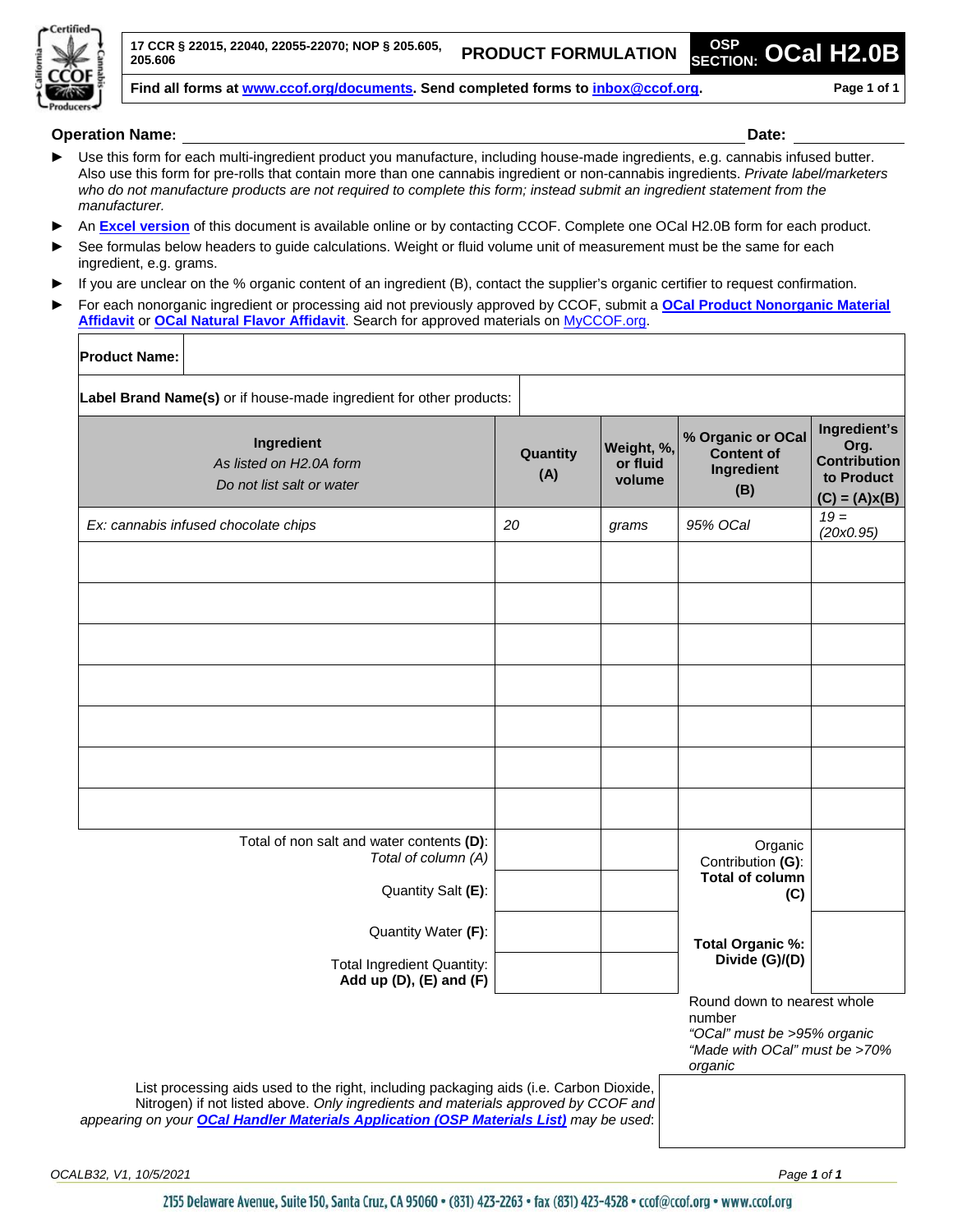| ertified |  |
|----------|--|
|          |  |
|          |  |
|          |  |
|          |  |
| oduce    |  |

**SECTION: OCal H2.3**

|  |  |  | Find all forms at www.ccof.org/documents. Send completed forms to inbox@ccof.org._ |  |  |  | Page 1 of 2 |
|--|--|--|------------------------------------------------------------------------------------|--|--|--|-------------|
|--|--|--|------------------------------------------------------------------------------------|--|--|--|-------------|

|          | <b>Operation Name:</b>                                                                                                                                                                                                                                                                                                                                                                                                                                                                                                                                                                                                                                             |          | Date:                                                                           |  |  |  |
|----------|--------------------------------------------------------------------------------------------------------------------------------------------------------------------------------------------------------------------------------------------------------------------------------------------------------------------------------------------------------------------------------------------------------------------------------------------------------------------------------------------------------------------------------------------------------------------------------------------------------------------------------------------------------------------|----------|---------------------------------------------------------------------------------|--|--|--|
|          | Complete this form if you take physical possession of products you sell or distribute, or run a manufacturing or handling facility.<br>Complete one form for each facility/location.                                                                                                                                                                                                                                                                                                                                                                                                                                                                               |          |                                                                                 |  |  |  |
| А.       | <b>General Information</b>                                                                                                                                                                                                                                                                                                                                                                                                                                                                                                                                                                                                                                         |          |                                                                                 |  |  |  |
| 1)       | <b>Facility Name:</b>                                                                                                                                                                                                                                                                                                                                                                                                                                                                                                                                                                                                                                              |          |                                                                                 |  |  |  |
|          | Facility Tax ID:                                                                                                                                                                                                                                                                                                                                                                                                                                                                                                                                                                                                                                                   |          |                                                                                 |  |  |  |
| 2)       | Site Address:                                                                                                                                                                                                                                                                                                                                                                                                                                                                                                                                                                                                                                                      | City:    |                                                                                 |  |  |  |
|          | Zip/Postal Code:<br>State/Province:                                                                                                                                                                                                                                                                                                                                                                                                                                                                                                                                                                                                                                | Country: |                                                                                 |  |  |  |
| 3)       | Manufacturers are required to register with CDPH after achieving OCal certification with CCOF. This does not apply to distributors<br>and cultivators.<br>$\Box$ Registration in process (manufacturers)<br>CDPH OCal manufacturing registration number:<br>a)                                                                                                                                                                                                                                                                                                                                                                                                     |          |                                                                                 |  |  |  |
| 4)       | Contact (Name/Title):<br><u> 1980 - Johann Barbara, martxa alemaniar a</u>                                                                                                                                                                                                                                                                                                                                                                                                                                                                                                                                                                                         |          |                                                                                 |  |  |  |
| 5)       | Fax:<br>Phone:                                                                                                                                                                                                                                                                                                                                                                                                                                                                                                                                                                                                                                                     |          |                                                                                 |  |  |  |
| 6)       | Email(s):<br><u> 1980 - Johann Barn, mars ann an t-Amhain Aonaich an t-Aonaich an t-Aonaich ann an t-Aonaich ann an t-Aonaich</u>                                                                                                                                                                                                                                                                                                                                                                                                                                                                                                                                  |          |                                                                                 |  |  |  |
| 7)       | Type of manufacturing or handling:                                                                                                                                                                                                                                                                                                                                                                                                                                                                                                                                                                                                                                 |          |                                                                                 |  |  |  |
| 8)<br>9) | Do you (check one):<br>$\Box$ Own this facility $\Box$ Lease this facility<br>Do you (check one or both):<br>$\Box$ Own the products manufactured and/or handled here $\Box$ Provide manufacturing and/or handling services<br>10) Is this facility:<br>$\Box$ OCal and organic only $\Box$ OCal/organic and non-OCal/nonorganic<br>Do you manufacture or handle identical OCal and non-OCal products?<br>a)<br>$\Box$ Yes $\Box$ No<br>Do you manufacture or handle organic products identical to nonorganic products?<br>b)<br>$\Box$ Yes<br>$\Box$ No<br>If yes, list products:<br>1.                                                                           |          |                                                                                 |  |  |  |
|          | 11) Is this facility currently certified OCal by another certifier?                                                                                                                                                                                                                                                                                                                                                                                                                                                                                                                                                                                                |          |                                                                                 |  |  |  |
|          | $\Box$ No $\Box$ Yes, provide name of certifier:                                                                                                                                                                                                                                                                                                                                                                                                                                                                                                                                                                                                                   |          |                                                                                 |  |  |  |
|          | 12) Has this facility ever previously applied for or been granted OCal certification to any certification agency?                                                                                                                                                                                                                                                                                                                                                                                                                                                                                                                                                  |          |                                                                                 |  |  |  |
|          | $\Box$ No. Skip to section B. $\Box$ Yes. Complete this section and provide name of certifier:<br>Was your certification or the certification of products or this facility ever suspended or revoked?<br>a)<br>Did you surrender your certification with outstanding non-compliances or conditions?<br>b)<br>Was your application for OCal certification ever issued a denial?<br>C)<br>Did you withdraw your application for certification with outstanding non-compliances?<br>d)<br>13) If you answered yes to a, b, c, or d above, please list the years and agencies, attach a copy of all relevant letter(s) and a description<br>of all corrective actions: |          | $\Box$ No<br>l Yes<br>l INo<br>l I Yes<br>– I No<br>l Yes<br>$\Box$ No<br>l Yes |  |  |  |
|          | $\Box$ Letters Attached<br>$Year(s)$ :<br><u> 1980 - Johann Stoff, deutscher Stoffen und der Stoffen und der Stoffen und der Stoffen und der Stoffen und de</u>                                                                                                                                                                                                                                                                                                                                                                                                                                                                                                    |          |                                                                                 |  |  |  |
|          | Corrective actions taken:                                                                                                                                                                                                                                                                                                                                                                                                                                                                                                                                                                                                                                          |          |                                                                                 |  |  |  |
|          | <b>B. Site Plan and Product Flow</b>                                                                                                                                                                                                                                                                                                                                                                                                                                                                                                                                                                                                                               |          |                                                                                 |  |  |  |

1) Attach 8.5 x 11" site map(s) showing all OCal and organic manufacturing and/or handling and storage areas (may be hand drawn). □ Map attached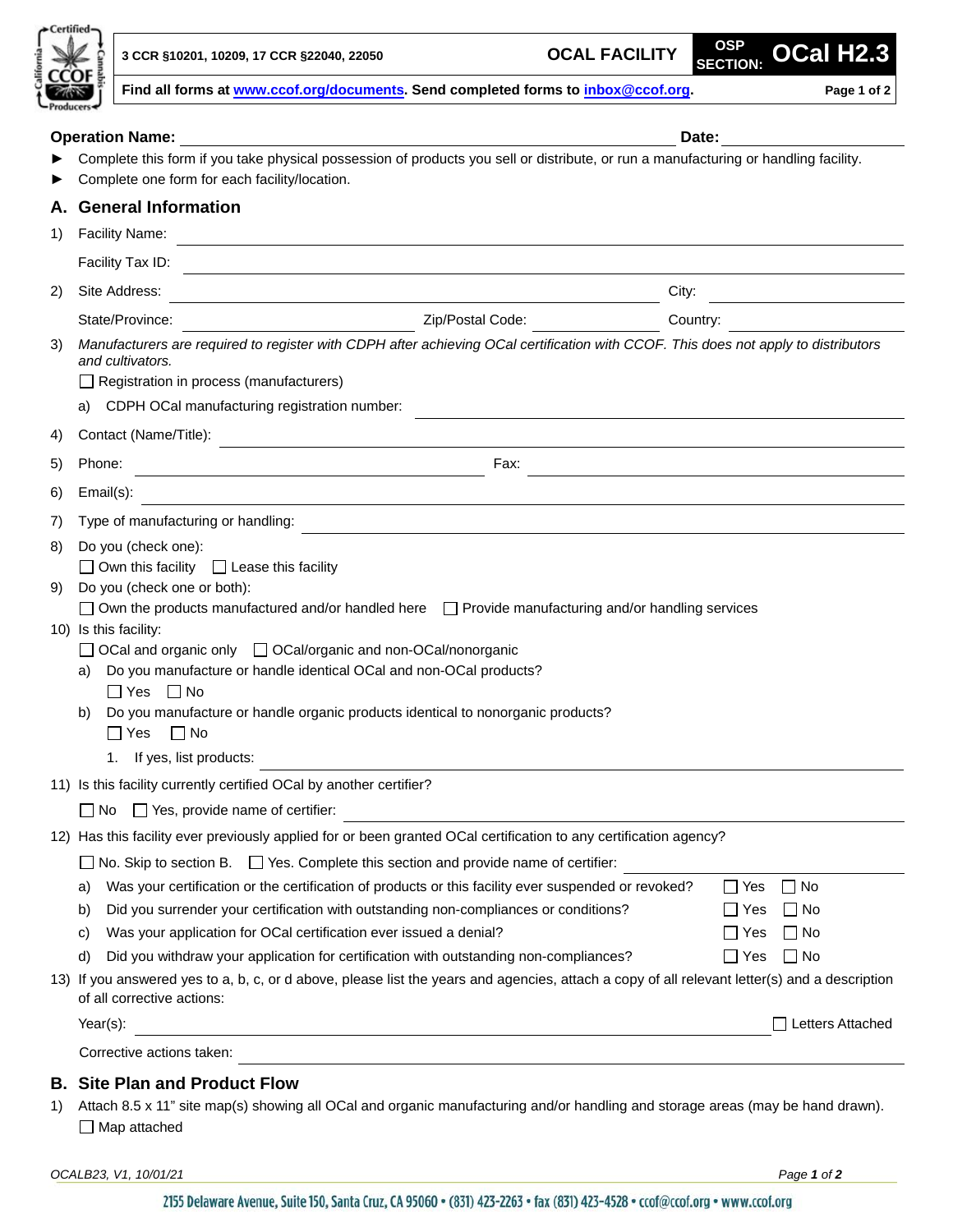

- 2) Attach either a complete written description or a schematic product flow chart that describes or shows where and how the product is received, stored, extracted, infused processed, packaged, and warehoused.
	- The flow chart(s) must include all OCal production steps. Identify all equipment, machinery, grading stations, and storage areas, and indicate where ingredients are added or processing aids are used.
	- Submit a separate flow chart for each production type.  $\Box$  Attached
- 3) Describe how any "work in process" (WIP) is identified as OCal and protected from prohibited substances:
- 4) For each material used in or on **non-OCal and/or nonorganic** products in this facility, describe below how you prevent accidental use during OCal processing, and how this can be verified at inspection:

5) Identify any other material used during any **OCal** processing step that is not yet otherwise disclosed: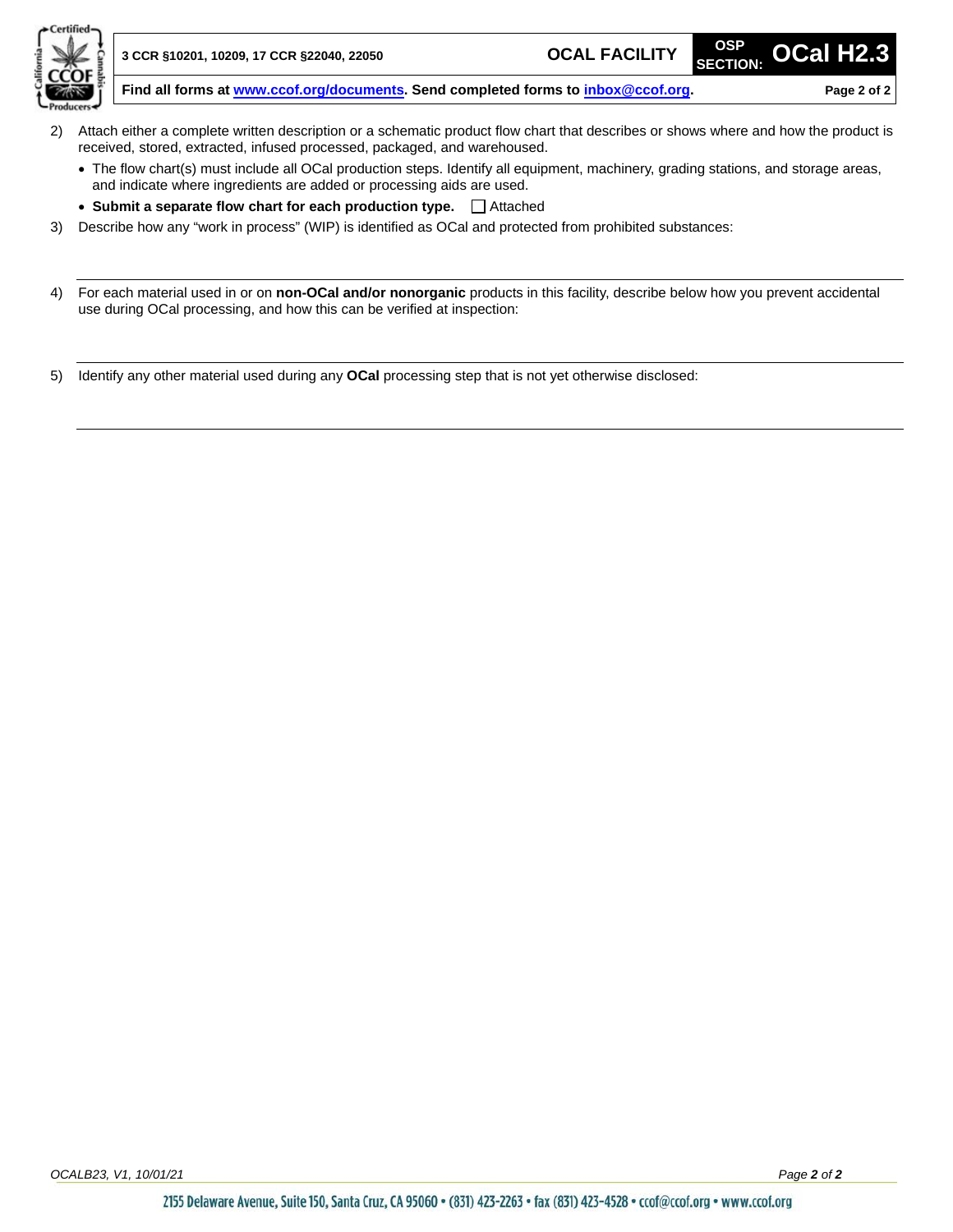

**SECTION: OCal H2.4**

**Find all forms at [www.ccof.org/documents.](https://www.ccof.org/documents) Send completed forms to inbox@ccof.org. Page 1 of 2**

#### **Operation Name: Date:**

Complete this form if you provide processing or handling services for OCal product that you do not own or take title to or if you provide fee for service processing.

#### **A. General Information**

- 1) Describe specific services you provide (i.e. extraction, drying, curing, trimming). Services may be added to your CCOF client profile.
- 2) Does your service include formulating or processing multi-ingredient products?
	- Yes. Stop, do not complete this form. Complete **[OCal H2.0 OCal](http://www.ccof.org/resource/ocal-h20-ocal-products) Products**, **[OCal Product Application](https://www.ccof.org/resource/ocal-product-application)**, **[OCal H2.0A Ingredient](http://www.ccof.org/resource/ocal-h20a-ingredient-suppliers)  [Suppliers,](http://www.ccof.org/resource/ocal-h20a-ingredient-suppliers)** and **OCal H2.0B [Product Formulation](https://www.ccof.org/resource/ocal-h20b-product-formulation)**.

 $\Box$  No. Complete this form.

#### **B. Products**

1) List all nonorganic materials that directly contact organic ingredients, OCal cannabis, and/or or OCal cannabis products on your **[OCal](https://www.ccof.org/resource/ocal-handler-materials-application-osp-materials-list)  [Handler Materials Application \(OSP Materials List\)](https://www.ccof.org/resource/ocal-handler-materials-application-osp-materials-list)**; e.g. processing aids, packaging aids, gases, extraction materials.

*Only materials included on your Handler Materials Application (OSP Materials List) may be used. It is your responsibility to verify that all materials are allowed before you use them.* 

- $\Box$  Attached  $\Box$  Not applicable, no materials used
- 2) Do you purchase or supply ingredients as part of your service?

 $\Box$  Yes  $\Box$  No  $\Box$  Sometimes

- a) If sometimes, please explain:
- b) If yes or sometimes, complete **[OCal H2.0 OCal](http://www.ccof.org/resource/ocal-h20-ocal-products) Products**, **[OCal Product Application](https://www.ccof.org/resource/ocal-product-application)**, and **[OCal H2.0A Ingredient Suppliers](http://www.ccof.org/resource/ocal-h20a-ingredient-suppliers)**, and skip to section C.
- c) If No, how do you verify that incoming customer products are certified organic and/or OCal? Check all that apply. *Your inspector will verify that you maintain current organic and /or OCal certificates for your customers and that certificates list the products or parcels represented as organic and/or OCal.*
	- Request CCOF approval of each new customer prior to accepting or handling any organic and/or OCal shipments and verify that product or parcel is listed on certificate prior to providing service.
	- Request a current organic and/or OCal certificate with each incoming shipment and verify that product or parcel is listed on certificate prior to providing service.
	- Request a current organic and/or OCal certificate annually and verify that product or parcel is listed on certificate prior to providing service.
	- □ Other (describe):
- 3) Do uncertified brokers, traders, wholesalers, distributors use your services for OCal products?

*Providing services to uncertified handlers requires additional audit trail verification at inspection.*

- □ No □ Yes, attach an **[OCal Uncertified Handler Affidavit](https://www.ccof.org/resource/ocal-uncertified-handler-affidavit)** (OCal UHA) for each uncertified handler
- a) If yes, how will you ensure that only certified suppliers are used by the uncertified handler? Check all that apply. *Audit trail records must link directly back to the last certified operation.*
	- $\Box$  I do not provide service until certified supplier is identified by uncertified handler and I have determined the OCal certificate is legitimate and complete.
	- $\Box$  For any delivery that cannot be traced back to the certified supplier, refuse or hold shipment until the certified supplier is verified.
	- $\Box$  Other (describe):

#### **C. Labels**

- 1) Do you label products or repack products into other packaging that displays OCal claims?
	- $\Box$  Yes  $\Box$  No  $\Box$  Sometimes  $\Box$  Not applicable, no package
	- a) If sometimes, please explain:
	- b) If yes or sometimes, complete the **[OCal Product Application](https://www.ccof.org/resource/ocal-product-application)** and attach label(s).  $\Box$  Attached *Labels must be pre-approved by CCOF prior to use.*

*OCALB33, V1, 10/05/2021 Page 1 of 2*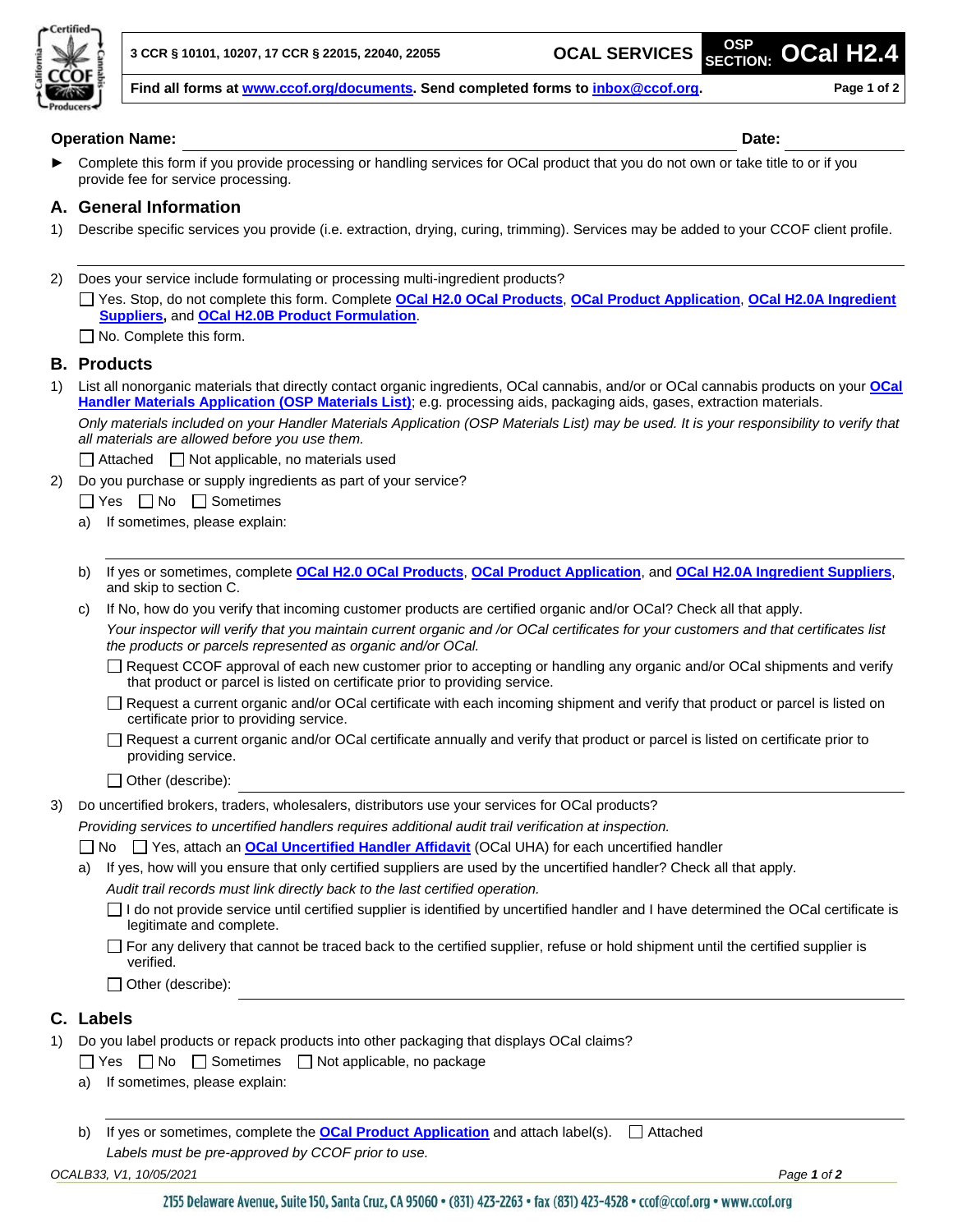

#### **D. Storage Facilities**

1) If off-site facilities are used to store organic ingredients, OCal cannabis, and/or or OCal cannabis products while unsealed or in permeable packaging, complete this table or provide an attachment with this information.

 $\Box$  Not applicable  $\Box$  Attached

| <b>Storage Facility Name &amp; Location</b> | <b>Ingredients/Products Stored</b> | <b>Documentation</b>  |
|---------------------------------------------|------------------------------------|-----------------------|
|                                             |                                    | UHA**<br>$\Box$ OC*   |
|                                             |                                    | UHA**<br>$\Box$ OC*   |
|                                             |                                    | $UHA**$<br>$\Box$ OC* |

\*Attach the OCal Certificate (OC) for each certified storage facility listed above.

\*\*For any non-certified facilities listed above, attach a CCOF **[OCal Uncertified Handler Affidavit](https://www.ccof.org/resource/ocal-uncertified-handler-affidavit)** (OCal UHA). OCal UHAs must be signed by the uncertified storage facility manager.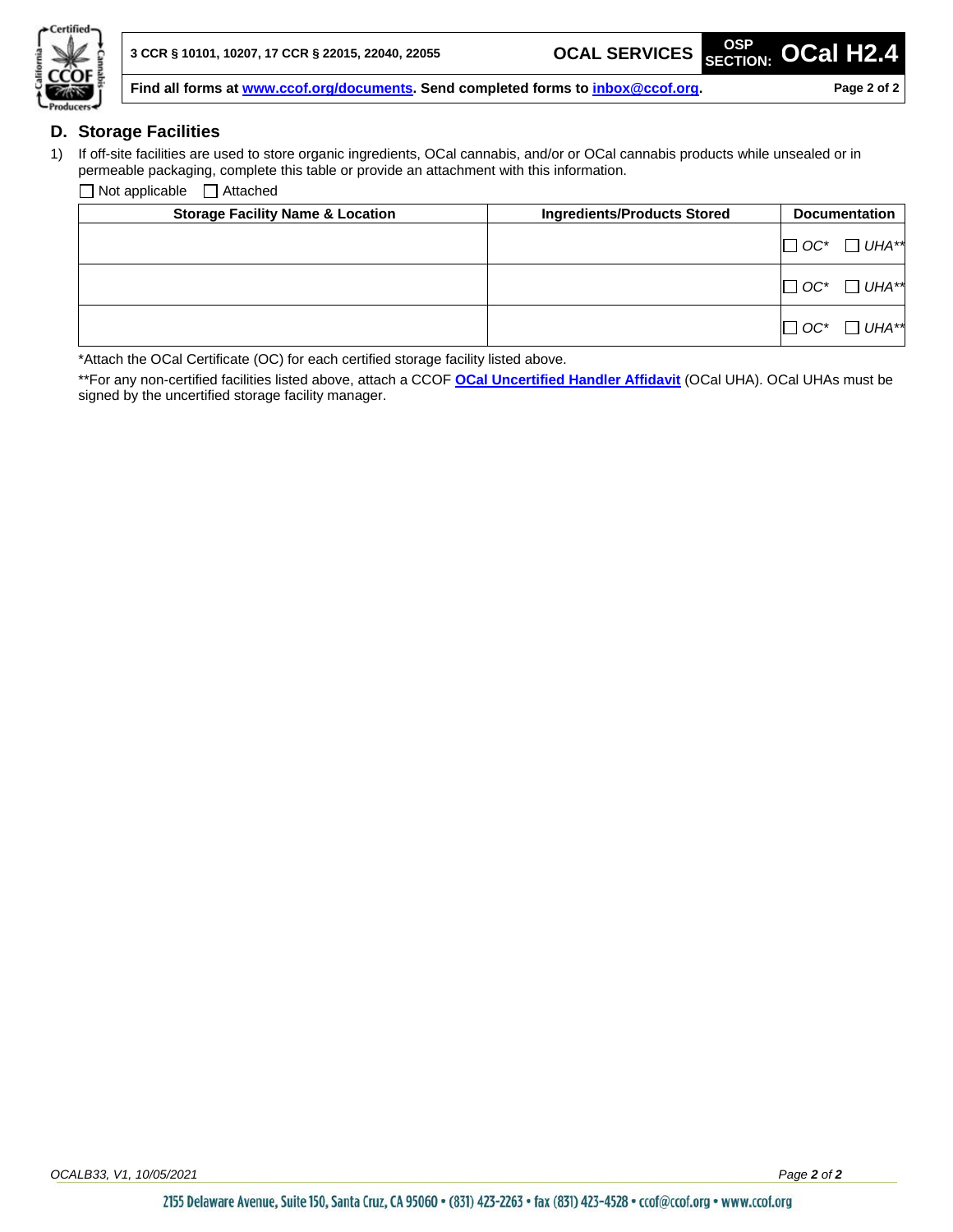

**SECTION: OCal H2.5**

**Find all forms at [www.ccof.org/documents.](https://www.ccof.org/documents) Send completed forms to inbox@ccof.org. Page 1 of 2**

### **Operation Name: Date:** Complete this form if you are a licensed OCal distributor who does not process, roll, repack, or relabel. **A. Activities** 1) Select all that describe your activities:  $\Box$  Broker  $\Box$  Trader  $\Box$  Wholesaler  $\Box$  Distributor  $\Box$  I take title to products  $\Box$  I take physical possession of products  $\Box$  I drop ship products to customers directly from suppliers  $\Box$  I arrange sales between buyers and sellers without taking title or possession  $\Box$  Exclusive sales agent for (operation name):  $\Box$  Other (describe):

#### **B. Monitoring Suppliers & Fraud Prevention**

- You must maintain current OCal certificates for all suppliers, certified private label brand owners, and any other certified operation you work with.
- You must notify CCOF of new suppliers quarterly at a minimum. If your certificate management system is insufficient, more frequent updates will be required.
- 1) Describe your OCal supplier certificate management system. You must ensure that all certificates are current (issued within the last 12 months) and complete, and listing the specific products you source.
	- a) Who at your company is responsible for approving new OCal suppliers?

*Prior to purchasing, you must review the OCal certificate to ensure it is current and complete. New suppliers must be added to your H2.6 form and approved by CCOF.*

- b) How often do you switch suppliers, add new suppliers, make one-off purchases or do "spot purchasing" to prevent shortages? *Frequent changes may result in increased audit trail verification at inspection.*
- c) How frequently do you review certificates for existing suppliers to ensure they are complete and current? *Must review annually for active suppliers, at a minimum.*

2) Do you purchase OCal products from uncertified brokers, traders, wholesalers, or distributors?

*Sourcing through uncertified handlers requires additional audit trail verification at inspection and will incur additional fees.* No Yes. Attach an **[OCal Uncertified Handler Affidavit](https://www.ccof.org/resource/ocal-uncertified-handler-affidavit) (OCal UHA)** for each uncertified supplier, as applicable.

a) If yes, how will you ensure that only certified suppliers are used by the uncertified handler? Check all that apply.

*Your OSP must list all certified suppliers, including products sourced through uncertified handlers. Audit trail records must link directly back to the last certified operation.*

- $\Box$  I do not place an order until certified supplier is identified by uncertified handler and I have determined the OCal certificate is legitimate and complete.
- $\Box$  For any delivery that cannot be traced back to the certified supplier, I refuse or hold shipment until the certified supplier is verified.

Other (describe):

#### **C. Harvest and Transportation**

1) Do you harvest OCal crops and/or contract out harvest of OCal crops? *Records and OCal certificates must show that harvested parcels are certified and harvest equipment is cleaned or purged.*

No Yes. Complete sections A & B on **[OCal C6.1 Harvest & Transport](http://www.ccof.org/resource/ocal-61-harvest-transport)**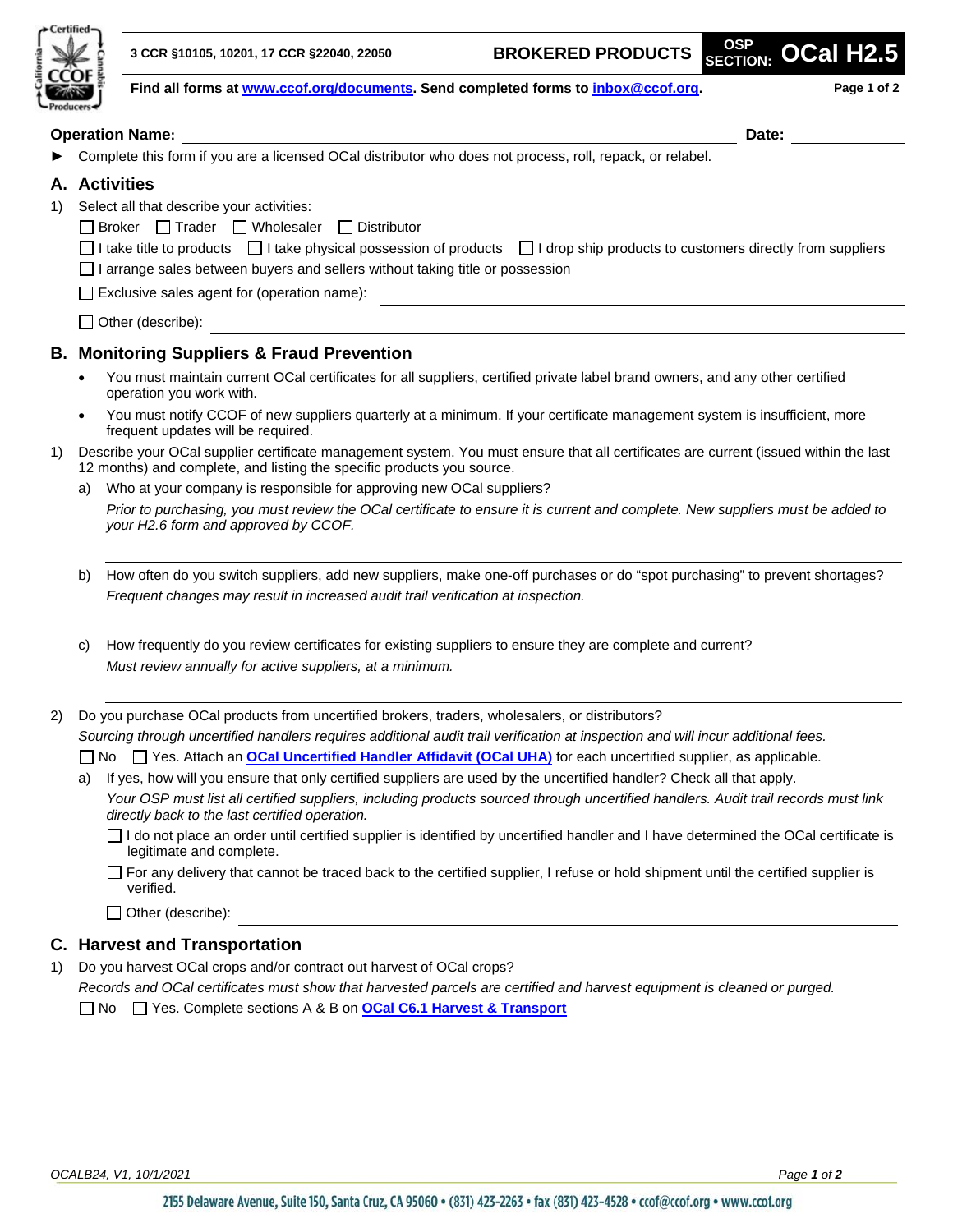| <b>Certified</b> |    |                                                                                                                                                                                                                                          |                                    |            |                      |  |  |
|------------------|----|------------------------------------------------------------------------------------------------------------------------------------------------------------------------------------------------------------------------------------------|------------------------------------|------------|----------------------|--|--|
|                  |    | 3 CCR §10105, 10201, 17 CCR §22040, 22050                                                                                                                                                                                                | <b>BROKERED PRODUCTS</b>           | <b>OSP</b> | SECTION: OCal H2.5   |  |  |
|                  |    | Find all forms at www.ccof.org/documents. Send completed forms to inbox@ccof.org.<br>Page 2 of 2                                                                                                                                         |                                    |            |                      |  |  |
|                  |    |                                                                                                                                                                                                                                          |                                    |            |                      |  |  |
| (2)              |    | Are any products shipped in <b>unsealed</b> or in <b>permeable packaging</b> (ex: clamshells, open boxes, trucks) or in reusable containers<br>or vehicles (ex: RPCs, tankers, railcars)?                                                |                                    |            |                      |  |  |
|                  |    | All transload facilities where unpackaged product is transferred into another container must be certified OCal. Additionally,<br>transporters that combine or split unpackaged loads must be certified organic.                          |                                    |            |                      |  |  |
|                  |    | ∏Yes ∣INo                                                                                                                                                                                                                                |                                    |            |                      |  |  |
|                  | a) | If yes, how do you ensure contamination and commingling are prevented during transport (ex: protection from sanitizer residue,<br>gases, liquids)? Check all that apply. Transporter records must be available for review at inspection. |                                    |            |                      |  |  |
|                  |    | □ Clean truck affidavit □ Cleaning and sanitizing material records □ Certified supplier provides documentation                                                                                                                           |                                    |            |                      |  |  |
|                  |    | □ Truck cleaning procedures □ Wash tags □ Tanker Seals □ Marine Surveyor report for vessel cargo hold                                                                                                                                    |                                    |            |                      |  |  |
|                  |    | $\Box$ Other (describe):                                                                                                                                                                                                                 |                                    |            |                      |  |  |
|                  |    | <b>D. Storage Facilities</b>                                                                                                                                                                                                             |                                    |            |                      |  |  |
| 1)               |    | If off-site facilities are used to store OCal products while <b>unsealed</b> or in <b>permeable packaging</b> , complete this table, or provide an<br>attachment with this information.                                                  |                                    |            |                      |  |  |
|                  |    | $\Box$ Not applicable $\Box$ Attached                                                                                                                                                                                                    |                                    |            |                      |  |  |
|                  |    | <b>Storage Facility Name &amp; Location</b>                                                                                                                                                                                              | <b>Ingredients/Products Stored</b> |            | <b>Documentation</b> |  |  |
|                  |    |                                                                                                                                                                                                                                          |                                    |            |                      |  |  |

| Storage Facility Name & Location | Ingredients/Products Stored | Documentation           |
|----------------------------------|-----------------------------|-------------------------|
|                                  |                             | $\Box$ OC* $\Box$ UHA** |
|                                  |                             | $\Box$ OC* $\Box$ UHA** |
|                                  |                             | $\Box$ OC* $\Box$ UHA** |

\*Attach the OCal Certificate (OC) for each certified storage facility listed above. *You must request updated certificates annually.*

\*\*For any non-certified facilities listed above, attach a CCOF **[OCal Uncertified Handler Affidavit](https://www.ccof.org/resource/ocal-uncertified-handler-affidavit) (OCal UHA)**. An OCal UHA must be completed by the uncertified storage facility manager.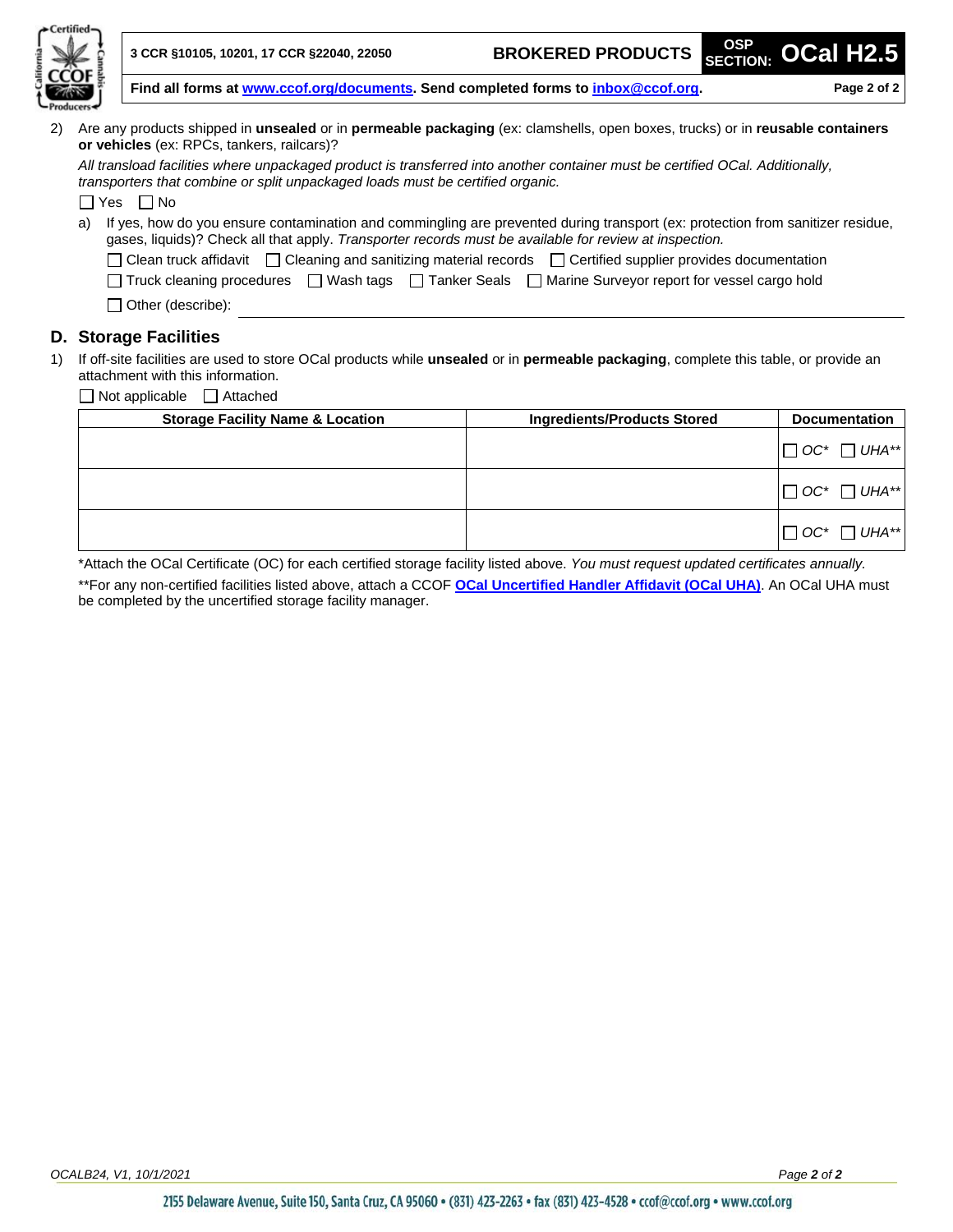

**Find all forms at [www.ccof.org/documents.](https://www.ccof.org/documents) Send completed forms to inbox@ccof.org. Page 1 Page 1 Page 1 of 1** 

**Operation Name: Date:**

- ► Complete this table if you are a licensed OCal distributor who does not process, roll, repack, or relabel.
- ► List your OCal suppliers and products in the table below. An **[Excel version](https://www.ccof.org/resource/ocal-h26-broker-suppliers)** of this document is available online or by contacting CCOF.
- ► Once certified, you are only approved to sell the OCal products listed on your CCOF client profile, available on **[MyCCOF.org](http://www.myccof.org/)**.

*Product name and brand name will appear on your certificate; product category will appear in public directory of CCOF certified operations. CCOF reserves the right to modify product listings to reflect directory naming conventions.*

- ► Update this table as you add new suppliers. Highlight new suppliers or products in yellow and removed suppliers or products in blue to simplify updates. Once certified, provide an updated version of this list to CCOF quarterly at a minimum. More frequent updates may be required.
	- 1. Attach OCal certificates for all certified vendors, manufacturers, and suppliers.  $\Box$  Attached *Certificates must be dated within the last 12 months and must list the specific product you source. You must request updated certificates annually.*
	- 2. For any uncertified supplier/vendor, also list the certified supplier who provides the product and attach an **[OCal Uncertified Handler Affidavit \(OCal UHA\)](https://www.ccof.org/resource/ocal-uncertified-handler-affidavit)**. Attached

| Vendor                          | <b>Manufacturer/Supplier</b><br>If vendor is not certified OCal | <b>Product Name</b><br>List one product per line,<br>match supplier certificate,<br>include brand name if any | Packaging<br><b>Form</b><br>Retail label<br>Wholesale label<br>Bulk / Nonretail label<br>Not packaged | <b>Product claim</b><br>Must match<br>supplier<br>certificate | approved?<br>CCOF |
|---------------------------------|-----------------------------------------------------------------|---------------------------------------------------------------------------------------------------------------|-------------------------------------------------------------------------------------------------------|---------------------------------------------------------------|-------------------|
| Ex: Uncertified ABC distributor | Ex: ABC CannaFarm                                               | Ex: pre-rolls - Momo's Munchies brand                                                                         | Retail label                                                                                          | Made w/ OCal<br><b>XOCal</b><br>$\square$ 100% OCal           |                   |
|                                 |                                                                 |                                                                                                               |                                                                                                       | I Made w/ OCal<br>$\Box$ OCal<br>□100% OCal                   |                   |
|                                 |                                                                 |                                                                                                               |                                                                                                       | Made w/ OCal<br>$\Box$ OCal<br>$\Box$ 100% OCal               |                   |
|                                 |                                                                 |                                                                                                               |                                                                                                       | Made w/ OCal<br>$\Box$ OCal<br>□100% OCal                     |                   |
|                                 |                                                                 |                                                                                                               |                                                                                                       | Made w/ OCal<br>$ \overline{\Box}$ OCal<br>$\Box$ 100% OCal   |                   |
|                                 |                                                                 |                                                                                                               |                                                                                                       | Made w/ OCal<br>$\Box$ OCal<br>□100% OCal                     |                   |
|                                 |                                                                 |                                                                                                               |                                                                                                       | Made w/ OCal<br>$\vert\overline{\Box}$ OCal<br>□100% OCal     |                   |
|                                 |                                                                 |                                                                                                               |                                                                                                       | Made w/ OCal<br>$\Box$ OCal<br>□100% OCal                     |                   |
|                                 |                                                                 |                                                                                                               |                                                                                                       | Made w/ OCal<br>$\Box$ OCal<br>□100% OCal                     |                   |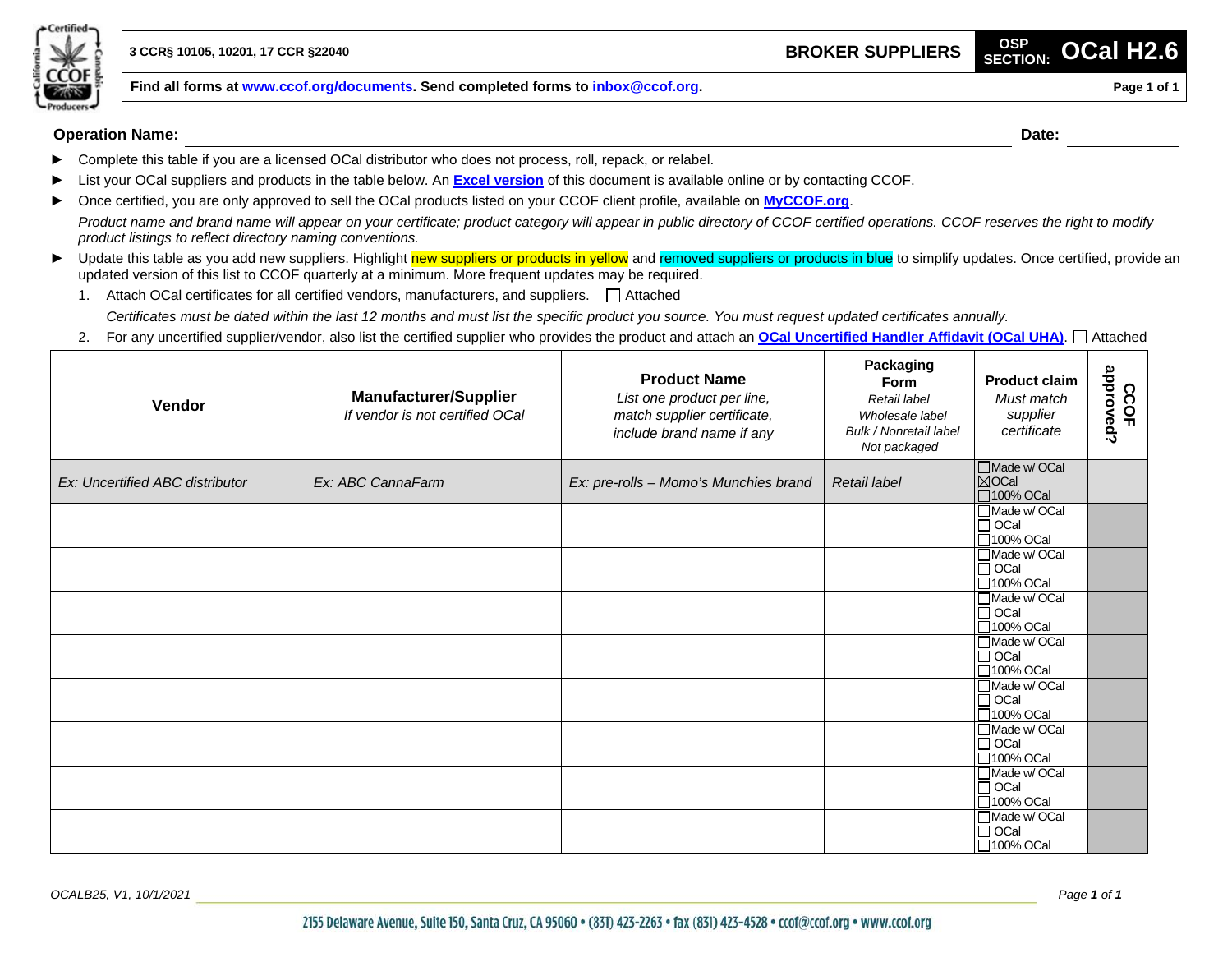

**17 CCR § 22035, 22055 & NOP § 205.2, 205.605, 205.606**

**COMMERCIAL AVAILABILITY SECTION:** 

**SECTION: OCal H2.7**

**Find all forms at [www.ccof.org/documents.](https://www.ccof.org/documents) Send completed forms to inbox@ccof.org. Page 1 of 1**

#### **Operation Name: Date:**

*Nonorganic ingredients are allowed in or on cannabis products labeled "OCal" only when organic forms are not commercially available, the ingredient appears on the National Organic Program's National List §205.605/ 205.606, and other technical criteria are met (per [OCal](https://www.ccof.org/resource/ocal-product-nonorganic-material-affidavit)  [Product Nonorganic](https://www.ccof.org/resource/ocal-product-nonorganic-material-affidavit) Material Affidavit). If an organic version is commercially available, you must use it. Cost cannot be a factor in determining commercial availability.*

*Commercially available – "The ability to obtain a production input in an appropriate form, quality, or quantity to fulfill an essential function".*

► Complete one OCal H2.7 form for each 205.606 National List nonorganic agricultural ingredient used in products labeled "OCal" or other material requiring commercial unavailability documentation, i.e. yeast, flavors, silicon dioxide. You are required to search for organic ingredients at least on an annual basis. You may create a spreadsheet to track this information if you source multiple ingredients.

#### **A. Organic Ingredient Search**

- 1) Nonorganic ingredient:
- 2) Used in the following "OCal" product(s):
- 3) Describe your search (potential suppliers, dates, search methods).

*You must contact at least three (3) potential organic sources and use resources such as the [USDA Organic Integrity Database,](https://organic.ams.usda.gov/integrity/) or explain why this search is not possible. If an organic version is commercially available, you must use it. Cost cannot be a factor in determining commercial availability.*

4) Which of the following makes this product unavailable organically? Check all that apply.

 $\Box$  Form  $\Box$  Quality  $\Box$  Quantity  $\Box$  Essential Function

a) Explain your answer using specific details.

### **B. Ongoing Annual Monitoring Plan**

1) Describe your ongoing plan to find an organic ingredient and attach records that will be used to document your search and any product testing. Attached

*You must contact at least three (3) manufacturers annually and use resources such as th[e USDA Organic Integrity Database.](https://organic.ams.usda.gov/integrity/) Records or documents of continued efforts to locate an organic source will be reviewed at your annual inspections.*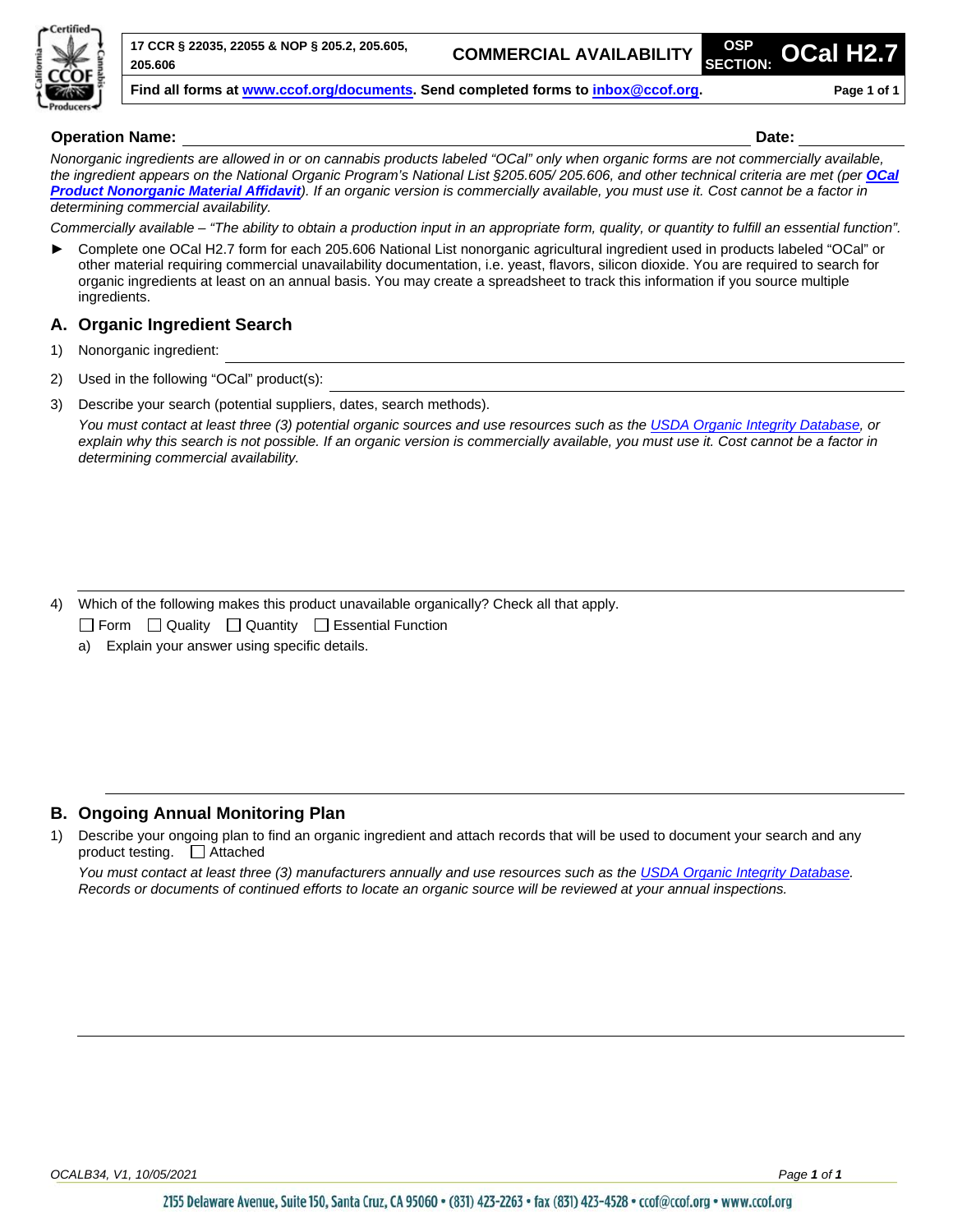

**OSP SECTION: OCal H4.0**

**Find all forms at [www.ccof.org/documents.](https://www.ccof.org/documents) Send completed forms to inbox@ccof.org. Page 1 of 4**

#### **Operation Name: Date:**

► Complete this form if you take physical possession of products you sell or distribute, or run a manufacturing or handling facility. **Facility covered by this form**:

#### **A. Harvest**

| 1) | Do you harvest OCal cannabis and/or contract out harvest of OCal cannabis?                                                                                                                                                         |
|----|------------------------------------------------------------------------------------------------------------------------------------------------------------------------------------------------------------------------------------|
|    | Records and OCal certificates must show that harvested parcels are certified and harvest equipment is cleaned or purged.                                                                                                           |
|    | □ No □ Yes. Complete sections A & B on <b>OCal C6.1 Harvest &amp; Transport</b>                                                                                                                                                    |
|    | <b>B.</b> Receiving                                                                                                                                                                                                                |
| 1) | Do any organic ingredients, OCal cannabis, and/or or OCal cannabis products arrive unsealed or in permeable packaging (ex:<br>clamshells, open boxes, trucks) or in reusable containers or vehicles (ex: RPCs, tankers, railcars)? |
|    | Transporters that combine or split unpackaged loads must be certified organic.                                                                                                                                                     |
|    | IIYes IINo                                                                                                                                                                                                                         |
|    | If yes, how do you ensure contamination and commingling were prevented during transport (ex: protection from sanitizer residue,<br>a)<br>gases, liquids)? Check all that apply.                                                    |
|    | Transporter records must be available for review at inspection, ex: bill of lading, manifest, transaction certificate, shipping and<br>delivery records, invoices, chain of custody, truck and trailer numbers, lot number.        |
|    | $\Box$ Clean truck affidavit $\Box$ Cleaning and sanitizing material records $\Box$ Certified supplier provides documentation                                                                                                      |
|    | $\Box$ Truck cleaning procedures $\Box$ Wash tags                                                                                                                                                                                  |
|    | Other (describe):                                                                                                                                                                                                                  |

2) At receiving, how do you verify that incoming organic ingredients, OCal cannabis, and/or or OCal cannabis products are from approved suppliers, including shipments from uncertified brokers, traders, wholesalers, or distributors? Check all that apply or attach a description.

*Receiving records must document verification and be available for review at inspection.*

- □ Approved organic and/or OCal supplier list verified against BOL or packaging/container labels
- Current organic and/or OCal certificate required with each shipment, supplier verified as approved, certificate verified to list product received
- $\Box$  For shipments from uncertified vendors, record uncertified handler, certified supplier, and certified supplier lot # on receiving log

Other (describe):

### **C. Storage**

- 1) How do you ensure organic ingredients, OCal cannabis, and/or or OCal cannabis products are not commingled with nonorganic and/or non-OCal products in storage?
	- $\Box$  Not applicable, all organic/OCal  $\Box$  All products sealed and labeled
	- $\Box$  Storage areas dedicated to, and identified as, organic/OCal
	- □ Other (describe):

### **D. Packaging & Shipping**

- 1) Are all packaging materials free of prohibited materials (ex: fungicides, preservatives, fumigants)? Contact packaging manufacturer if you are unsure.
	- $\Box$  Yes  $\Box$  Not applicable, no packaging
- 2) How do you prevent commingling of outgoing OCal and non-OCal cannabis products?
- □ OCal never shipped with non-OCal □ Clearly labeled packages/pallets □ OCal product sealed or shrink wrapped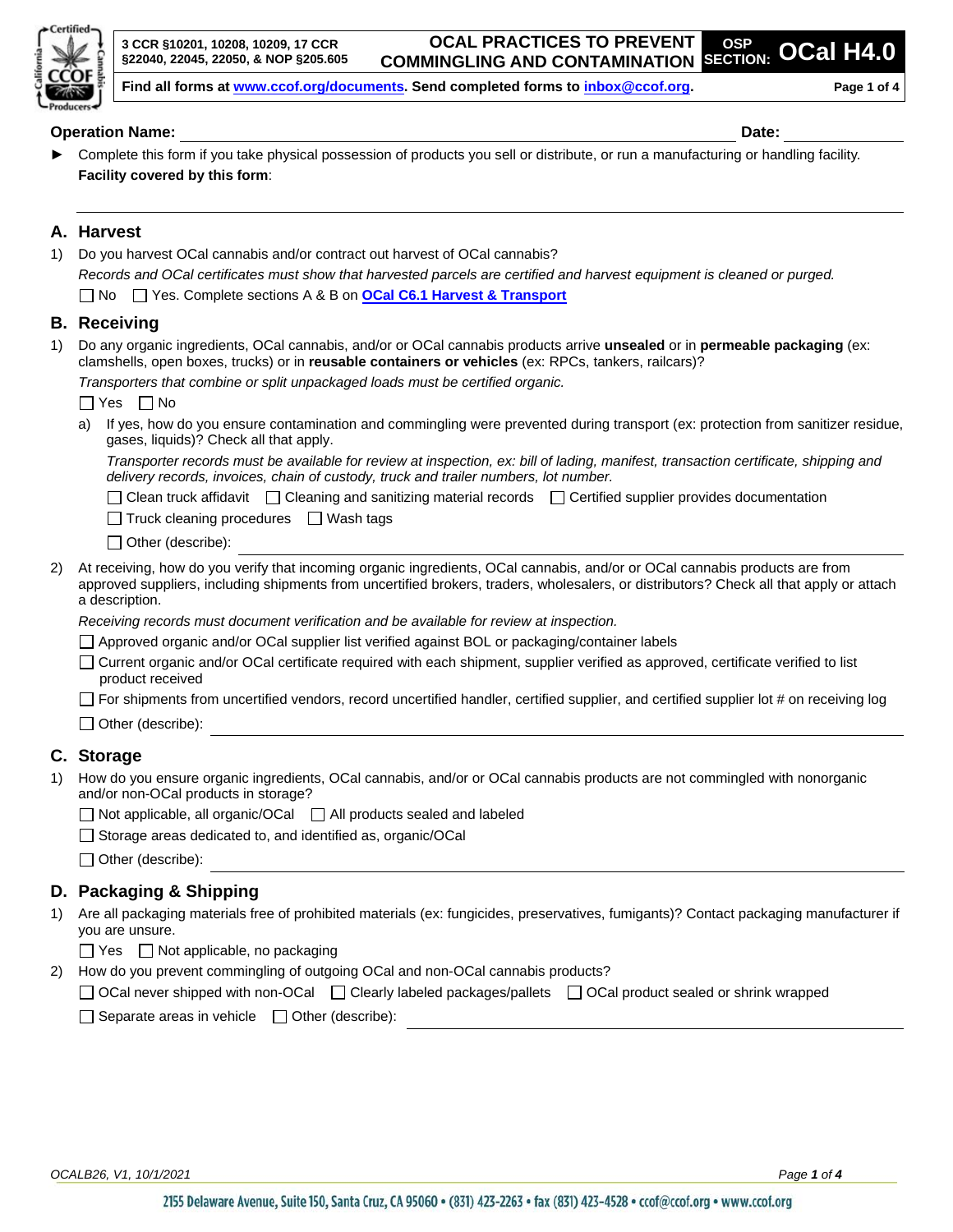

3) Are any products shipped in **unsealed** or **permeable packaging** (ex: open boxes, trucks) or in **reusable containers/vehicles** (ex: RPCs, tankers, railcars)?

*Transporters that combine or split unpackaged loads must be certified organic, except milk haulers.*

 $\Box$  Yes  $\Box$  No

a) If yes, how do you ensure contamination and commingling will be prevented during transport (ex: protection from sanitizer residue, gases, liquids)? Check all that apply.

*Transporter records must be available for review at inspection, ex: bill of lading, manifest, transaction certificate, shipping and delivery records, invoices, chain of custody, truck and trailer numbers, lot number.*

- $\Box$  Clean truck affidavit  $\Box$  Cleaning and sanitizing material records  $\Box$  Certified supplier provides documentation
- $\Box$  Truck cleaning procedures  $\Box$  Wash tags  $\Box$  Tanker Seals
- $\Box$  Other (describe):

#### **E. Water and Water Additives**

*Water used in OCal production must be potable and meet Safe Drinking Water Act (SDWA) standards.*

- 1) Is water used as an ingredient in OCal products or used in direct contact with organic ingredients, OCal cannabis, and/or or OCal cannabis products, ex: wash water or crops washed in the field?
	- $\Box$  No. Skip to question E4.  $\Box$  Yes. Complete this section.
	- a) If yes, do you add any substances to water that contacts organic ingredients, OCal cannabis, and/or or OCal cannabis products, ex: peracetic acid, hydrogen peroxide, chlorine?

 $\Box$  No

- □ Yes. List materials on your **[OCal Handler Materials Application \(OSP Materials List\)](https://www.ccof.org/resource/ocal-handler-materials-application-osp-materials-list)**.
- b) Do you add **chlorine** to water that directly contacts organic ingredients, OCal cannabis, and/or or OCal cannabis products?
	- □ No □ Yes. Attach records or SOP used for monitoring chlorine. Records or SOP will be verified by your inspector.
	- 1. If yes, do products undergo a final fresh water rinse?

*Residual chlorine levels in water at last point of contact must not exceed the maximum residual disinfectant limit under the Safe Drinking Water Act.*

 $\Box$  Yes  $\Box$  No, chlorine never added to water above SDWA limits

- 2) If you treat water on-site (ex: RO, UV, carbon filtration, water softeners, pH adjustment), does treated water meet Safe Drinking Water Act Standards? Contact treatment manufacturer if you are unsure.
	- Yes. *CCOF may request documentation that treated water meets Safe Drinking Water Act standards.*

 $\Box$  N/A, water not treated

3) Does steam contact organic ingredients, OCal cannabis, and/or or OCal cannabis products or packaging?

 $\Box$  No. Skip to section F.  $\Box$  Yes. Complete this section.

a) If yes, and boiler chemicals are used, attach an ingredient statement for each. List materials on your **[OCal Handler Materials](https://www.ccof.org/resource/ocal-handler-materials-application-osp-materials-list)  [Application \(OSP Materials List\).](https://www.ccof.org/resource/ocal-handler-materials-application-osp-materials-list)**

 $\Box$  Attached  $\Box$  N/A, no boiler used

b) If volatile boiler chemicals are used, describe how you prevent organic ingredients, OCal cannabis, and/or or OCal cannabis products from contacting volatile boiler chemicals, e.g. by shutting off boiler chemical feed prior to OCal runs (specify # of hours) and conducting condensate tests:  $\Box$  Attached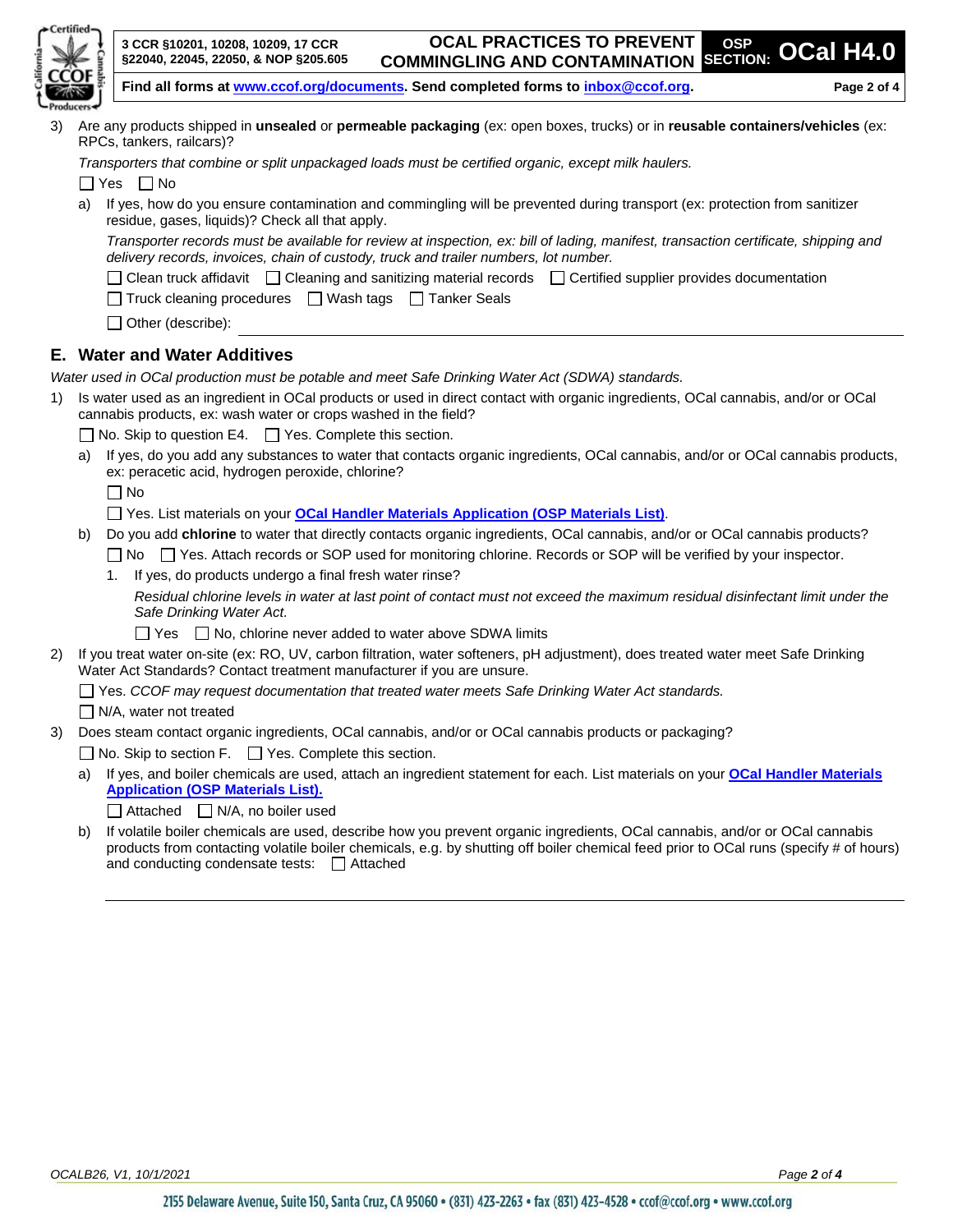

**OCAL PRACTICES TO PREVENT COMMINGLING AND CONTAMINATION**

**Find all forms at [www.ccof.org/documents.](https://www.ccof.org/documents) Send completed forms to inbox@ccof.org. Page 3 of 4**

#### **F. Equipment Cleaning and Sanitization**

1) List all equipment and surfaces that organic ingredients, OCal cannabis, and/or or OCal cannabis products contact during **receiving, handling, processing, transport, or storage,** including grading or sampling equipment. Describe cleaning and sanitization that happens before OCal runs or provide this information as an attachment (ex: SSOP for OCal):  $\Box$  Attached

| <b>Organic and/or OCal Equipment/Contact Surface</b><br>(ex: totes, processing lines, reused storage<br>containers) | Cleaned?<br>(Y/N) | Purged*?<br>(Y/N) | Rinsed?<br>(Y/N) | <b>Documentation</b><br>(ex: wash tag, cleaning/production<br>log) |
|---------------------------------------------------------------------------------------------------------------------|-------------------|-------------------|------------------|--------------------------------------------------------------------|
|                                                                                                                     |                   |                   |                  |                                                                    |
|                                                                                                                     |                   |                   |                  |                                                                    |
|                                                                                                                     |                   |                   |                  |                                                                    |
|                                                                                                                     |                   |                   |                  |                                                                    |

*\*Purge – To expel nonorganic and/or non-OCal product prior to processing organic and/or OCal product from food processing equipment (when equipment cannot be cleaned).*

2) If any surfaces listed above are NOT either cleaned or purged prior to each OCal run, explain why not:

3) If equipment is purged between runs, describe the purge procedure, including the product and quantity purged, where it goes, and how this is documented.  $\Box$  Attached

| 4) | For OCal contact surfaces listed above, do you use any sanitizers or detergents/cleaners that are not rinsed?                           |  |  |  |  |
|----|-----------------------------------------------------------------------------------------------------------------------------------------|--|--|--|--|
|    | $\Box$ No $\Box$ Yes. List each material on your OCal Handler Materials Application (OSP Materials List).                               |  |  |  |  |
| 5) | How do you ensure residues from prohibited materials (ex: quaternary ammonia) are removed from organic and/or OCal contact<br>surfaces? |  |  |  |  |
|    | $\Box$ Not applicable $\Box$ Rinsing (required for quaternary ammonia) $\Box$ Complete drying of alcohol-based sanitizers               |  |  |  |  |
|    | Residue Testing: $\Box$ pH $\Box$ Quaternary Ammonia $\Box$ Other testing:                                                              |  |  |  |  |
| 6) | If cleaning is NOT documented, explain why not:                                                                                         |  |  |  |  |

#### **G. Facility Pest Management**

| 1) | Which of the following management practices do you use to prevent pests? You must use at least one:<br>$\Box$ Remove pest habitat, food sources, and breeding areas $\Box$ Prevent access to handling facilities                                                                                                                                                     |  |  |  |  |  |
|----|----------------------------------------------------------------------------------------------------------------------------------------------------------------------------------------------------------------------------------------------------------------------------------------------------------------------------------------------------------------------|--|--|--|--|--|
|    |                                                                                                                                                                                                                                                                                                                                                                      |  |  |  |  |  |
|    | Manage environmental factors to prevent pest reproduction (temperature, light, humidity, atmosphere, air circulation)                                                                                                                                                                                                                                                |  |  |  |  |  |
|    | Other (describe):                                                                                                                                                                                                                                                                                                                                                    |  |  |  |  |  |
| 2) | Which of the following practices do you use to control pests in OCal production and organic and/or OCal storage areas?                                                                                                                                                                                                                                               |  |  |  |  |  |
|    | $\Box$ N/A, none used $\Box$ Mechanical or physical controls, including traps, light, or sound                                                                                                                                                                                                                                                                       |  |  |  |  |  |
|    | Lures and repellents using nonsynthetic or synthetic substances consistent with the National List. List lures and repellents that you<br>apply in OCal production and organic and/or OCal storage areas on your <b>OCal Handler Materials Application (OSP Materials</b><br>List).                                                                                   |  |  |  |  |  |
| 3) | Are the measures listed above sufficient to prevent or control pests?                                                                                                                                                                                                                                                                                                |  |  |  |  |  |
|    | Yes $\Box$ No $\Box$ N/A, none used                                                                                                                                                                                                                                                                                                                                  |  |  |  |  |  |
|    | If no, list pest control materials from the National List that you apply in OCal production and storage areas on your OCal<br>a)<br>Handler Materials Application (OSP Materials List). "National List" means the list of allowed and prohibited substances<br>included in National Organic Program regulations (7 CFR Sections 205.600 through 205.607). □ Attached |  |  |  |  |  |
|    | Prevention and control methods described in G1 and G2 above must be implemented before National List materials may be<br>used. National List materials include carbon dioxide, nitrogen gas, Vitamin D3 bait, boric acid, diatomaceous earth and soap<br>products.                                                                                                   |  |  |  |  |  |

*OCALB26, V1, 10/1/2021 Page 3 of 4*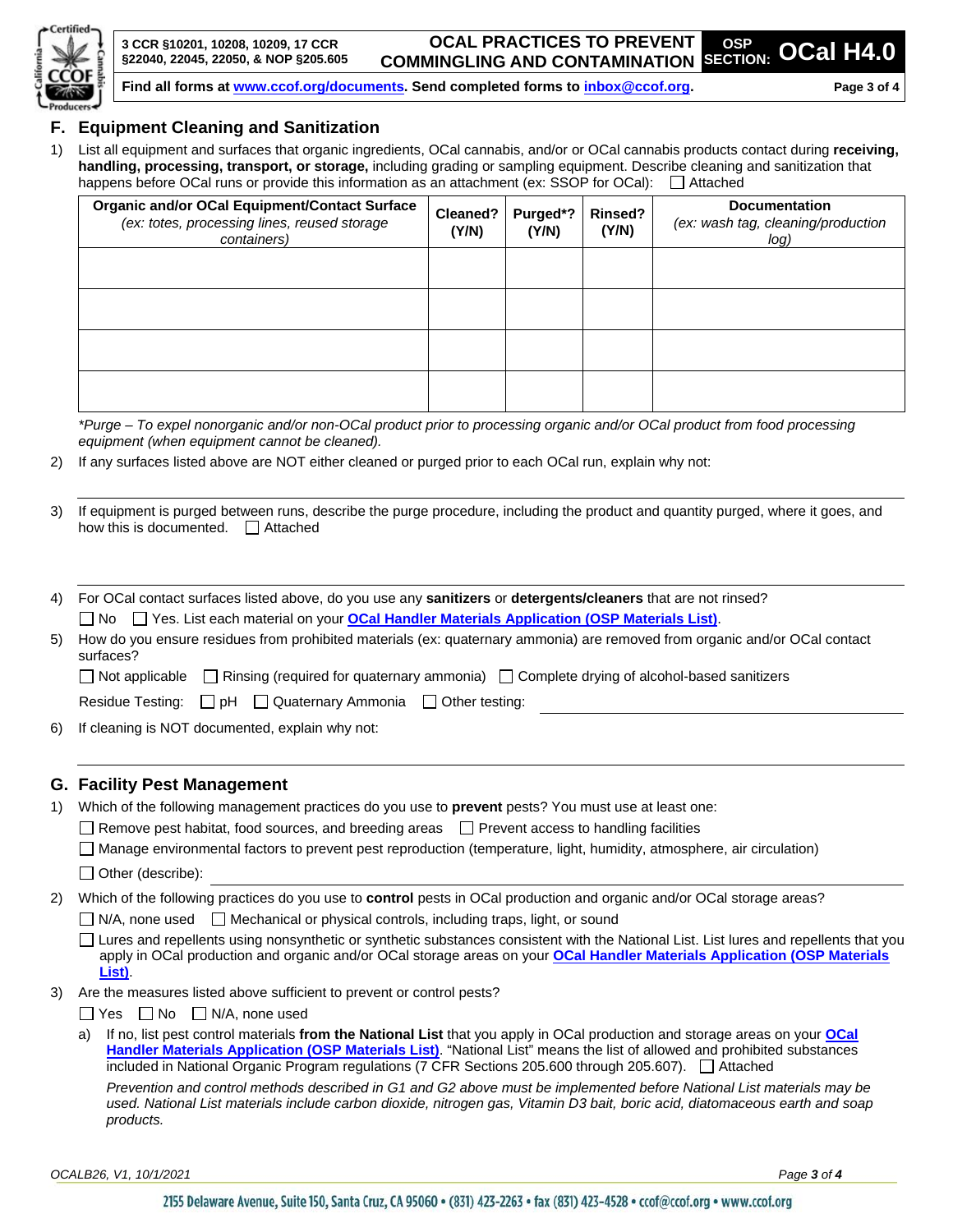|    |            | 3 CCR §10201, 10208, 10209, 17 CCR<br>§22040, 22045, 22050, & NOP §205.605                                                                                                                                                                                                 | <b>OCAL PRACTICES TO PREVENT</b><br>COMMINGLING AND CONTAMINATION SECTION: OCAL H4.0 | <b>OSP</b>    |             |
|----|------------|----------------------------------------------------------------------------------------------------------------------------------------------------------------------------------------------------------------------------------------------------------------------------|--------------------------------------------------------------------------------------|---------------|-------------|
|    |            | Find all forms at www.ccof.org/documents. Send completed forms to inbox@ccof.org.                                                                                                                                                                                          |                                                                                      |               | Page 4 of 4 |
| 4) |            | Are National List materials on your OSP Materials List sufficient to prevent or control pests?                                                                                                                                                                             |                                                                                      |               |             |
|    | Yes        | $\Box$ No<br>$\Box$ N/A, none used                                                                                                                                                                                                                                         |                                                                                      |               |             |
|    | a)         | If no, explain below (or attach justification). List pest control materials not on the National list that you apply in OCal production                                                                                                                                     |                                                                                      |               |             |
|    |            | and storage areas on your OCal Handler Materials Application (OSP Materials List).                                                                                                                                                                                         |                                                                                      |               |             |
|    |            | Letter of justification attached                                                                                                                                                                                                                                           |                                                                                      |               |             |
|    |            |                                                                                                                                                                                                                                                                            |                                                                                      |               |             |
|    |            |                                                                                                                                                                                                                                                                            |                                                                                      |               |             |
| 5) | materials? | How do you prevent pest control materials from contaminating OCal products, organic and/or OCal ingredients, and packaging                                                                                                                                                 |                                                                                      |               |             |
|    |            | $\Box$ Remove product and packaging from areas to be treated $\Box$ Wash and rinse organic and/or contact surfaces after treatment                                                                                                                                         |                                                                                      |               |             |
|    |            | Cover equipment used for organic and/or handling during treatment                                                                                                                                                                                                          |                                                                                      |               |             |
|    |            | $\Box$ Purge equipment with nonorganic product after treatment                                                                                                                                                                                                             |                                                                                      |               |             |
|    |            | $\Box$ Other (describe):                                                                                                                                                                                                                                                   |                                                                                      |               |             |
| 6) |            | Where do you record pest control material use and measures taken to protect organic ingredients, OCal cannabis, and/or or OCal<br>cannabis products or packaging?                                                                                                          |                                                                                      |               |             |
|    |            | You are required to record all substances applied to the product or used in or around any area where product is kept, including the<br>quantity applied and the date of each application. All pesticide chemicals must be identified by brand name, if any, and by source. |                                                                                      |               |             |
|    |            | Pesticide Use Log $\Box$ Log describing removal/reentry of products and packaging                                                                                                                                                                                          |                                                                                      | I I Purge log |             |
|    |            | Other (describe):                                                                                                                                                                                                                                                          |                                                                                      |               |             |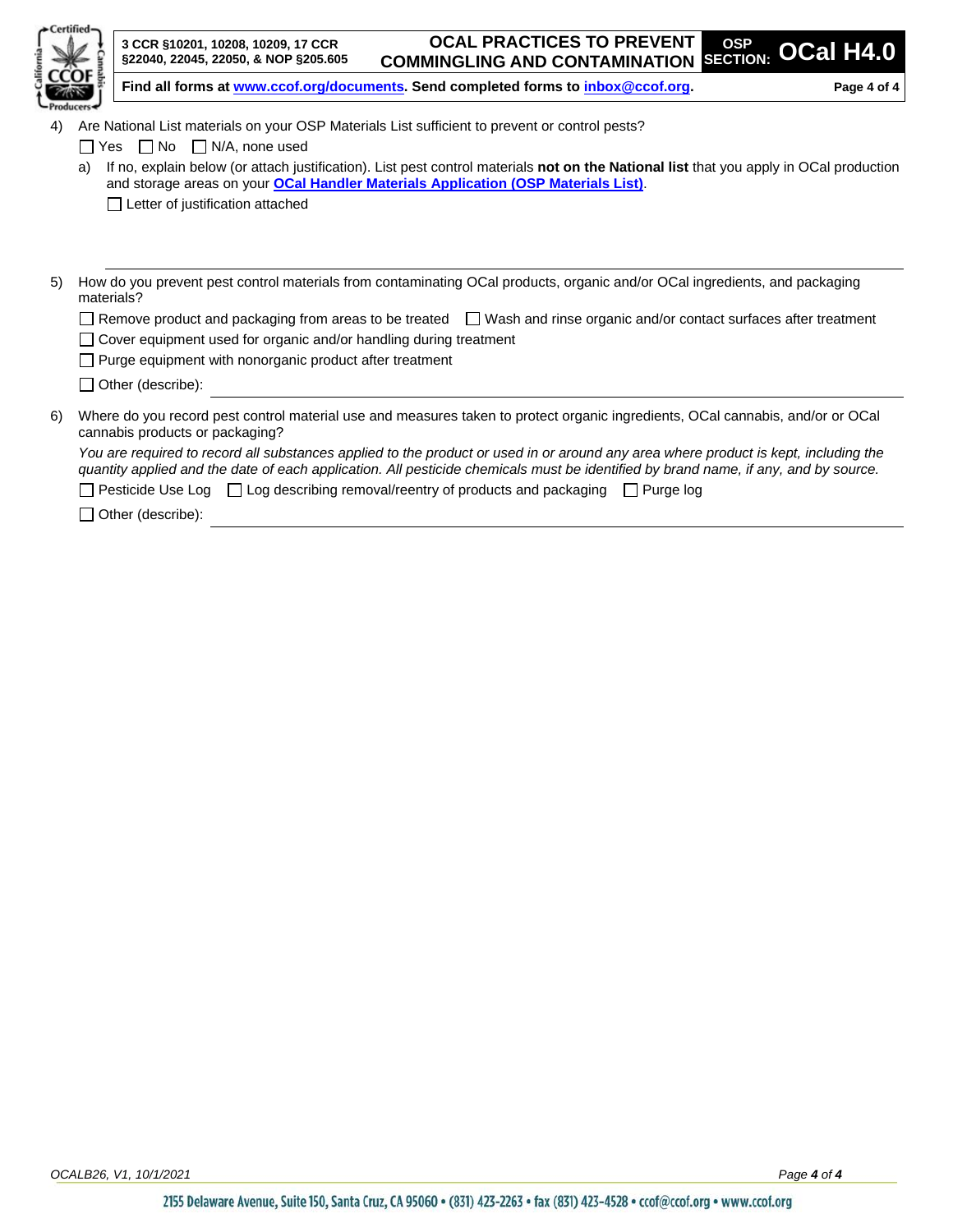

#### **Operation Name: Date:**

*An "Audit Trail" or "trace-back" system documents the source, transfer of ownership, receipt, handling, production, processing, and transportation of OCal products. Records must disclose all activities and transactions in enough detail to be readily understood and audited. Records must show compliance with organic requirements and be kept for at least five (5) years.*

► Complete a separate **[OCal H5.0 Record Keeping for Handlers](http://www.ccof.org/resource/ocal-h50-record-keeping-handlers)** for each process or product when different record keeping systems are used.

**Facility, product and/or process covered by this plan:**

#### **A. Location of Records**

*Location where your OCal product records can be reviewed during inspection.*

| Address:             |                 |                  |          |
|----------------------|-----------------|------------------|----------|
| City:                | State/Province: | Zip/Postal Code: | Country: |
| Contact(name/title): |                 |                  |          |
| Phone:               | Fax:            | Email(s):        |          |

#### **B. Tracking OCal Products**

*Your audit trail records and documents must identify products as OCal and ingredients as organic and/or OCal. Work with your suppliers to ensure that their documents also indicate organic and/or OCal status.*

1) Describe or attach a diagram of how your audit trail/trace-back system tracks finished products from inbound receiving through production or packing to final outbound shipping or invoice.  $\Box$  Description or diagram attached

#### **Audit trail systems include the following elements:**

- a) **Common audit trail documents** Bills of Lading (BOL), purchase orders, invoices, contracts, packing slips, certificate of analyses, organic import records, product specification sheets, receiving logs, inventory logs, batch records, manifests, transaction certificates, shipping and delivery records (weigh tickets, scale tickets, receipts, tags), chain of custody, truck and trailer numbers, clean truck affidavits.
- b) **Uncertified suppliers** Additional audit trail information is required for each shipment from an uncertified handler (broker, trader, wholesaler, distributor, or importer), refer to the **[OCal Uncertified Handler Affidavit](https://www.ccof.org/resource/ocal-uncertified-handler-affidavit) (OCal UHA)**. Receiving procedures must include verification and documentation of the last certified operation. *Sourcing from uncertified handlers requires additional audit trail verification at inspection.*
- c) **Imports** (organic ingredients only)– Importers and operations who are the first certified organic business in the USA to purchase or receive imported goods are required to have additional documentation showing that imported organic products have not been treated upon entry to the USA.
	- o Shipments from EU, UK, Japan, Korea, Taiwan, and Switzerland NOP import certificate issued by an organic certification agency are required for each shipment.
	- o Shipments from India Certificate of Inspection issued by an organic certification agency via India's APED[A TraceNet](https://apeda.gov.in/apedawebsite/TracenetOrganic/TraceNet.htm) system is required for each shipment.
	- o Additional documentation for each shipment may include import permits, phytosanitary certificates, transaction certificates, NOP Import certificates, CBP Forms 3461 and 7501, commercial invoices, export packing list, Certificate of Origin, Bill of Lading, Waybills/Air Waybills, AMS Inspection Certificate, Charter Party, Marine Surveyor report (for bulk vessel shipments) and other documents.
- 2) Attach sample audit trail documents to demonstrate your system.  $\Box$  Documents attached
- 3) Describe the records and system you use to track inventory of ingredients and products (in/out balance). You may attach sample documents to illustrate, e.g. monthly log of beginning and ending inventory.

*CCOF inspectors will verify that you received sufficient organic ingredients, OCal cannabis, or OCal cannabis products to account for final production, sale, or transportation of OCal.*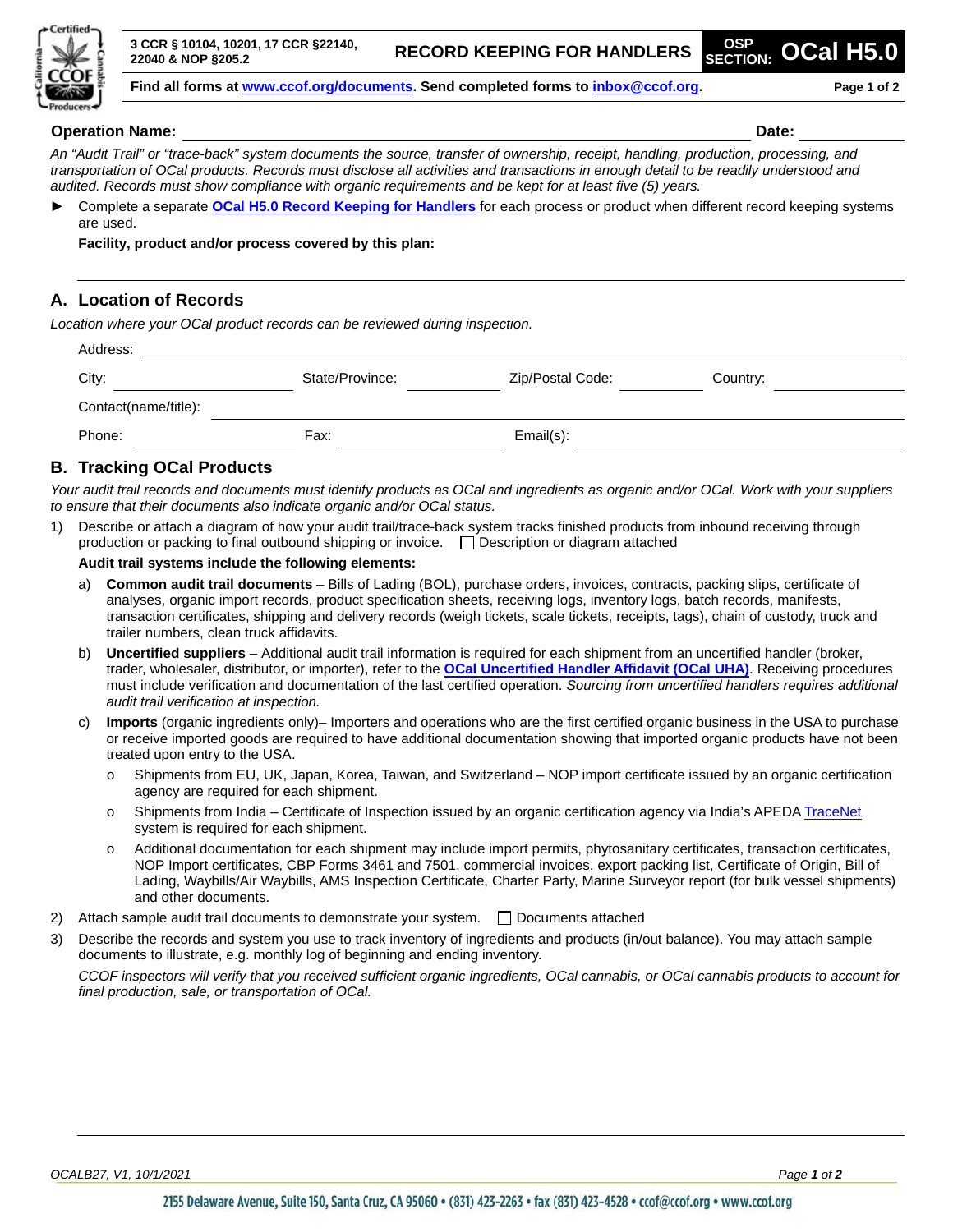

**SECTION: OCal H5.0**

**Find all forms at [www.ccof.org/documents.](https://www.ccof.org/documents) Send completed forms to inbox@ccof.org. Page 2 of 2**

#### **C.** Lot Numbering □ Not applicable

1) Describe your lot numbering system for finished products or attach a description.

## *EXAMPLE: Lot Number: 0123A045 Code 0 123 A O 45*

| <br><b>Signifies</b> | 2000<br>Year: | <br>:production<br>Juliar<br>date | Shift<br>$\sim$ $\sim$ | Orqanic | Planı .<br>location |
|----------------------|---------------|-----------------------------------|------------------------|---------|---------------------|
|                      |               |                                   |                        |         |                     |

Lot Number:

| Code             |  |  |  |  |  |  |
|------------------|--|--|--|--|--|--|
| <b>Signifies</b> |  |  |  |  |  |  |
| $\blacksquare$   |  |  |  |  |  |  |

2) How is lot number associated with outgoing shipments?

 $\Box$  On invoice or Bill of Lading  $\Box$  On a "pick list" or "ship list"  $\Box$  Other (describe):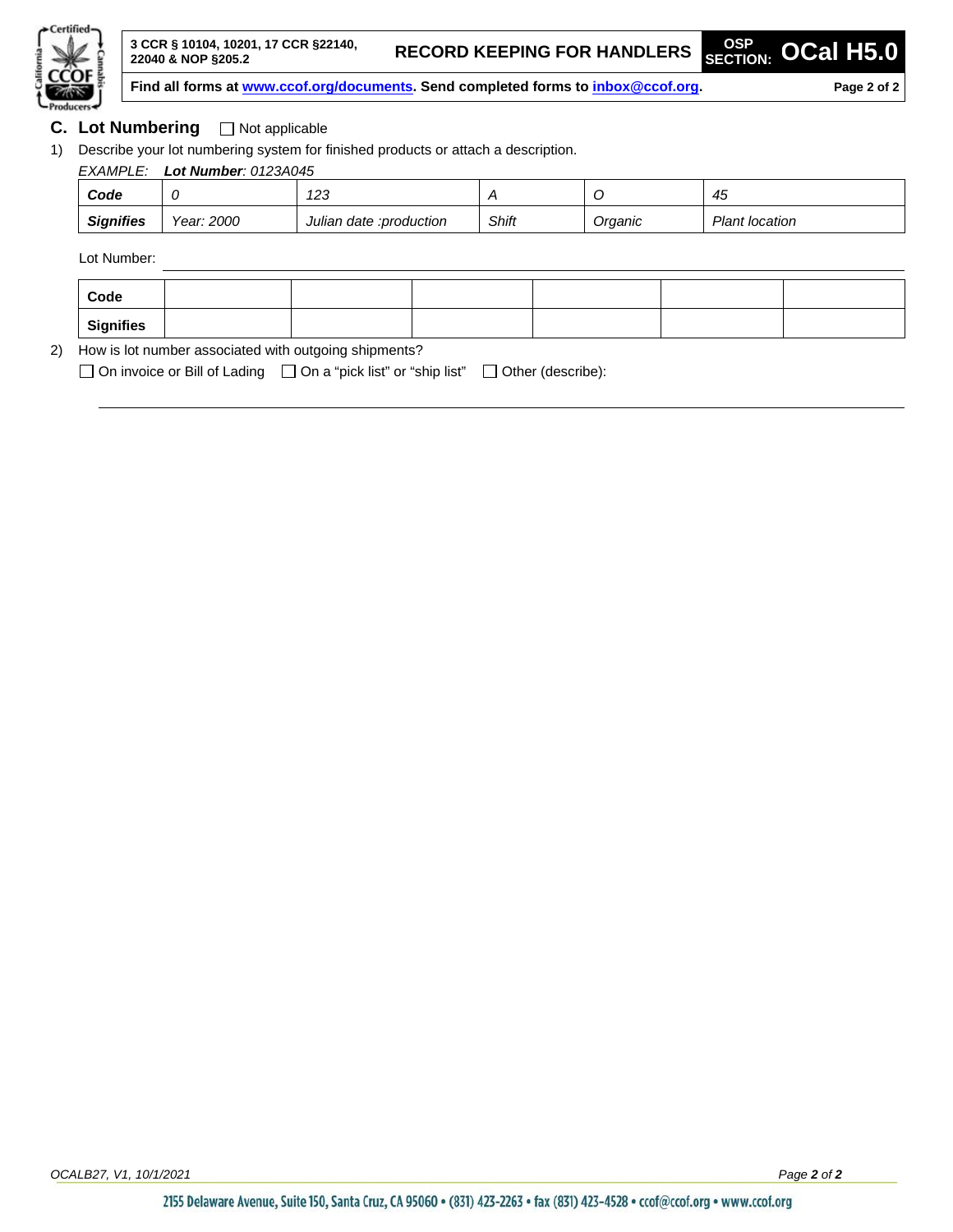

#### **OCAL UCERTIFIED HANDLER AFFIDAVIT**

#### **Find all forms at [www.ccof.org/documents.](https://www.ccof.org/documents) Send completed forms to [inbox@ccof.org.](https://ccof1.sharepoint.com/sites/365XCertStaff/Shared%20Documents/General/WIP%20Controlled%20Documents/COMPLETE%20AND%20READY%20TO%20SEND/OCal%20OSP%20Sept%202021/Distributor/inbox@ccof.org) Page 1 of 3**

► *This form pertains to OCal System Plans. If you are certified by CCOF as organic rather than OCal, refer to th[e Uncertified Handler](https://www.ccof.org/resource/uncertified-handler-affidavit)  [Affidavit](https://www.ccof.org/resource/uncertified-handler-affidavit) instead for incorporation into your Organic System Plan.*

#### **This affidavit is required for any of the following:**

- Uncertified storage facilities used by CCOF operations to store unsealed product or product in permeable packaging.
- Uncertified brokers, traders, wholesalers, distributors or importers who take title or physical possession of organic and/or OCal products supplied to CCOF certified OCal operations.

#### **This affidavit is not required for:**

- Uncertified storage-only facilities used by CCOF operations to store sealed product or product in impermeable packaging.
- Commission/fee brokers who do not take title or physical possession of organic and/or OCal products.
- Uncertified handlers supplying organic and/or OCal product in sealed, impermeable containers with final retail labeling that identifies the organic and/or OCal status and original certified producer.
- Private label owners who purchase ingredients that are shipped directly from a certified supplier to a certified co-packer, and shipping documentation links to certified supplier.

#### **CCOF operations must work with their purchasing department to determine if uncertified suppliers are used.**

- The uncertified handler must answer the questions below. A new affidavit is required only if there is any change in the future, including a change in management of the uncertified handler.
- Copies of the OCal Uncertified Handler Affidavit (UHA) must be kept by both the CCOF certified operation and the uncertified handler entity. This affidavit and any sample audit trail records will become part of the CCOF certified operation's OCal System Plan (OSP).
- ► CCOF certified operations will be billed an initial and annual fee for each OCal Uncertified Handler Affidavit, outlined in the CCOF Certification Services Program Manual. CCOF certified operations can avoid this fee by sourcing from certified handlers.

*Brokers, traders, wholesalers, distributors, importers, and storage facilities are considered handlers per USDA NOP § 205.2 "Handle, Handler". NOP § 205.101(b)(1) and [NOP Guidance 5031](https://www.ams.usda.gov/rules-regulations/organic/handbook) do not require certification if organic products are packaged or otherwise enclosed in a container prior to being received or acquired. Organic products must remain in the same package or container and may not be repacked or re-labeled while in the control of the uncertified handler.* 

*3 CCR § 10102 does not require certification of licensed commercial cannabis operations that do not handle cannabis products to be labeled, sold or represented as OCal if: (1) OCal products are packaged or otherwise enclosed in a container prior to being received or acquired, and (2) OCal products remain in the same package or container and are not repacked or re-labeled while in the control of the uncertified handler, except for Bureau sampling.*

| Manager/Owner:                                                                                              |             |  |  |  |  |  |
|-------------------------------------------------------------------------------------------------------------|-------------|--|--|--|--|--|
| Email:                                                                                                      |             |  |  |  |  |  |
| Phone:                                                                                                      | Website:    |  |  |  |  |  |
| Address:                                                                                                    |             |  |  |  |  |  |
| Activities (check all that apply):                                                                          |             |  |  |  |  |  |
| □ Dry storage □ Cold storage □ Freezer storage □ Broker □ Trader □ Wholesaler                               | Distributor |  |  |  |  |  |
| □ Importer of packaged organic product in sealed containers                                                 |             |  |  |  |  |  |
| $\Box$ Importer of unpackaged organic product in shipping containers or totes                               |             |  |  |  |  |  |
| Importer of unpackaged organic product in bulk vessels (transloader must be certified, provide certificate) |             |  |  |  |  |  |
| Other (Describe):                                                                                           |             |  |  |  |  |  |
|                                                                                                             |             |  |  |  |  |  |

#### **A. Uncertified Handler Eligibility**

Uncertified handler operation name:

*The uncertified handler must answer the questions below. For uncertified brokers, traders, wholesalers, distributors, or importers who use uncertified storage locations, answers below must reflect activities at uncertified storage locations as well as your own activities. If unclear, CCOF may require that your uncertified storage location also complete this form.*

|    |                                                                                                                               | Yes         | No. |
|----|-------------------------------------------------------------------------------------------------------------------------------|-------------|-----|
| 1) | Do you ever handle any organic and/or OCal products that are not enclosed in a package or container when you<br>receive them? |             |     |
|    | If yes, describe:<br>a)                                                                                                       |             |     |
| 2) | Do you ever combine or split loads of bulk/unpackaged products?                                                               |             |     |
|    | OCALB19, V1, R1, 09/09/2021                                                                                                   | Page 1 of 3 |     |

2155 Delaware Avenue, Suite 150, Santa Cruz, CA 95060 · (831) 423-2263 · fax (831) 423-4528 · ccof@ccof.org · www.ccof.org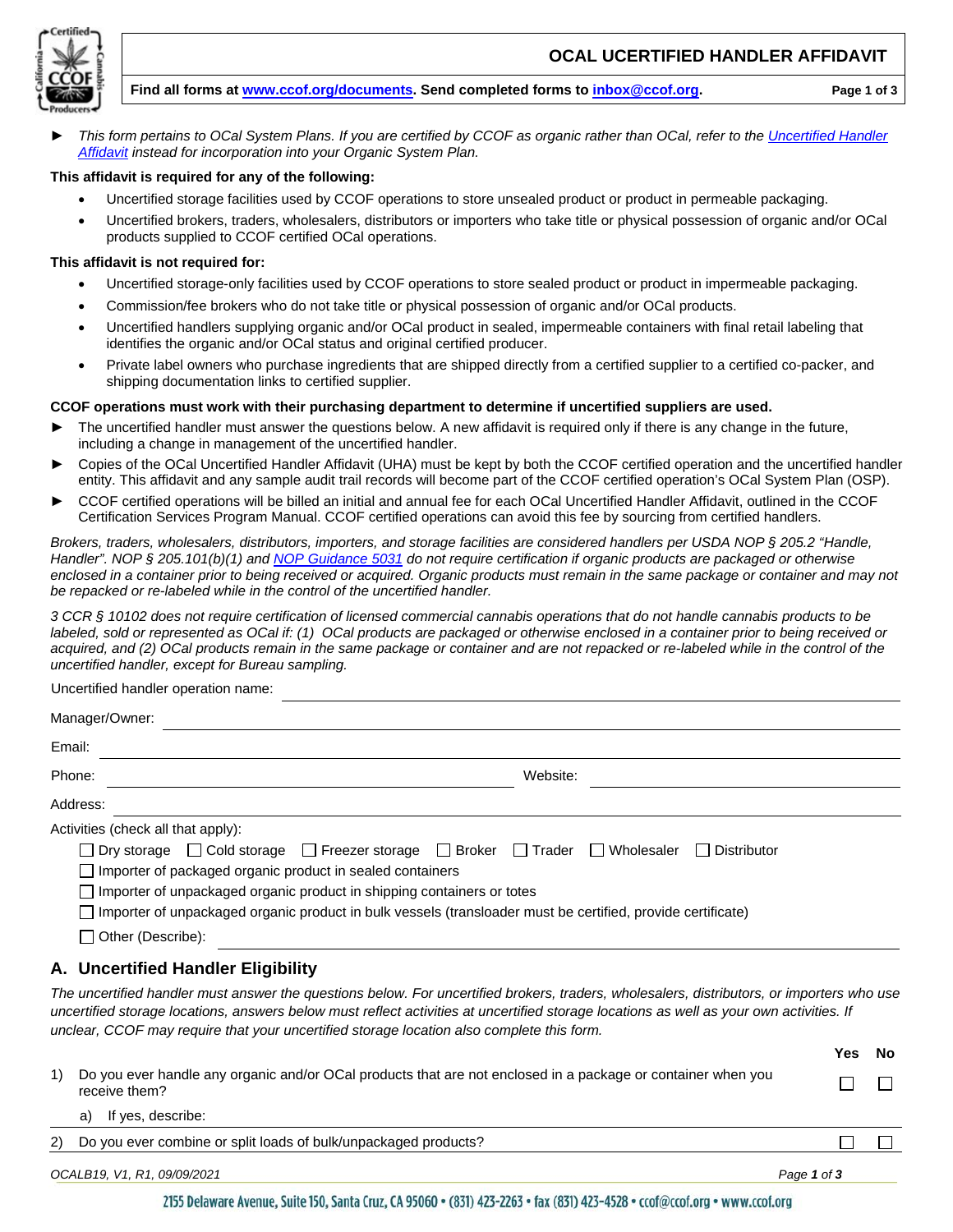

#### **OCAL UCERTIFIED HANDLER AFFIDAVIT**

#### **Find all forms at [www.ccof.org/documents.](https://www.ccof.org/documents) Send completed forms to [inbox@ccof.org.](https://ccof1.sharepoint.com/sites/365XCertStaff/Shared%20Documents/General/WIP%20Controlled%20Documents/COMPLETE%20AND%20READY%20TO%20SEND/OCal%20OSP%20Sept%202021/Distributor/inbox@ccof.org) Page 2 of 3**

|     |                                                                                                                                                                                                                                                                                                                                                                                                         | Yes | No |
|-----|---------------------------------------------------------------------------------------------------------------------------------------------------------------------------------------------------------------------------------------------------------------------------------------------------------------------------------------------------------------------------------------------------------|-----|----|
| 3)  | Do you ever open packages or containers of organic and/or OCal products, other than for product sampling?                                                                                                                                                                                                                                                                                               |     |    |
| 4)  | Do you ever relabel, package, or apply any label that obscures the original label or lot number/code?                                                                                                                                                                                                                                                                                                   |     |    |
| 5)  | Do you ever repack, sort, recondition, cull, ice, hydro cool, hydro vacuum, or otherwise process organic and/or OCal<br>product in any way? Repacking includes placing product into other packaging that displays organic and/or OCal claims.                                                                                                                                                           |     |    |
| 6)  | Do you ever apply any substance to the organic and/or OCal product including water, ethylene, or controlled<br>atmosphere treatment?                                                                                                                                                                                                                                                                    |     |    |
| 7)  | Does organic and/or OCal product ever contact cleaners, sanitizers, pest control materials, non-OCal cannabis<br>products or nonorganic products, water that has contacted non-OCal or nonorganic products, or other prohibited<br>materials while under your control?                                                                                                                                  |     |    |
| 8)  | Is the organic and/or OCal product packaged or enclosed in a container prior to being received and does it remain in<br>that enclosed container while under your control, other than for product sampling?                                                                                                                                                                                              |     |    |
|     | If no, describe:<br>a)                                                                                                                                                                                                                                                                                                                                                                                  |     |    |
| 9)  | Broker, trader, wholesaler, distributor, importer – Describe how frequently you change organic and/or OCal suppliers:                                                                                                                                                                                                                                                                                   |     |    |
| 10) | Do your audit trail records for each shipment include the information described in section B below? You may attach<br>sample documents to demonstrate your system; all records must be provided to the CCOF certified operation and will<br>be verified during CCOF inspections. If you have an alternative way to provide a complete traceback to the last certified<br>handler, attach a description. |     |    |
|     | If your audit trail records do not trace back to the last certified organic and/or OCal operation, the CCOF certified<br>operation will not be able to source from you until you improve your records.                                                                                                                                                                                                  |     |    |

*To be excluded from certification, the answer to questions 1-7 must be "NO", questions 8 and 10 must be "YES." Question 9 must be complete for brokers, traders, wholesalers, distributors, and importers.* 

#### **B. Audit Trail Records**

**CCOF certified operations may only source from uncertified handlers who provide full supplier traceability back to the last certified operation for each shipment. We find the following to be essential for traceability:** 

- 1) Purchase invoices, BOL, and other audit trail records must:
	- Designate products as organic and/or OCal AND
	- Include a description of the product and amount transferred. You may strike out pricing information, provided organic and/or OCal status and quantity is legible.
- 2) Uncertified handler records and the last certified operation's records must link:
	- The last certified operation must be listed on invoices AND/OR
	- Lot numbers applied by the last certified operation must match lot numbers on uncertified handler audit trail records.
- 3) For each shipment, uncertified handlers must provide a complete, current organic and/or OCal certificate for the last certified operation.
- 4) Documents generated by the last certified operation proving purchase, delivery, and/or transfer to the uncertified handler must be provided to the CCOF certified operation.
	- Uncertified handler audit trail records must link directly back to the last certified operation, including transport, storage, processing/handling, shipping, and/or distribution. Documents must show that organic and/or OCal integrity was maintained; organic and/or OCal products did not come into contact with non-OCal or nonorganic products or prohibited materials such as fumigants.
	- For organic imports, documentation must show that imported organic products have not been treated upon entry to the USA. Documentation for each shipment may include import permit, phytosanitary certificates, transaction certificates, NOP Import certificates, CBP Forms 3461 and 7501, commercial invoices, export packing list, Certificate of Origin, Bill of Lading, Waybills/Air Waybills, AMS Inspection Certificate, Marine Surveyor Report, and other documents.
- 5) All certified suppliers must be approved by CCOF as part of the certified operation's OCal System Plan (OSP). Notify your CCOF certified buyer prior to changing suppliers.

*CCOF certified operations must maintain records sufficient to demonstrate compliance. If CCOF inspectors cannot track organic and/or OCal product back to the last certified operation, sourcing organic and/or OCal products from the uncertified handler may be considered a noncompliance.*

*OCALB19, V1, R1, 09/09/2021 Page 2 of 3*